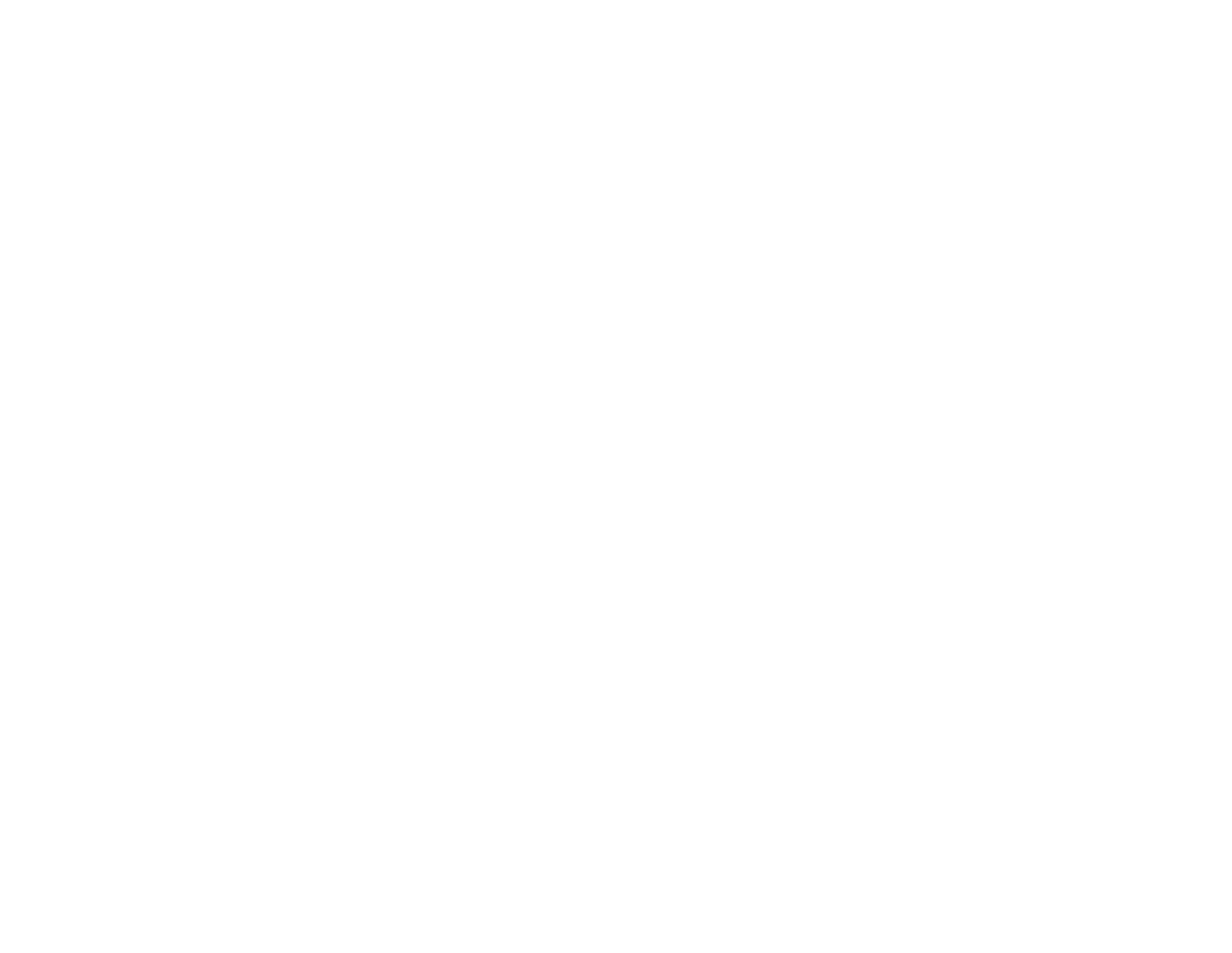### **Contents**

| 1.1 HOW DO WE MANAGE LOCAL AUTHORITY COLLECTED WASTE & HOW WILL IT CHANGE?5<br>1.3 HOW MUCH CAPACITY FOR MANAGING LOCAL AUTHORITY COLLECTED WASTE DO WE HAVE? 8 |  |
|-----------------------------------------------------------------------------------------------------------------------------------------------------------------|--|
|                                                                                                                                                                 |  |
| 2.3 HOW MUCH CAPACITY FOR MANAGING COMMERCIAL & INDUSTRIAL WASTE DO WE HAVE? 15                                                                                 |  |
|                                                                                                                                                                 |  |
| 3.2<br>3.3 HOW MUCH CAPACITY FOR MANAGING CONSTRUCTION WASTE DO WE HAVE?  19                                                                                    |  |
|                                                                                                                                                                 |  |
|                                                                                                                                                                 |  |
|                                                                                                                                                                 |  |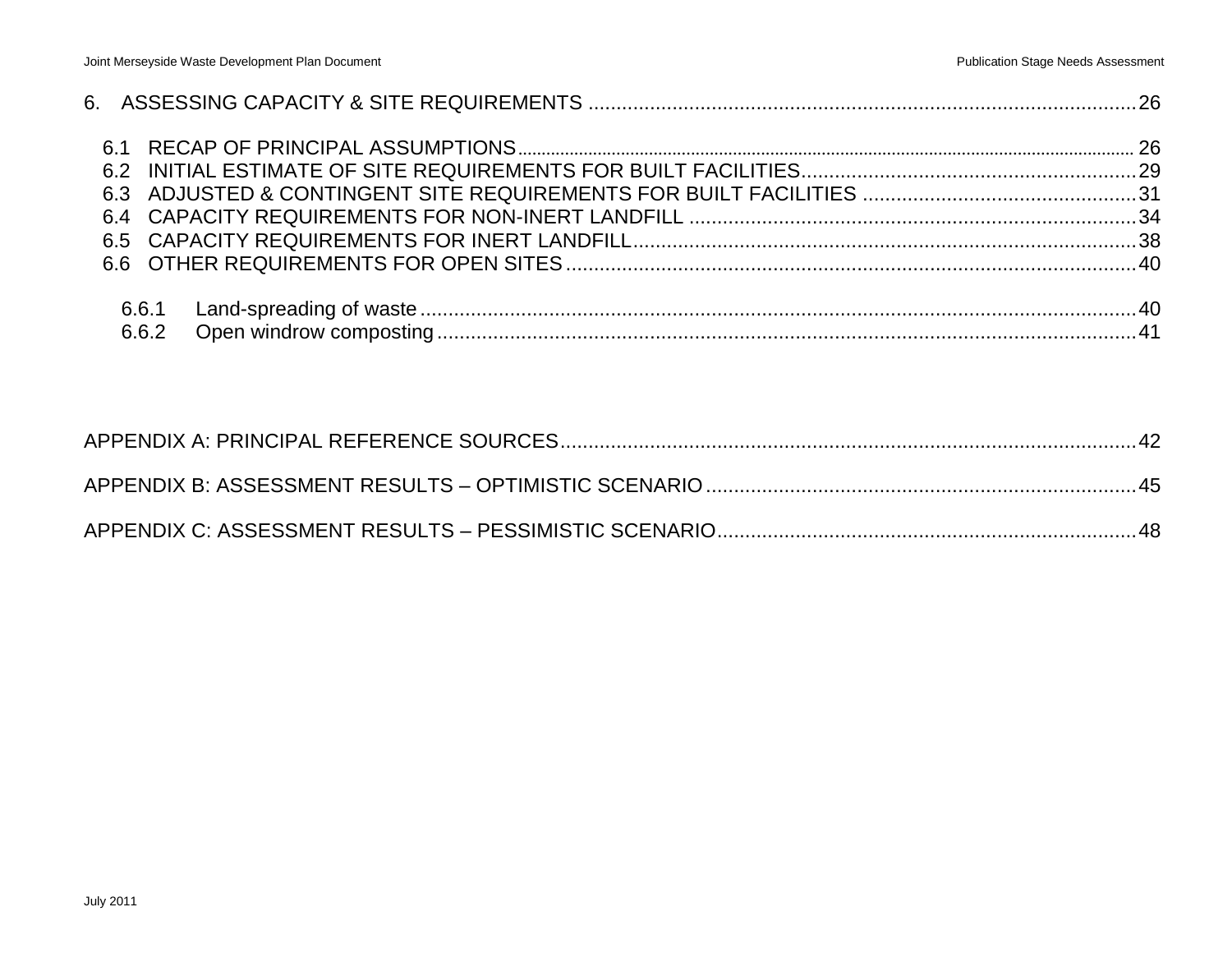## <span id="page-4-0"></span>**0. INTRODUCTION**

This is the fifth assessment of waste arisings, management capacity needs and site requirements for Merseyside and Halton. **It provides a final statement of evidence on forecast waste arisings, and how controlled wastes are expected to be managed in the sub-region over the period 2010-2027. These details provide a forecast of the number of site allocations which the Waste DPD takes forward and of the type of facilities they must be capable of supporting**.

This report provides a summary of the key elements of the needs assessment evidence base as they now stand. The report on the previous assessment and its appendices can still be read online or downloaded from the Waste DPD consultation portal and remain a core part of the audit trail for this key part of the evidence base.

The previous assessment was completed in late November 2009. Subsequently there have been new planning permissions which add to local capacity; new out-turn and survey data for the local authority-collected, commercial and industrial waste streams have been released; the regional planning tier and its policies and apportionments have been withdrawn; Defra has consulted on issues including the definition of what was formerly referred to as municipal waste and the possibility of a complete landfill ban on certain materials; and the new government has adjusted some priorities for the future direction of the waste sector. These factors necessitate this final revision before the Publication draft of the Waste DPD is presented.

However this is now an extremely complex process that is fraught with uncertainty due to:

- ❖ continuing legislative and other change which have the scope to ❖ effects of sustainable consumption and production initiatives profoundly change waste management options in the way the landfill tax accelerator has done since 2006;
- $\cdot \cdot$  the quality of waste data has improved in the last five years but  $\cdot \cdot$ some problems persists which means we have imperfect knowledge of how the quantity of arisings and how they are managed for certain waste streams;
- uncertainty about the future availability of landfill capacity as many of the North West"s largest sites are near the end of their permit periods and there is no guarantee that extensions will be granted;
- $\div$  the limited scope of the planning system to influence the activities and priorities of the merchant waste sector which accounts for the majority of waste management functions in Merseyside, Halton, and the rest of the North West.
- which will start to have increased effect in the first 5 years of the Waste DPD;
- effects of recession on business output and household budgets, in terms of their immediate effect on waste arisings; uncertainty about when a recovery might begin; and the effect this will have on waste arisings;
- effects of recession on the ability of waste companies to secure the investment needed to build new treatment and recycling facilities, and its effect on the phasing of delivery of this capacity;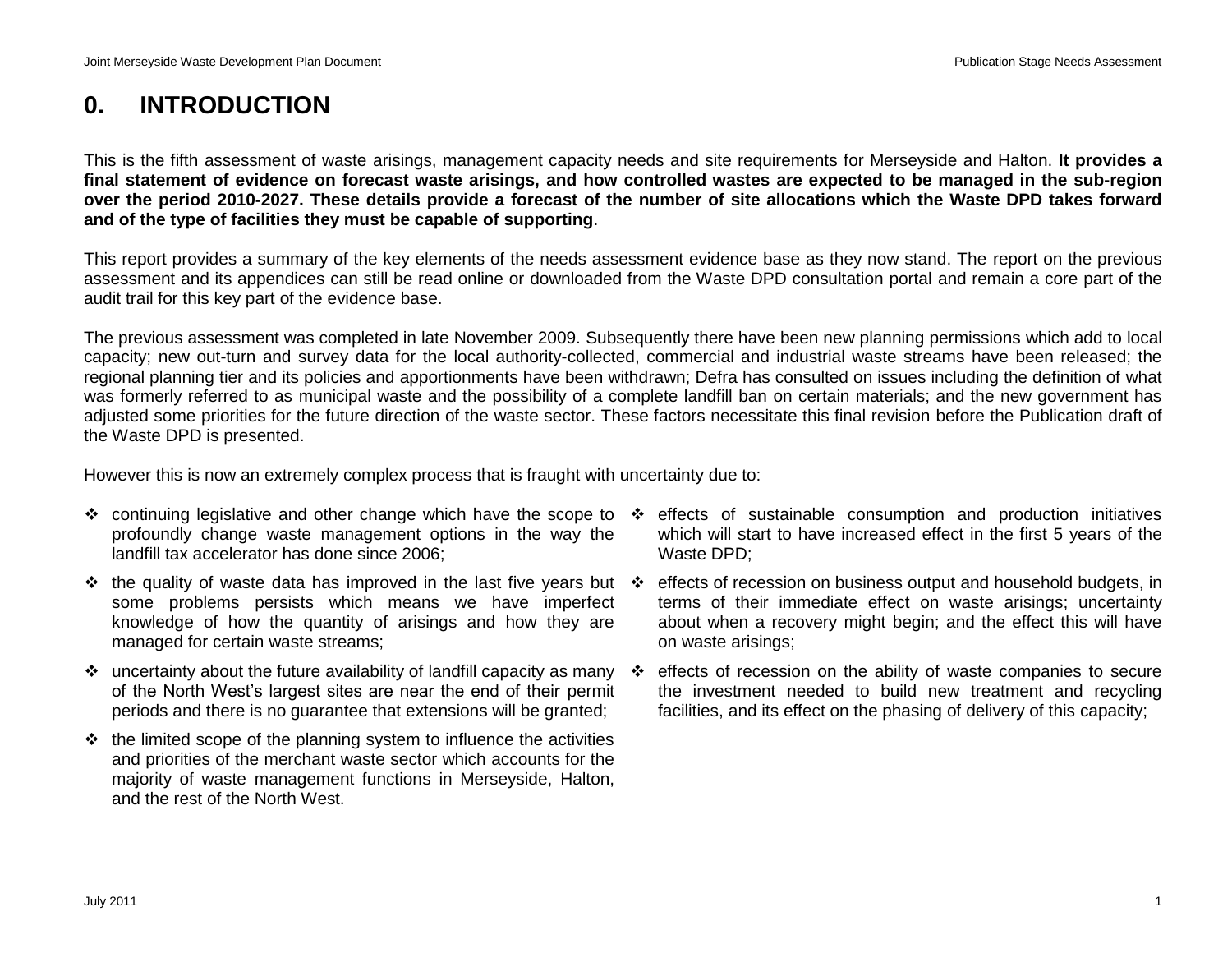One consequence of the collective effect of these changes is that it now makes little sense to project forward the recent historic growth trend for each stream. For example, Local Authority Collected Waste (LACW) arisings have generally grown over the last 50 years, albeit at a declining rate, but over the last 3-4 years we have begun to see signs of a fall as waste reduction initiatives start to bear fruit.

Given this uncertainty, and rather than pin our hopes on a getting single "best estimate" forecast trend for growth in arisings in each waste stream, this final needs assessment predicts an "envelope" of waste management needs. For each of the four principal streams we identify:

- An upper bound forecast (referred to as "*pessimistic*") which assumes the maximum realistic growth rate we might expect for each stream;
- A lower bound ("*optimistic*") forecast which assumes a lower, but also realistic change in arisings (in most cases this is a modest reduction over the next 5 years); with all recently consented facilities entering service in line with current information about the phasing of delivery of new capacity; and assuming higher but not over-ambitious rates of recycling and landfill diversion

The upper bound is described as the "*pessimistic*" forecast because it represents a greater waste planning challenge. The lower bound is described as the "*optimistic*" forecast, being aspirational in that it reflects what the Strategic Objectives in the Waste DPD aim to deliver.

This approach has been adopted in response to comments made by the Planning Advisory Service and Planning Inspectorate who have advised that there should be evidence that the Waste DPD can be flexible and has the scope to accommodate unforeseen changes. The "*optimistic*" forecast therefore represents the desirable outcome of implementing the Waste DPD, while the "*pessimistic*" forecast represents a "Plan B" that identifies what might have to be delivered if things do no go according to plan.

The approach is also applied to other key assumptions. The "*pessimistic*" forecast assumes limited further improvement in diversion rates, so that it also models a future in which there is continuing pressure on the one waste management resource that Merseyside & Halton lacks: noninert non-hazardous landfill capacity. It also assumes a delay of 1-2 years in bringing into service any treatment and recycling facilities that have planning permission but which are not yet under construction. In contrast, the "optimistic" forecast assumes these facilities will materialize on time (based on information provided by their developers) and this enables higher diversion rates to be achieved sooner.

The currency of the data which this assessment draws on can be summarized as follows:

- *Local Authority-Collected*  data for 2009/10 as released by Defra in November 2010
- *Commercial & Industrial* results of a second North West regional survey commissioned by the Environment Agency to assess arisings and management methods in 2009 (the results of the survey were reported in February 2010)
- *Construction, Demolition & Excavation* results of the North West regional survey commissioned by the North West Regional Assembly to  $\bullet$ assess and management methods in 2006. The data used in this report reflect Merseyside EAS"s earlier forecasts for growth in this stream which has been informed by meetings with representatives of several of the sub-region"s principal waste contractors
- *Hazardous* data for 2009 as released by the Environment Agency in its Hazardous Waste Interrogator tool.

### **This final version of the needs assessment therefore takes 2010 as the base year for forecasts and is based on the most recent data in all cases.**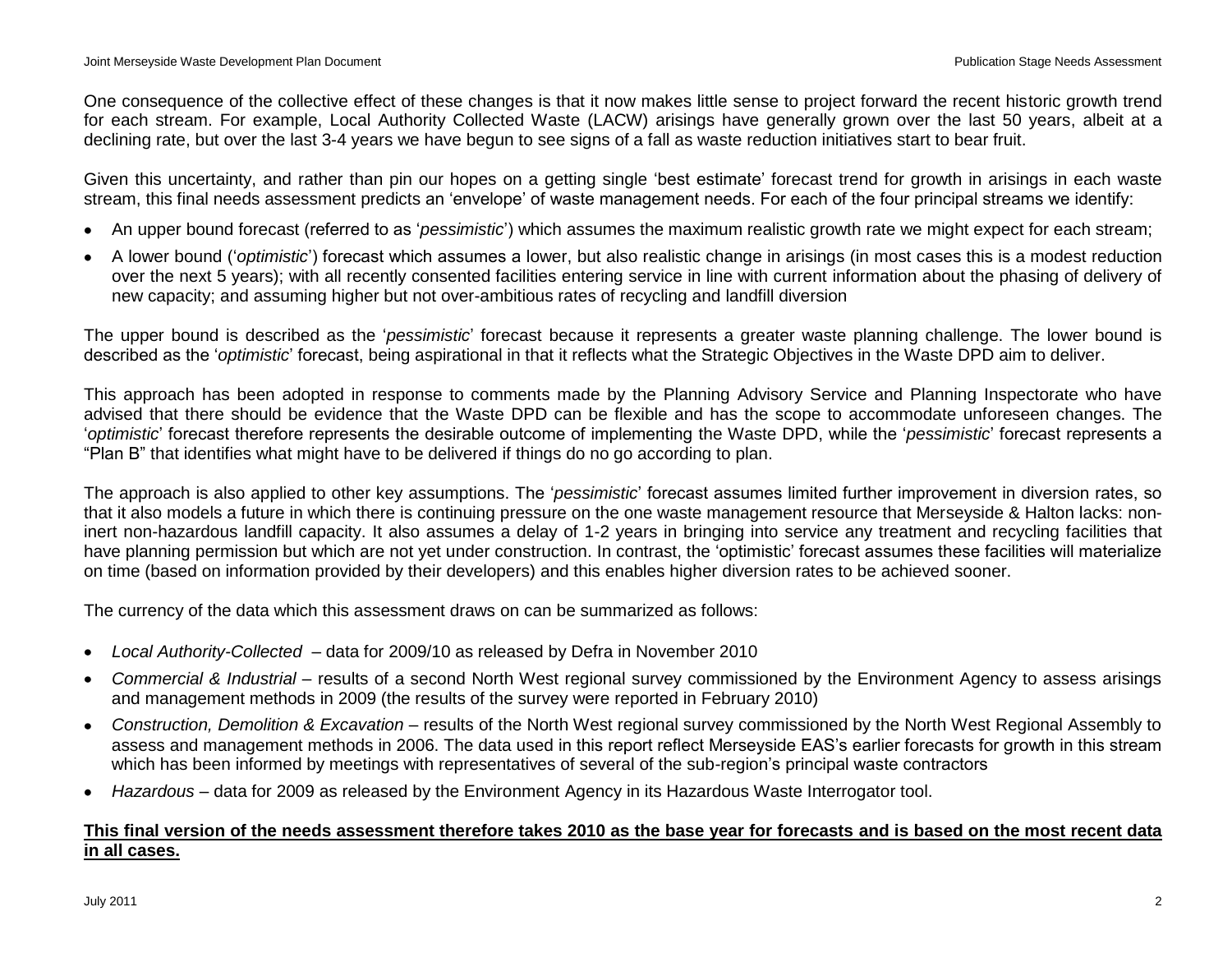The needs assessment draws on more than 30 assumption sets about how the methods for managing the principal waste streams will evolve, as well as further assumptions about how fast (or whether) the principal waste streams will change over the plan period. Collectively, these assumptions have been established and corroborated in the following ways:

- Review of econometric forecasts published by The Mersey Partnership and the North West Development Agency estimating growth in population, households, output (GVA) and employment over the period to at least 2020 (in some cases longer), with the most recent report (published in January 2011) reviewing the impact of public spending cuts on the North West economy;
- Additional, detailed analyses of the compositions of the principal waste streams based on data supplied by Merseyside Waste Disposal Authority (MWDA) (for LACW), and by 4NW and the Environment Agency which commissioned the 2006 and 2009 regional surveys of Commercial and Industrial (C&I) wastes. Information on the composition of the managed hazardous waste stream was based on data in the Hazardous Data Interrogator referred to previously;
- Prospects for future priorities and targets for managing MSW are based on the existing Joint Municipal Waste Management Strategy; on information about the 2010/2011 review and revision of that Strategy (Merseyside EAS is represented on the Steering Group); from other material supplied either by MWDA or available from interrogation of Defra"s WasteDataFlow resource; and have been checked with MWDA officers prior to publication;
- Peer review of all the principal assumption sets used in the previous assessment by an experienced, independent waste management consultant who has previously advised the NWRA and 4NW on matters relating to regional waste management strategy and practices;
- A further series of meetings arranged by Merseyside EAS with several of the principal waste contractors active in Merseyside & Halton, and the wider region, to substantiate assumptions about future growth in non-hazardous wastes created by businesses and construction activity and how levels of recycling and landfill diversion were likely to change over the plan period;
- A short series of special meetings with industry representatives held in March/April 2009, and again in February 2011 which aimed to substantiate other assumptions about future growth and management methods, with specific reference to landfill. The last of these meetings fed back the proposed position based on the meetings referred to in the previous point to ensure this final needs assessment reflects current opinion of the sub-regional waste management sector.

However it has not been possible to substantiate every assumption, and some them remain simplistic by necessity. Such instances are identified in this report so that the approach to forecasting waste management needs is as transparent as possible.

One final, key assumption is the approach taken to assessing capacity. Merseyside EAS has taken the position that any management capacity that has received planning consent is included in the assessment, even where work has yet to start on building the facility. In the analyses that follow this is referred to as 'pipeline' capacity. However this assumption is adjusted in two ways:

- In addition to the industry contact referred to above, Merseyside EAS has arranged periodic meetings with the developers which hold planning consents for new facilities to ensure it keeps abreast of the phasing of delivery of this capacity;
- Where the consent-holder already has contracts in place (or at an advance stage of negotiation) to manage wastes from outside Merseyside & Halton (eg. the Ineos Chlor facility at Runcorn) the long-term capacity available is reduced proportionally in the needs assessment model.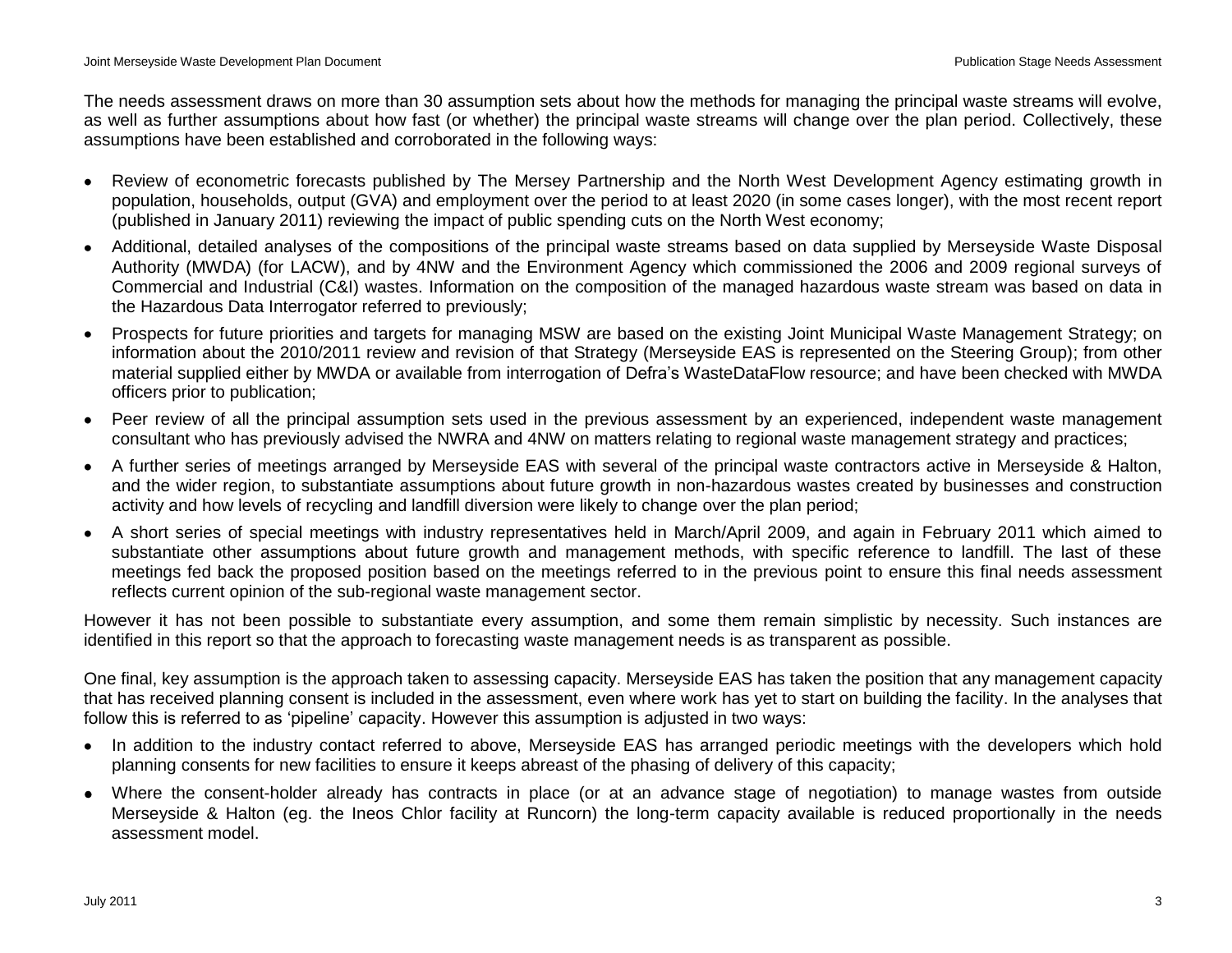Chapters 1-4 of this report summarise the assumptions and approach to forecasting arisings for the principal controlled waste streams. They also identify the amount of waste management capacity that is already in operation, or which has received consent but is not yet built. Chapter 5 provides a series of brief statements about how the Waste DPD has dealt with other controlled wastes.

Chapter 6 begins with an overview of the principal assumptions before documenting the results of the needs assessment in terms of the capacity gaps and site requirements that have been identified for built facilities and disposal to land.

### All numbers shown in tables and figures are expressed in thousands of tonnes unless otherwise indicated.

Appendix A identifies the principal reference sources that have informed the current and previous needs assessment work. Appendices B and C document the detailed forecasts for the Optimistic and Pessimistic scenarios respectively.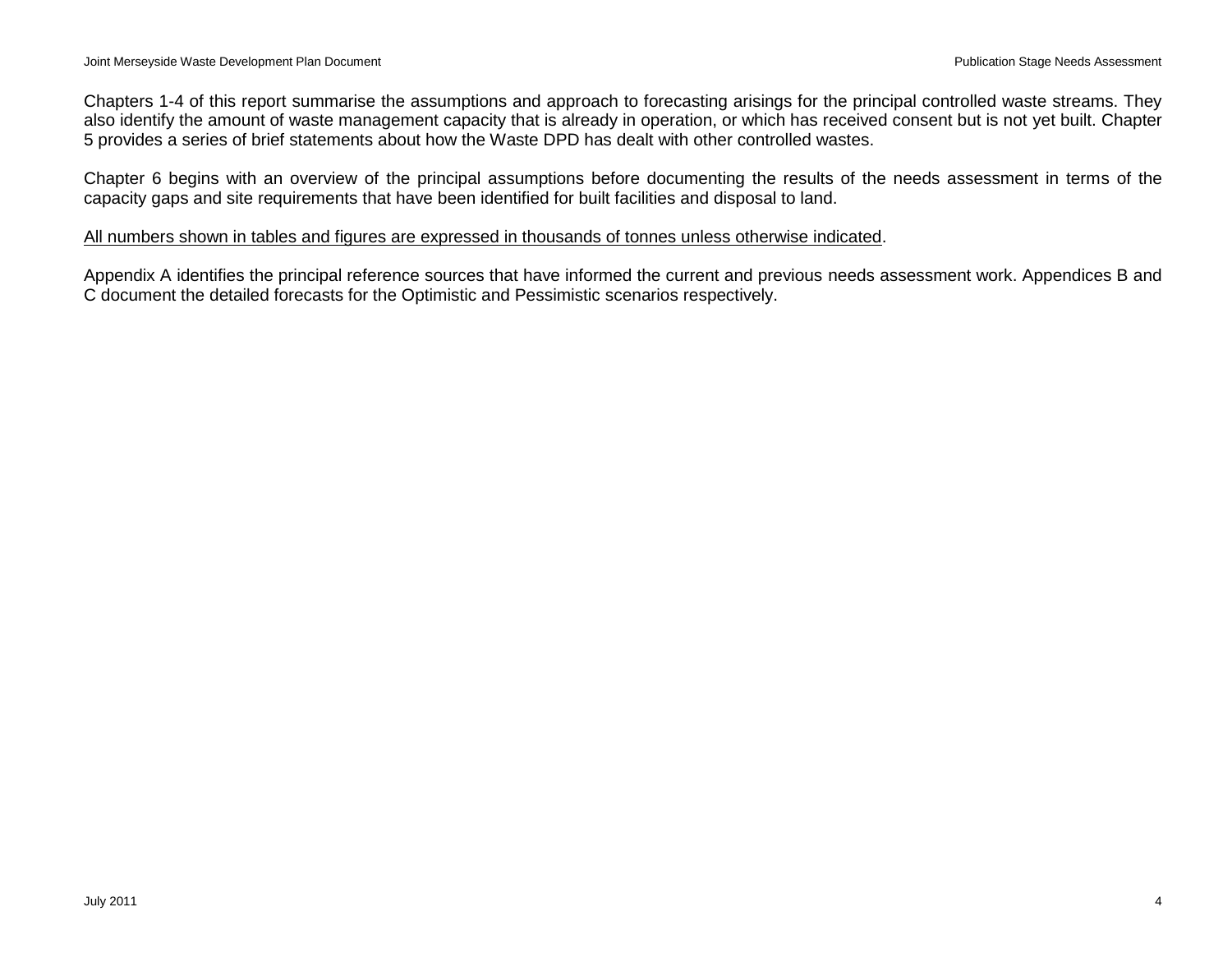## <span id="page-8-0"></span>**1. LOCAL AUTHORITY COLLECTED WASTE**

### <span id="page-8-1"></span>*1.1 HOW DO WE MANAGE LOCAL AUTHORITY COLLECTED WASTE & HOW WILL IT CHANGE?*

|                                 | What is the current position?                                                                                                                                                                                                                             | How do we assume it will change?                                                                                                                                                                                                                                                                  | <b>Basis of assumption</b>                                                                                                                                                                                                                                                                                                                                                                                                                                                                                                                                                                                                                                    |
|---------------------------------|-----------------------------------------------------------------------------------------------------------------------------------------------------------------------------------------------------------------------------------------------------------|---------------------------------------------------------------------------------------------------------------------------------------------------------------------------------------------------------------------------------------------------------------------------------------------------|---------------------------------------------------------------------------------------------------------------------------------------------------------------------------------------------------------------------------------------------------------------------------------------------------------------------------------------------------------------------------------------------------------------------------------------------------------------------------------------------------------------------------------------------------------------------------------------------------------------------------------------------------------------|
| Composition of the waste stream | Household waste represents 93% of arisings<br>(based on the most recent 2009/10 outturn<br>figure of 836,000 tonnes). This means the<br>household share is slightly higher than in<br>previous years (90%) and higher than the<br>national average of 88% | Assume the recent out-turn figure is an anomaly<br>and retain the 90%:10% ratio for simplicity                                                                                                                                                                                                    | The reason for the recent fall in non-household<br>waste is unclear, whereas the level remained<br>steady at around 10% for a number of years.<br>The introduction of the class of LACW is likely<br>to see some increase in the quantity of trade<br>waste that is counted and at the least it is<br>prudent to assume the 90%:10% ratio will be<br>maintained, though it is hard to judge whether<br>the non-household share will increase further                                                                                                                                                                                                          |
|                                 | >60% of the stream is recyclable/compostable<br>material including paper (19%), food (17%),<br>green waste (10%) and plastics (9%); while a<br>further 16% comprises other recyclable material<br>that is not currently collected from the kerbside       | No change assumed                                                                                                                                                                                                                                                                                 | Comparison of 2006 and 2009 MWDA surveys<br>suggest no significant shift in the mix. Waste<br>minimization initiatives will affect the quantity of<br>some materials (eg. reduced glass) but the<br>effect cannot be predicted with certainty                                                                                                                                                                                                                                                                                                                                                                                                                 |
| Recycling and composting LACW   | 35% of household waste is currently being<br>recycled or composted. This is consistent with<br>the current JMWMS but 5% below the target in<br>the national waste strategy                                                                                | The current revision of the JMWMS will adopt<br>the national recycling/composting target of 50%                                                                                                                                                                                                   | Authorities must base their strategy on reaching<br>the national target otherwise they will be found<br>to be non-compliant and risk being fined. The<br>needs assessment assumes that the review of<br>the national waste strategy will not impose a<br>higher target of 55% given (a) the likelihood that<br>there will be thermal treatment facilities to<br>handle the remaining diverted waste; (b) that<br>there is no corresponding change to the target<br>specified in the EU Waste Framework Directive<br>(WFD); and (c) given the growing importance of<br>Energy from Waste as an adjunct of national<br>policy on energy security and renewables |
| Managing food<br>wastes         | Trials of food waste collections began in several<br>districts in 2009/2010 but they are limited in<br>extent and are currently based on contracts<br>negotiated by individual authorities                                                                | The push for better diversion performance will<br>drive deployment of full service throughout each<br>district in the period 2013-2015 and provision of<br>central composting facilities for all authorities by<br>MWDA and its PFI partner. All domestic food<br>wastes will be diverted by 2020 | It is not clear that Merseyside and Halton can<br>meet the 2020 recycling target unless most food<br>waste can be diverted. Government promotion<br>of AD will help a 'push' towards food collections<br>as is the possibility of a landfill ban on these<br>materials in the longer term                                                                                                                                                                                                                                                                                                                                                                     |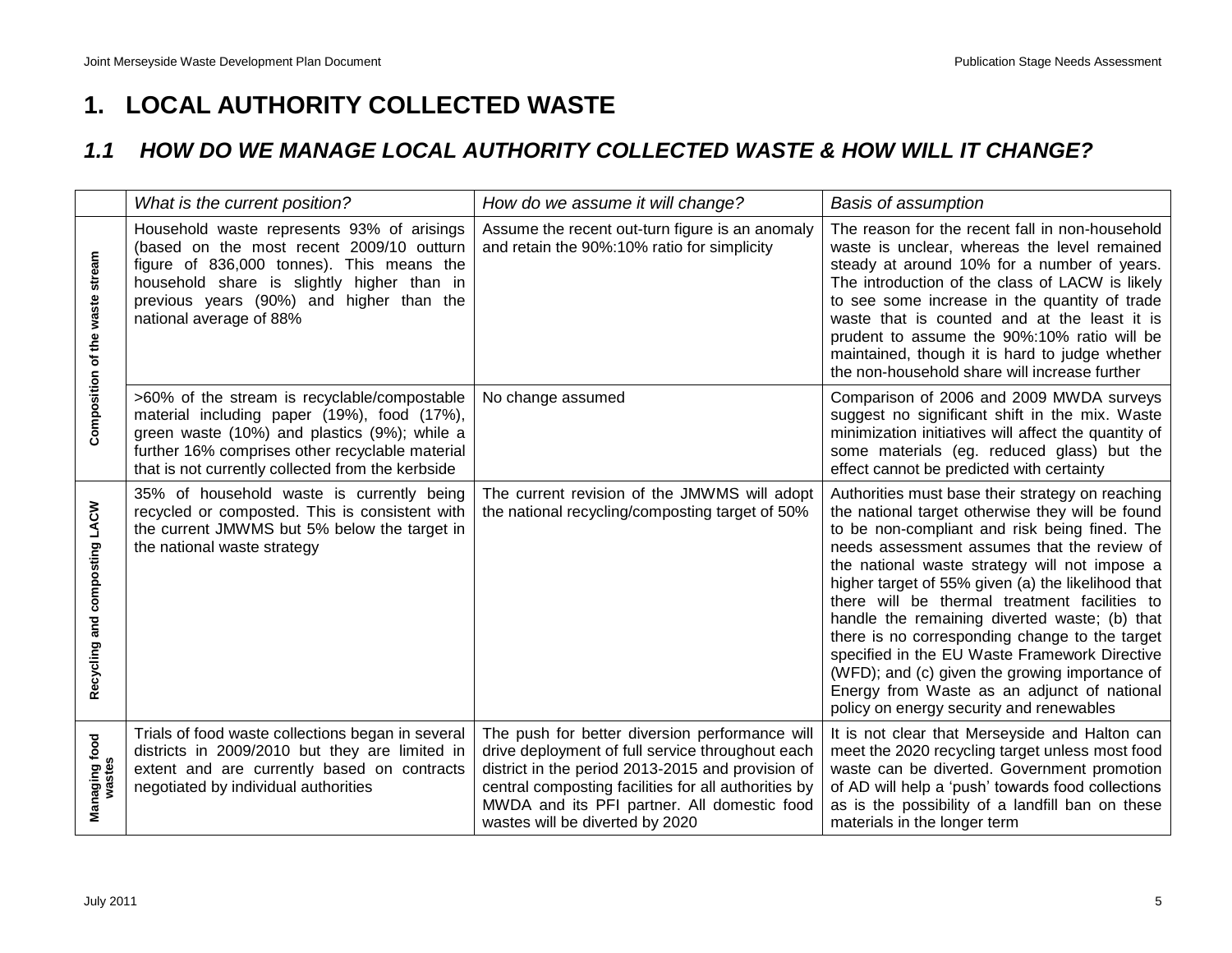|                 | What is the current position?                                                                                                                                                                                                                                                                                                                         | How do we assume it will change?                                                                                                                                                                                                                                                                                                                                                                                                                                                       | Basis of assumption                                                                                                                                                                                                                                                                                                                                                                                                         |
|-----------------|-------------------------------------------------------------------------------------------------------------------------------------------------------------------------------------------------------------------------------------------------------------------------------------------------------------------------------------------------------|----------------------------------------------------------------------------------------------------------------------------------------------------------------------------------------------------------------------------------------------------------------------------------------------------------------------------------------------------------------------------------------------------------------------------------------------------------------------------------------|-----------------------------------------------------------------------------------------------------------------------------------------------------------------------------------------------------------------------------------------------------------------------------------------------------------------------------------------------------------------------------------------------------------------------------|
| క్              | Residual LACW is sent by road to WRG's<br>Arpley landfill in Warrington under a contract<br>which lasts until 2015. Arpley is scheduled to<br>close in 2013 although WRG is applying for a<br>significant time extension. MWDA has already<br>purchased additional<br>landfill<br>credits<br>to<br>supplement its LATS allowances in 2011 and<br>2012 | If WRG does not secure an extension to its<br>Arpley site it is assumed it will find alternative<br>disposal sites to service its contract with<br>MWDA. From 2015, residual waste will start to<br>be diverted to new EfW infrastructure, with the<br>total forecast quantity being diverted by the end<br>of 2016. As this infrastructure will be secured by<br>long-term contract it is counted as local capacity<br>even though it will not be located in Merseyside<br>and Halton | In September 2010 MWDA announced its PFI<br>procurement would result in residual MSW<br>being sent to an EfW facility in Cheshire West<br>or Teeside. It has indicated that the capacity<br>may come on-stream in 2014/15 subject to<br>completion of the tendering process. Needs<br>assessment assumptions are recognized as<br>conservative given the increasing cost of<br>landfilling non-inert waste                  |
| of HWRC<br>Role | 24% of LACW is collected at HWRCs, having<br>fallen from 35% over the last decade. The<br>amount left at bring sites has remained steady<br>at around $2\%$ . The rest (residual + recyclables)<br>is collected from the kerbside                                                                                                                     | The quantity of material collected by this route<br>will fall to 25% (23% via HWRCs) by 2020<br>because further improvement in recycling and<br>composting performance is expected to be<br>delivered via the kerbside. This does mean less<br>waste will go to HWRCs but that any increase in<br>the quantity of recycled material will be taken<br>from the kerbside instead <sup>1</sup> .                                                                                          | The assumed rate of reduction mimics the focus<br>(driven by the JMWMS) on recycling at the<br>kerbside including introduction of food waste<br>collections. The needs assessment assumes<br>MWDA and its PFI partner will continue to<br>operate an HWRC network intended to provide<br>a facility within 3km of all residential areas<br>though the quantity of material passing through<br>these sites will not increase |

### <span id="page-9-0"></span>*1.2 HOW MUCH WASTE WILL WE HAVE TO MANAGE?*

Over the past decade the annual growth rate in LACW arisings has dwindled steadily:

- 2000-2004/5: 3% at the start of the decade falling to around 1.5% by the end of this period;
- 2005/6-2008/9: 2 cycles of a small increase (typically ca. 1%) followed by a fall of 1.5%-2%;
- 2009/10: a 4% drop which is more significant because it is the first time that arisings have fallen in consecutive years.

On the basis of the information available it is not possible to identify how much of the recent fall has resulted from waste minimization initiatives, though it is more likely to reflect decreased household spending as a result of the recession. Fluctuation in arisings in the recent past suggest it is not appropriate to project straight line growth. Moreover the recent fall in arisings in successive years suggests that the needs assessment must consider something that has not been previously used in formal LACW forecasts, namely a decline in arisings.

The forecast envelope for LACW is shown in Figure 1.1 and is based on the two solid-line trends for the upper bound ("pessimistic" - solid blue) and lower bound ("optimistic" - red). The other trends shows the current JMWMS assumption (dashed green line), which was included in the previous needs assessment but which is included here for illustration only.

<sup>1</sup> Note that this assumption does not take account of the effects of charging for green waste collection (which would reduce the kerbside share), which is being considered as one option in the review of the Merseyside JMWMS.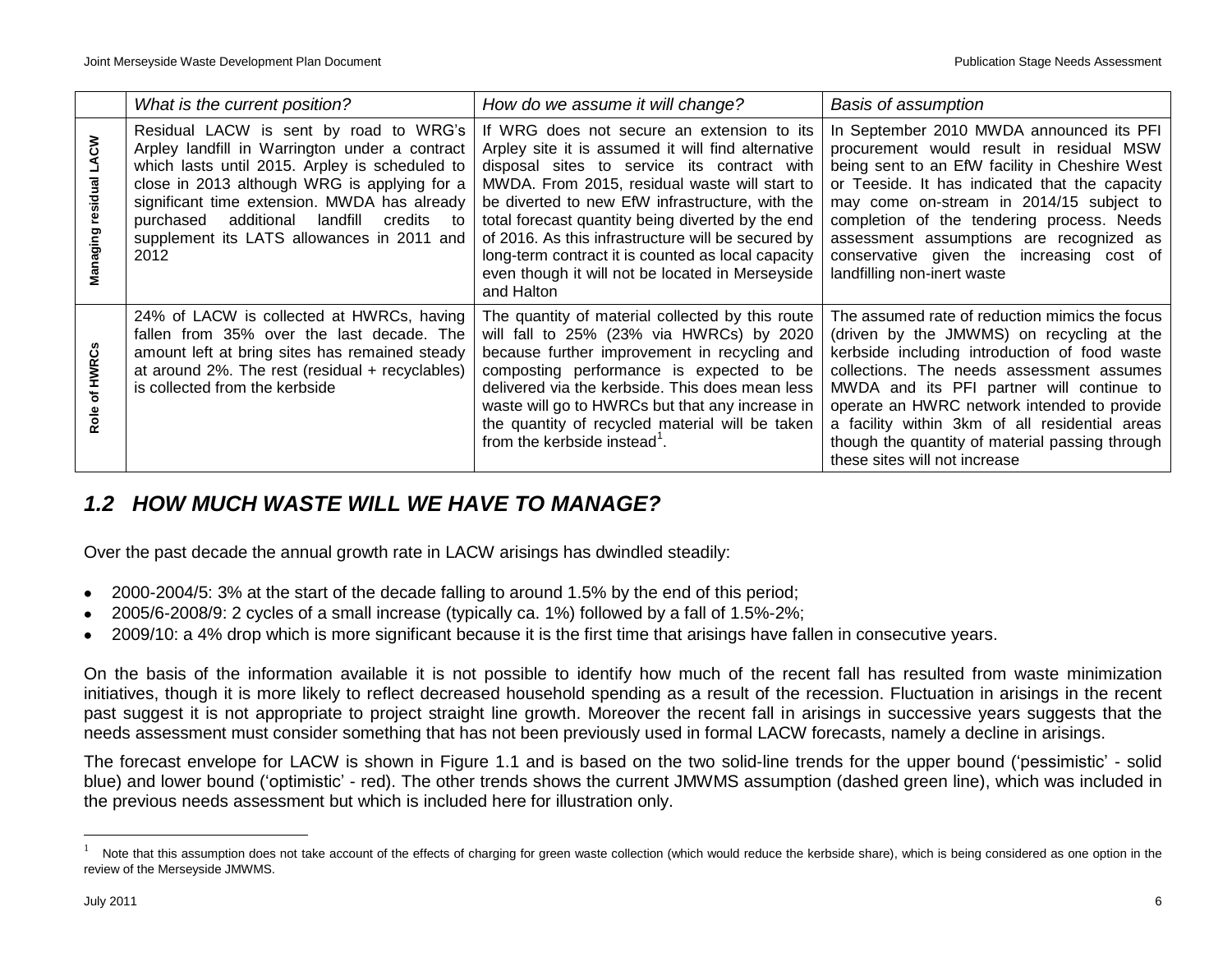

*Figure 1.1: local authority collected waste growth [Source: Merseyside EAS]*

*arisings under different growth scenarios [Source: Merseyside EAS]*

*Table 1.1: Comparison of forecast local authority collected waste* 

| <b>SCENARIO</b>                        | 2010 | 2015 | 2020 | 2025 | 2030 | Change                   |
|----------------------------------------|------|------|------|------|------|--------------------------|
| Previous assessment                    | 873  | 886  | 901  | 904  | 904  | $\overline{\phantom{0}}$ |
| PESSIMISTIC ("short rec'n")            | 836  | 848  | 860  | 860  | 860  | $-5%$                    |
| <b>OPTIMISTIC</b> ("waste<br>reduc'n") | 836  | 805  | 787  | 803  | 819  | $-10%$                   |
| <b>Current JMWMS</b> (not<br>used)     | 836  | 853  | 861  | 861  | 861  | $-5%$                    |

All figures are in thousands of tonnes. The previous assessment forecast is not plotted in Figure 1.1. All other scenarios are affected by the drop in the out-turn figure for 2009/2010 from 873,000te to 836,000te which has a corresponding effect on the long-term arisings.

The final column in Table 1.1 shows the change compared to the previous assessment.

The upper bound (blue line) forecast is adapted from the growth rates stated in the current JMWMS for Merseyside and Halton. These were published in early 2008 and therefore do not take account of the effect of the recession. The "short recession" forecast assumes growth in arisings at half the rate assumed by the JMWMS to 2015<sup>2</sup> as a proxy for limited recessionary effects, and then an acceleration as household spending recovers so that arisings are virtually identical to the JMWMS assumption by 2020, with no further change thereafter.

The lower bound (red) is derived from a forecast scenario developed by the North West RTAB which would have been used to derive LACW apportionments for the revised and unified Regional Strategy ("RS2010") had it not been abolished. It acknowledges that the region has the second highest levels of residual waste per household and per capita (BVPI84a) in England and correspondingly higher levels of collected waste, both of which place an onus on the region"s waste authorities to implement waste reduction measures designed to reduce the gap. It assumes that these measures would be delivered primarily, but not exclusively, through the respective MWMSs.

The forecast is based on assuming the estimated level of collected waste/household in Merseyside & Halton at 2010 falls to the corresponding national average (for England) by 2020. Thereafter the figure remains constant. However the forecast is adjusted to take account of extra waste generated by new households created over the plan period. Household growth is assumed to be driven by corresponding growth in new houses, and is based on targets specified in RS2010 which are supplemented by those that should be delivered by successful housing growth point bids submitted by Liverpool / Wirral and St Helens / Halton / Warrington. The latter is adjusted to remove an apportionment for Warrington.

<sup>2</sup> Merseyside and Halton Waste Partnership (2008), Joint Municipal Waste Management Strategy, Supplementary Report 3: Data & Projections, Table 3.7.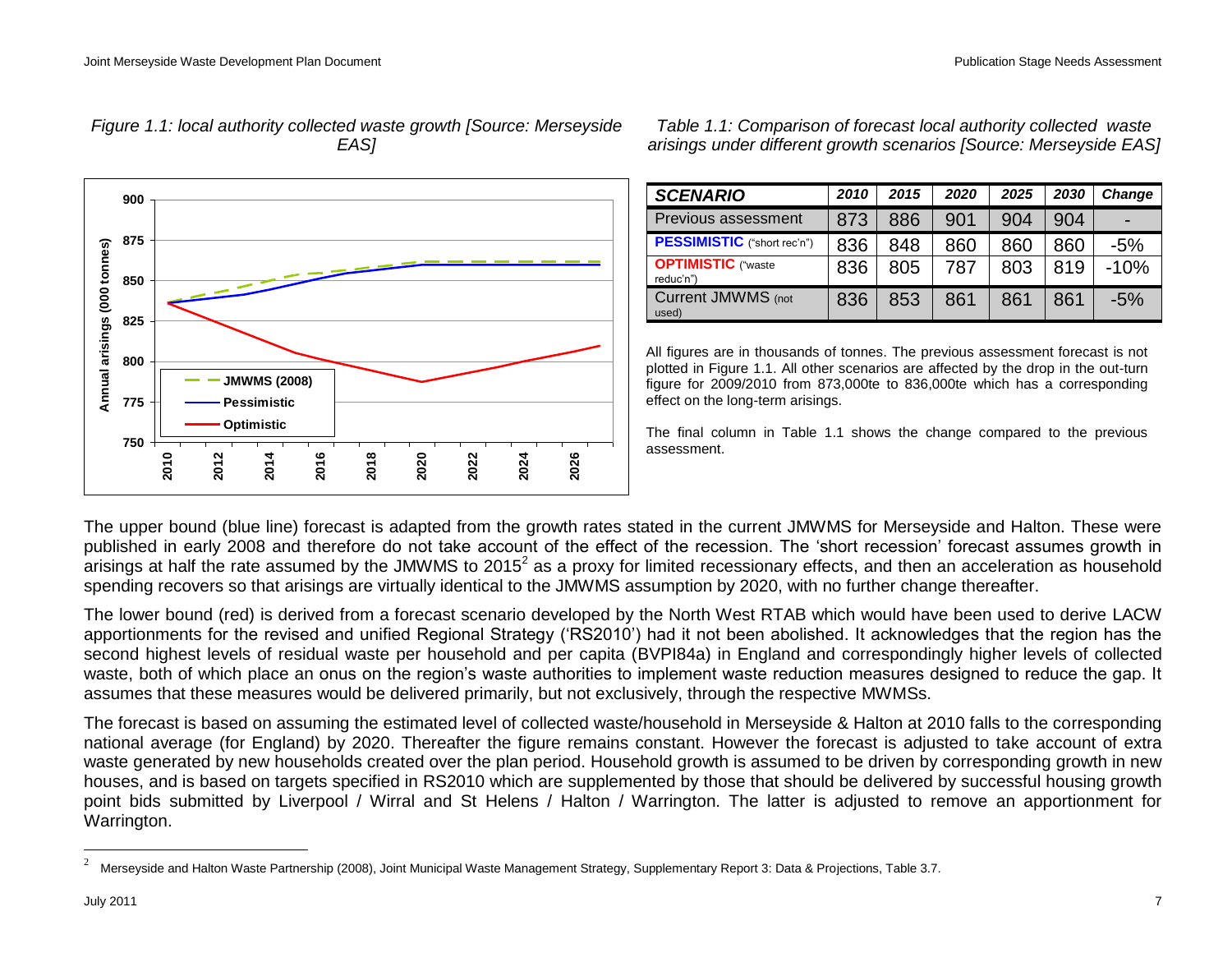Table 1.1 shows that this means a difference between the two bounds which is at its greatest at 2020 (88,000 tonnes) but the gap closes to around 50,000 tonnes by the end of the plan period in 2027. Figures 1.2 and 1.3 show the effect of the assumptions on the management mix and the quantities which will move to recycling, treatment and landfill over the plan period for the two forecast bounds. (In each forecast year there is a total of around 5000 tonnes of hazardous LACW, typically comprising batteries, solvents and similar materials.)



# *Figure 1.2: LACW management mix – lower bound "optimistic"*

### <span id="page-11-0"></span>*1.3 HOW MUCH CAPACITY FOR MANAGING LOCAL AUTHORITY COLLECTED WASTE DO WE HAVE?*

The table below (and corresponding tables for other waste streams) details the capacity that is in service already. Merseyside EAS also counts any capacity available at facilities that had planning consent by the end of 2010, but which are not yet in service. The needs assessment includes a sensitivity test which assesses capacity need if none of these facilities come forward. Note that the figures shown refer in all cases to the total consented annual throughput, though most sites do not operate at 100% capacity.

| Type of facility                                            | Operational and<br>'pipeline' capacity | Additional capacity anticipated and other clarification                                                                                                                                                                                                                                                                                                                                                       |  |  |  |
|-------------------------------------------------------------|----------------------------------------|---------------------------------------------------------------------------------------------------------------------------------------------------------------------------------------------------------------------------------------------------------------------------------------------------------------------------------------------------------------------------------------------------------------|--|--|--|
| Receiving, sorting and bulking waste                        |                                        |                                                                                                                                                                                                                                                                                                                                                                                                               |  |  |  |
| Household waste recycling   240,000te (16 sites)<br>centres |                                        | None. Merseyside and Halton's WDAs are currently reviewing the need to replace some sites which<br>are now too small for the level of use they experience. An additional HWRC will be provided in<br>Liverpool but this is not counted as it is not known when the facility will be in service or where it will<br>be situated and Halton WDA has identified the need for a replacement site to serve Runcorn |  |  |  |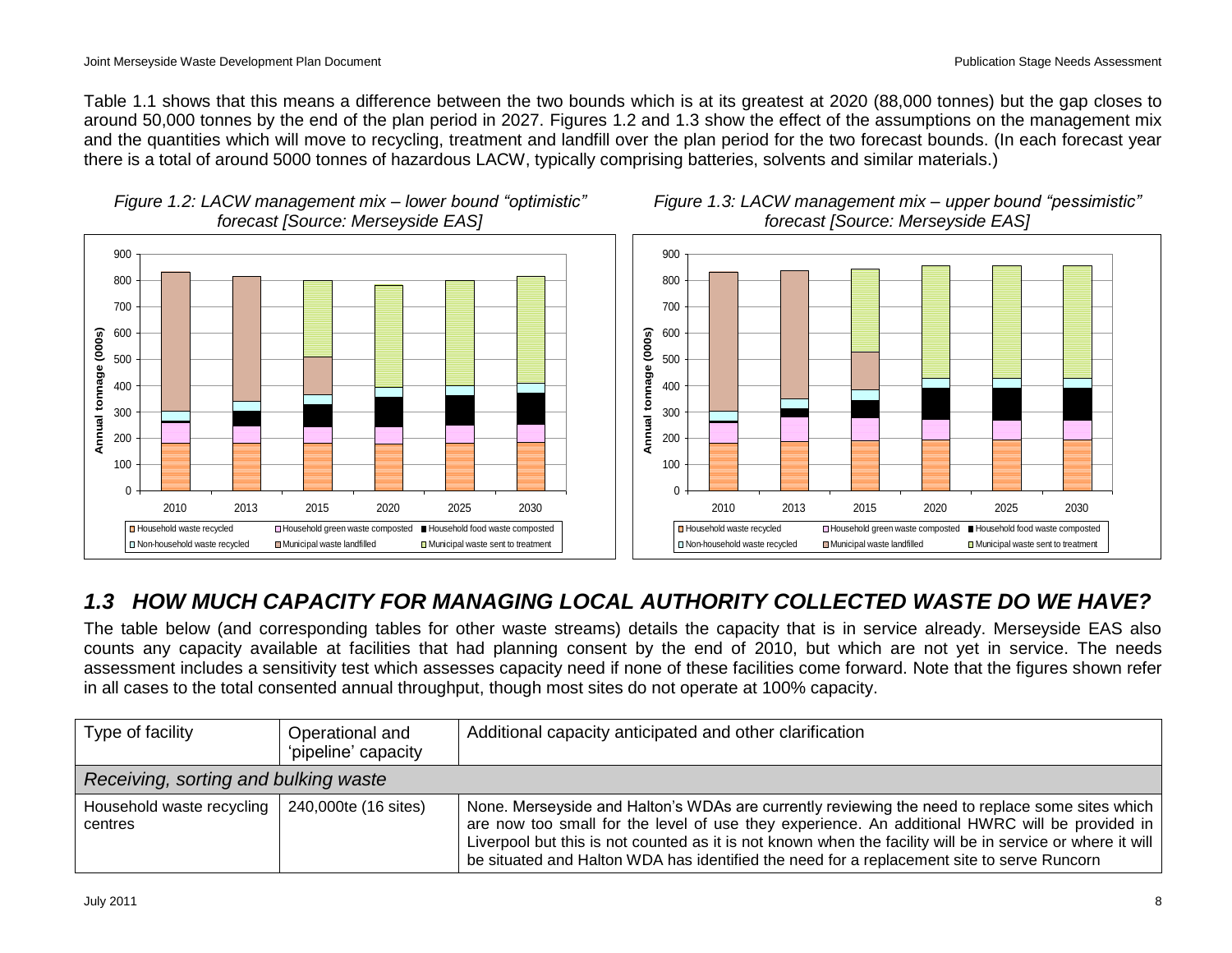| Type of facility                                        | Operational and<br>'pipeline' capacity        | Additional capacity anticipated and other clarification                                                                                                                                                                                                                                                                                                                                                  |  |  |
|---------------------------------------------------------|-----------------------------------------------|----------------------------------------------------------------------------------------------------------------------------------------------------------------------------------------------------------------------------------------------------------------------------------------------------------------------------------------------------------------------------------------------------------|--|--|
| Municipal waste transfer<br>station                     | 1,150,000te (4 sites)                         | None, and it is expected the sites will continue to be used to bulk waste for onward dispatch to the<br>PFI facilities and to landfill (however, see also comment in section 6.3(b))                                                                                                                                                                                                                     |  |  |
| Materials recycling facility                            | 100,000te operational                         | A further 100,000te will be provided by a new facility at Gillmoss, Liverpool, which is assumed to<br>come into service by 2012                                                                                                                                                                                                                                                                          |  |  |
|                                                         |                                               | Sources: Environment Agency listing of sites with waste management licences or environmental permits; information from liaison meetings with MWDA                                                                                                                                                                                                                                                        |  |  |
| Recycling, composting and reprocessing waste            |                                               |                                                                                                                                                                                                                                                                                                                                                                                                          |  |  |
| Open windrow composting<br>127,000te (5 sites)          |                                               | All sites operate on a merchant basis accepting household and household green waste. The sites in<br>northern Sefton, northern St Helens and Halton are close to adjacent authorities and are therefore<br>likely to take some green waste from outside the sub-region, though the quantity is not known. An<br>application for a further 5,000te facility on the Wirral has been consented <sup>3</sup> |  |  |
| Enclosed composting (AD<br>/IVC)                        | None                                          | A 15,000te IVC plant at Bidston has been mothballed for the last 2 years and its fate is unclear.<br>Permission for a second facility on MWDA's Gillmoss site expired towards the end of 2009. See<br>also comments in the corresponding section of the table for commercial and industrial wastes                                                                                                       |  |  |
| Reprocessing facilities<br>>940,000te (ca. 24<br>sites) |                                               | A third of the facilities are recycling plastics, but there are also facilities handling glass, WEEE,<br>plasterboard, paper and metals which receive materials from HWRCs and MRFs. However some<br>wastes are exported to reprocessors, notably non-ferrous metals to a major facility in Warrington                                                                                                   |  |  |
|                                                         |                                               | Sources: Environment Agency listing of sites with waste management licences or environmental permits; information from liaison meetings with MWDA                                                                                                                                                                                                                                                        |  |  |
| <b>Treating waste</b>                                   |                                               |                                                                                                                                                                                                                                                                                                                                                                                                          |  |  |
| Primary (pre-) treatment                                | Some small, private<br>and specialized plants | Orchid Environmental's Mechanical Heat Treatment facility in Huyton has taken previously taken<br>municipal waste but more recently accepted C&I waste primarily. The site closed in Summer 2011.                                                                                                                                                                                                        |  |  |
| Secondary (thermal)<br>treatment                        | None                                          | MWDA has announced it intends to export residual LACW to a merchant treatment facility operated<br>by its PFI partner which will be outside the sub-region. The partner is scheduled to be announced in<br>2012 and will deliver one of the following facilities:                                                                                                                                        |  |  |
|                                                         |                                               | Covanta Energy is building a 600,00te RDF-fuelled EfW facility at Ince Marshes, Cheshire<br>$\bullet$<br>West and Chester, in partnership with Peel Energy. Due to its scale it will command at least a<br>regional catchment and may treat LACW and C&I wastes                                                                                                                                          |  |  |
|                                                         |                                               | SITA, in partnership with Sembcorp, is building an EfW facility at Wilton, Teeside which will be<br>$\bullet$<br>used to treat residual MSW from Merseyside if SITA wins the PFI contract <sup>4</sup>                                                                                                                                                                                                   |  |  |
|                                                         |                                               | Although neither facility is in Merseyside and Halton the needs assessment co-opts the capacity as<br>it will be secured by long-term contract and availability is therefore guaranteed. MWDA has<br>announced it expects the chosen facility will be in service by during 2015 and that it will take 50% of<br>the residual waste to be diverted in that year, rising to 100% in 2016                   |  |  |

 3 The previous needs assessment included the 65,000te Whitemoss composting facility to the north-east of Kirkby. The site straddles the boundary between Merseyside and West Lancashire and was included in a list of Merseyside sites with waste management licences supplied by the Environment Agency in January 2009. The most recent list supplied in July 2010 excludes this facility and therefore its capacity has been removed to prevent the risk of future double-counting when Lancashire reviews its Waste DPD.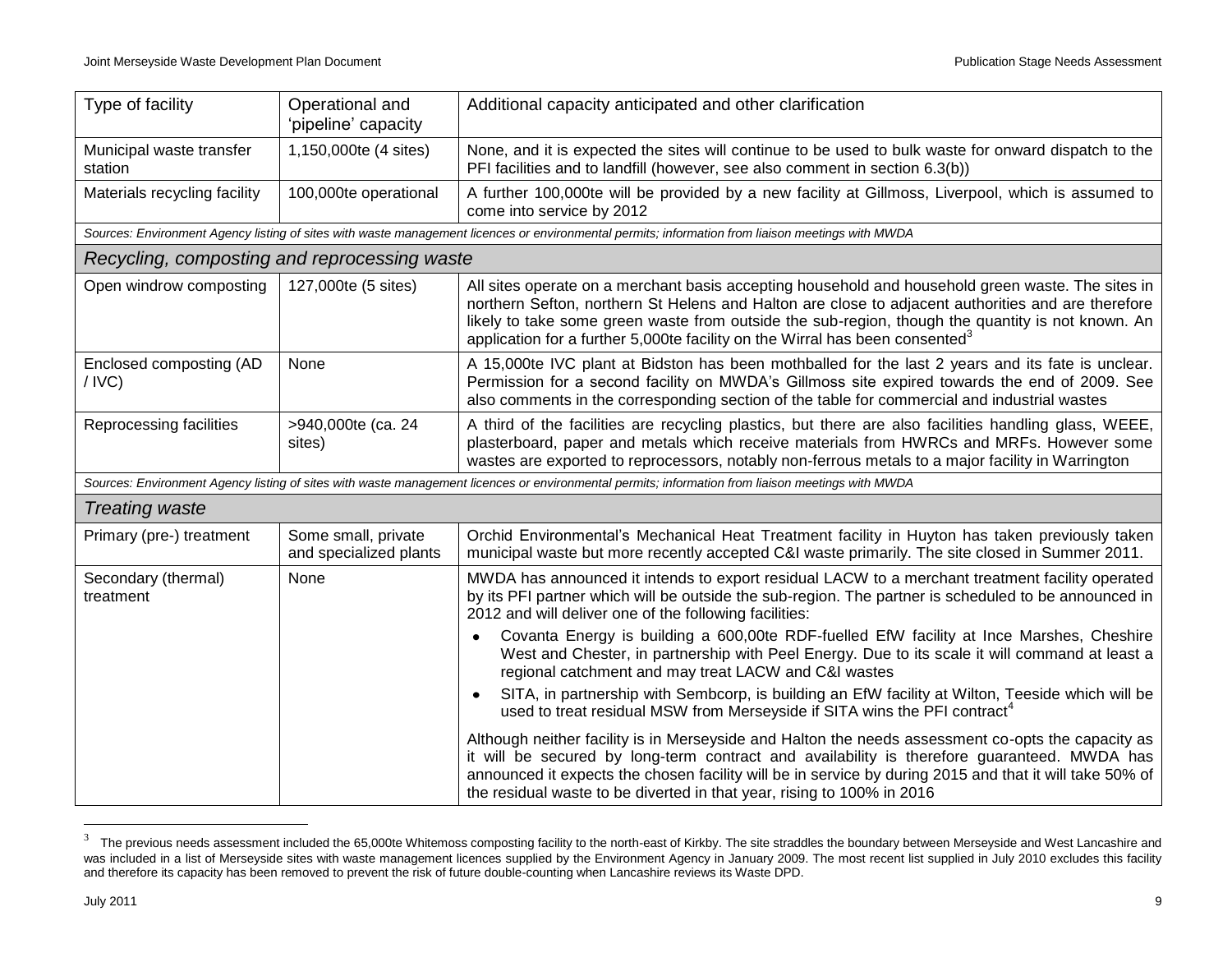| Type of facility                                                                                                                                                                                                                                                                                | Operational and<br>'pipeline' capacity                                                                                                                                                                                                                                                                                                                                                                                                                                                                               | Additional capacity anticipated and other clarification                                                                                                                                                                                                                                                                                                                                                                                                                                                                                                                                                                                                                                                                                                                                                                                                                                                                                                                                                                                                                                                                                                                                                                                                                                                                                  |  |  |  |  |
|-------------------------------------------------------------------------------------------------------------------------------------------------------------------------------------------------------------------------------------------------------------------------------------------------|----------------------------------------------------------------------------------------------------------------------------------------------------------------------------------------------------------------------------------------------------------------------------------------------------------------------------------------------------------------------------------------------------------------------------------------------------------------------------------------------------------------------|------------------------------------------------------------------------------------------------------------------------------------------------------------------------------------------------------------------------------------------------------------------------------------------------------------------------------------------------------------------------------------------------------------------------------------------------------------------------------------------------------------------------------------------------------------------------------------------------------------------------------------------------------------------------------------------------------------------------------------------------------------------------------------------------------------------------------------------------------------------------------------------------------------------------------------------------------------------------------------------------------------------------------------------------------------------------------------------------------------------------------------------------------------------------------------------------------------------------------------------------------------------------------------------------------------------------------------------|--|--|--|--|
| Disposing of waste                                                                                                                                                                                                                                                                              |                                                                                                                                                                                                                                                                                                                                                                                                                                                                                                                      |                                                                                                                                                                                                                                                                                                                                                                                                                                                                                                                                                                                                                                                                                                                                                                                                                                                                                                                                                                                                                                                                                                                                                                                                                                                                                                                                          |  |  |  |  |
| Non-inert landfill                                                                                                                                                                                                                                                                              | Nominally 425,000te (1<br>site) within to<br>500,000te available in<br>an adjacent authority<br>and secured by<br>contract until 2015                                                                                                                                                                                                                                                                                                                                                                                | A single site exists at Haydock operated by Cory Environmental though around two thirds of the<br>material deposited is C&I or CD&E waste; whereas LACW deposited there originates outside the<br>sub-region. The site is scheduled to close in Summer 2012, however recent documents show that a<br>void of more than 750,000m <sup>3</sup> is expected to remain by then and the operator is therefore expected<br>to apply for a time extension. As the continued operation of the site cannot be substantiated, the<br>Waste DPD assumes no further capacity can be provided after Summer 2012.<br>MWDA has a contract with WRG Ltd to export residual MSW to Arpley landfill in Warrington. That<br>site is scheduled to close in 2013 although the operator is submitting an application to continue<br>filling until 2025. Some capacity at Arpley is counted by the needs assessment as "local" capacity<br>because it is secured through a medium-term contract and therefore its availability is guaranteed.<br>However the quantity assumed is only that which is needed to receive Merseyside's waste until<br>2015 and not the capacity of the entire landfill site. If the application above is unsuccessful the<br>needs assessment assumes WRG will exploit capacity in other landfills in the region in order to fulfil |  |  |  |  |
|                                                                                                                                                                                                                                                                                                 | its contract with MWDA until 2015, Thereafter, any continued export of residual LACW is identified<br>by the needs assessment but it is assumed to require capacity at an unidentified location.                                                                                                                                                                                                                                                                                                                     |                                                                                                                                                                                                                                                                                                                                                                                                                                                                                                                                                                                                                                                                                                                                                                                                                                                                                                                                                                                                                                                                                                                                                                                                                                                                                                                                          |  |  |  |  |
| Inert landfill                                                                                                                                                                                                                                                                                  | Sites accepting inert wastes are assumed to also serve domestic and business customers (although the latter is assumed to<br>predominate) because the definition of "inert" adopted by the EU Waste Framework Directive include only material that is<br>physically, chemically and/or biologically inert. For example, waste soil containing plant matter, humus, etc. is not biologically<br>inert and have to be sent to a non-inert landfill. The available capacity is summarized in the section on CD&E waste. |                                                                                                                                                                                                                                                                                                                                                                                                                                                                                                                                                                                                                                                                                                                                                                                                                                                                                                                                                                                                                                                                                                                                                                                                                                                                                                                                          |  |  |  |  |
| Sources: Environment Agency listing of sites with waste management licences or environmental permits; information from liaison meetings with MWDA; liaison meetings with operators of the<br>consented facilities (Spring 2009 onwards); press releases and reports of the respective operators |                                                                                                                                                                                                                                                                                                                                                                                                                                                                                                                      |                                                                                                                                                                                                                                                                                                                                                                                                                                                                                                                                                                                                                                                                                                                                                                                                                                                                                                                                                                                                                                                                                                                                                                                                                                                                                                                                          |  |  |  |  |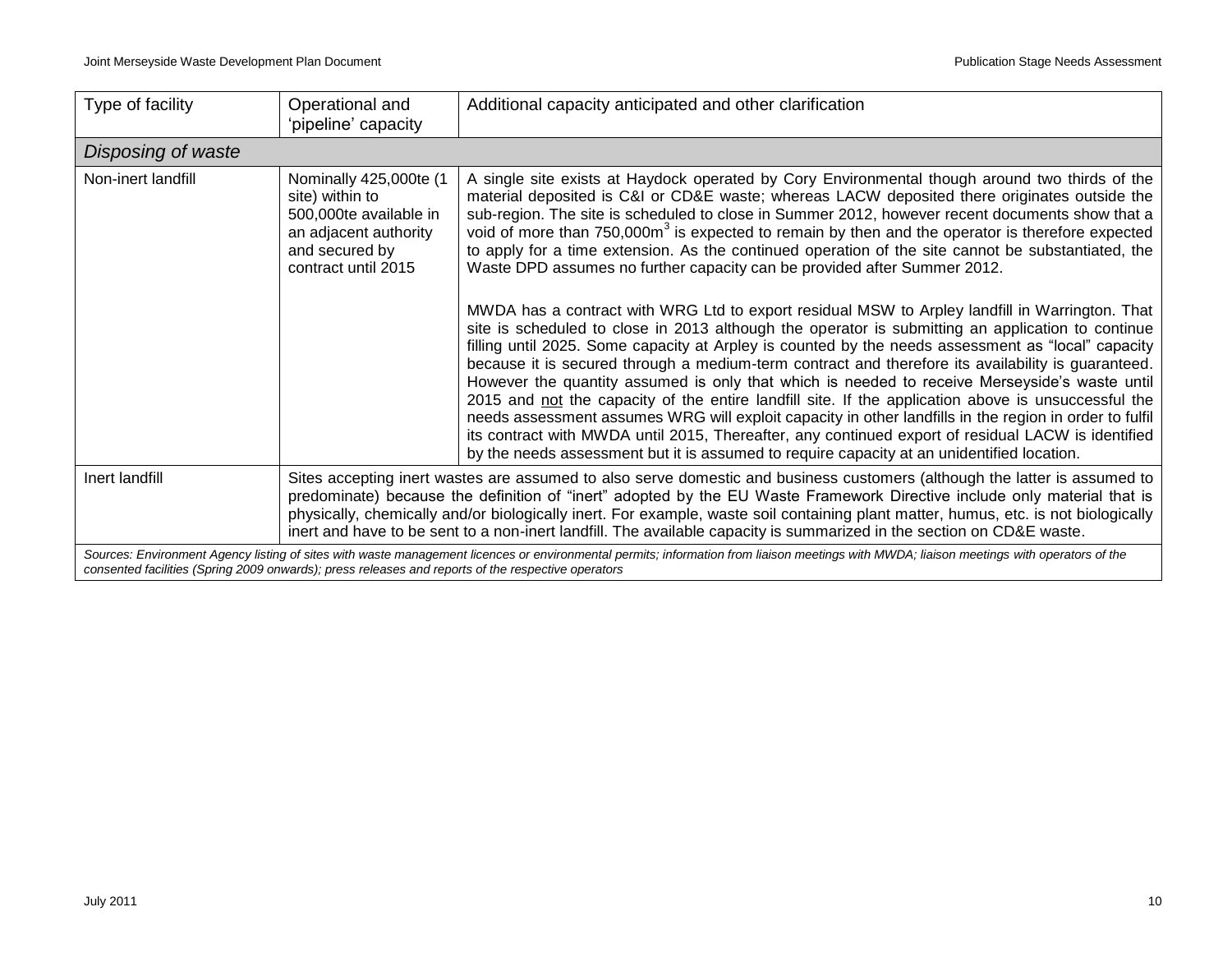## <span id="page-14-0"></span>**2. COMMERCIAL & INDUSTRIAL WASTE**

Growth trends for these two streams are very different, with commercial wastes having increased over the last 10 years while industrial wastes declining over the same period. Therefore arisings are forecast separately in section 2.1 below. However, in spite of some differences in the composition of the streams much of the material is capable of being managed together (technically and contractually) by the waste industry and therefore they are discussed together in the rest of this section.

### <span id="page-14-1"></span>*2.1 HOW DO WE MANAGE C&I WASTE & HOW WILL IT CHANGE?*



Note that in the charts above, "non-metal wastes" are primarily dry recyclables such as paper, card, glass, etc. which have been separated at source. A share of "0%" means some waste was produced but it represents <0.5% of the total stream.

| ဥ | The most recent regional survey shows performance<br>improved from 41% in 2006 to 60% in 2009 | recycling performance is<br>-in<br>be limited. Both<br>assumed to<br>pessimistic<br>optimistic<br>and<br>scenarios assume performance<br>will not rise above 65% | Scope for further improvement   Opinions obtained from the local waste industry<br>suggest the recycling rates for both streams are<br>already fairly mature and a large part of the residual<br>material comprises contaminated mixed waste (eg.<br>paper and plastics covered with food waste or part-<br>soaked with fat). Even if the technology emerges to<br>allow some degree of decontamination it is not clear<br>that the resulting product will meet reprocessors'<br>quality targets. This will discourage investment in new<br>treatment facilities and therefore diversion to recovery<br>will be the only feasible option |
|---|-----------------------------------------------------------------------------------------------|------------------------------------------------------------------------------------------------------------------------------------------------------------------|------------------------------------------------------------------------------------------------------------------------------------------------------------------------------------------------------------------------------------------------------------------------------------------------------------------------------------------------------------------------------------------------------------------------------------------------------------------------------------------------------------------------------------------------------------------------------------------------------------------------------------------|
|---|-----------------------------------------------------------------------------------------------|------------------------------------------------------------------------------------------------------------------------------------------------------------------|------------------------------------------------------------------------------------------------------------------------------------------------------------------------------------------------------------------------------------------------------------------------------------------------------------------------------------------------------------------------------------------------------------------------------------------------------------------------------------------------------------------------------------------------------------------------------------------------------------------------------------------|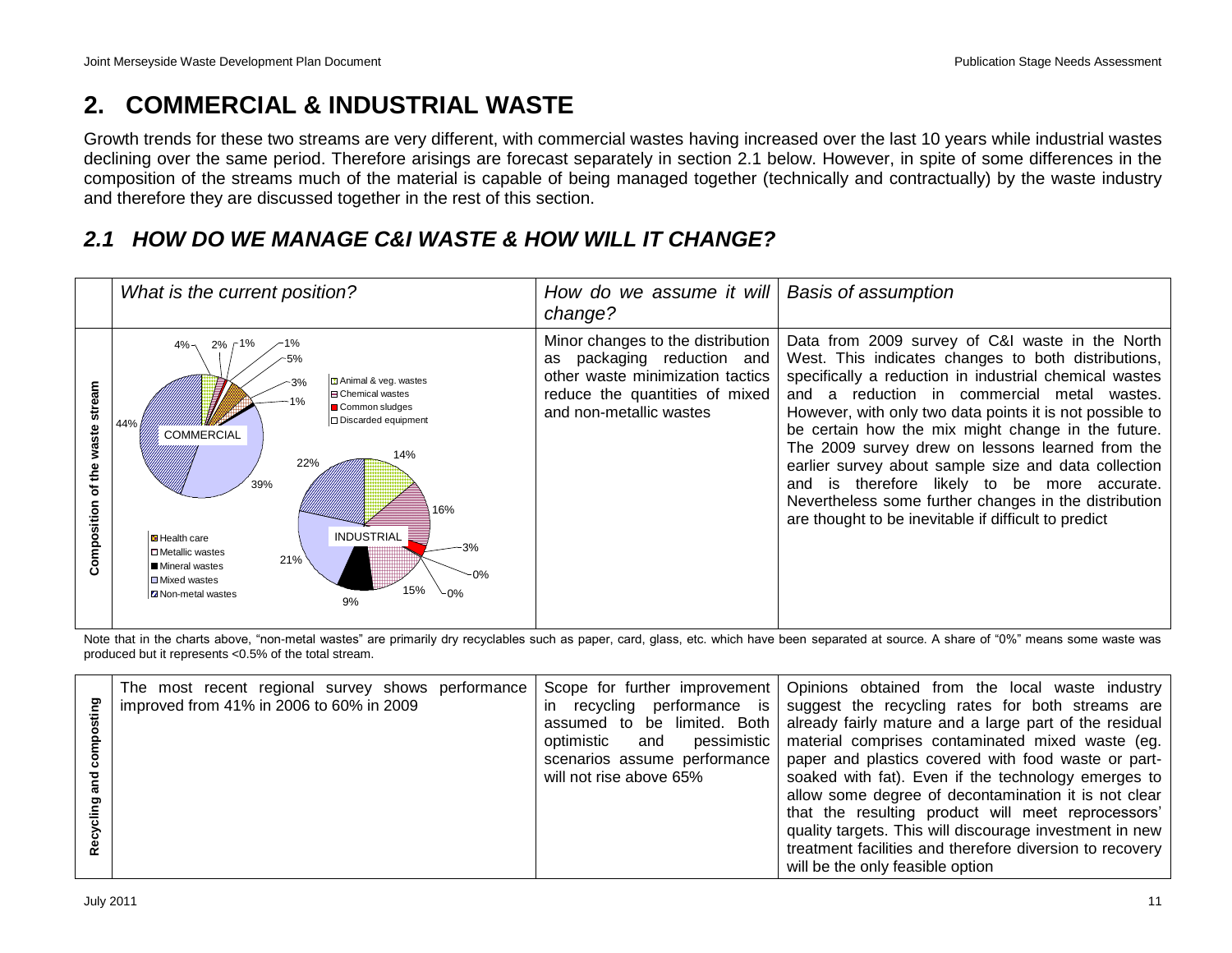|                            | What is the current position?                                                                                                                                                                                                                                                                                                                                                                                                                                                                                                                                                                                                                                                                                                                                                                   | How do we assume it will<br>change?                                                                                                                                                                                                                                   | <b>Basis of assumption</b>                                                                                                                                                                                                                                                                                                                                                                                                                                                                                                                                                                                                                                                      |
|----------------------------|-------------------------------------------------------------------------------------------------------------------------------------------------------------------------------------------------------------------------------------------------------------------------------------------------------------------------------------------------------------------------------------------------------------------------------------------------------------------------------------------------------------------------------------------------------------------------------------------------------------------------------------------------------------------------------------------------------------------------------------------------------------------------------------------------|-----------------------------------------------------------------------------------------------------------------------------------------------------------------------------------------------------------------------------------------------------------------------|---------------------------------------------------------------------------------------------------------------------------------------------------------------------------------------------------------------------------------------------------------------------------------------------------------------------------------------------------------------------------------------------------------------------------------------------------------------------------------------------------------------------------------------------------------------------------------------------------------------------------------------------------------------------------------|
| waste<br>Managing food     | The principal local facility is PDM at Widnes however this<br>is a specialized plant handling hazardous animal wastes<br>covered by the ABP Regulations. The facility has a<br>consent for a further expansion to incinerate normal food<br>wastes but this is not yet operational and will service<br>contracts with national supermarket chains so it appears<br>likely that little of the new capacity will be available to<br>handle wastes arising in Merseyside & Halton. There are<br>no other operational AD or IVC facilities at present<br>although the consent for the New Earth Solutions facility at<br>Widnes provides for some in-vessel capacity. The IVC<br>facility which operated at Bidston MRF for a short period<br>has been mothballed and its fate is currently unclear | It is assumed this composting<br>will occur at the same pace as<br>that for MSW                                                                                                                                                                                       | The moderately fast and complete diversion reflects<br>growing promotion of AD by the government, as well<br>as the attraction of revenues from ROCs. However the<br>picture is complicated by uncertainty about how much<br>of this material will remain unseparated and instead<br>go to energy recovery facilities, while food processors<br>and the larger supermarket facilities may invest in<br>their own plant. The approach used is therefore a<br>simplifying assumption                                                                                                                                                                                              |
| waste<br>Managing residual | The 2009 regional survey shows only 1% of this stream<br>was recovered in thermal treatment facilities. From this we<br>must conclude that most of the installed "treatment"<br>capacity performs what the needs assessment assumes to<br>be a recycling function, perhaps by decontaminating or<br>separating and purifying some materials (eg, chemical<br>wastes). Consequently the landfill rate remains fairly high<br>at 40%, with this material comprising inert treatment<br>residues and mixed wastes unsuitable for recycling                                                                                                                                                                                                                                                         | The<br>pessimistic<br>scenario<br>assumes 15% of waste will still<br>go to landfill while the optimistic<br>scenario assumes only 7%. Both<br>scenarios assume the same rate<br>of recycling (65%) therefore the<br>remaining material will go to<br>treatment plants | The lower landfill rate is based on a Merseyside EAS<br>analysis of estimated recycling and recovery potential<br>for residual C&I waste in the North West regional<br>survey of 2009. The figure assumes that a quarter of<br>all residual waste for which recovery is the only<br>diversion option will still go to landfill. This is assumed<br>because accepting the survey results as they stand<br>implies almost complete diversion would occur. The<br>15% assumption is based on estimates from meetings<br>with the local waste industry in early 2011. All these<br>assumptions were presented to and agreed by local<br>waste industry representatives at that time |

### <span id="page-15-0"></span>*2.2 HOW MUCH WASTE WILL WE HAVE TO MANAGE?*

It is difficult to be certain about the recent historical trend in both waste streams because of the limited data that has been available from previous national surveys. This situation has been addressed in the North West by the two surveys in 2006 and 2009 which were commissioned by 4NW and the Environment Agency regional unit respectively. The methodology for the 2009 survey learned from some of the problems encountered in the previous one, and as a result it was based solely on face-to-face interviews and thorough checking and validation of results. This methodology has been subsequently adopted by Defra to produce a national forecast of both streams.

However the limited amount of recent historical data suggests the following indicative growth trends for the two streams persisted through much of the period 2000 to 2008:

- commercial wastes grew at a rate of between 1.5% and 2% per annum
- while industrial wastes fell at a rate of between -2% and -4%. $\bullet$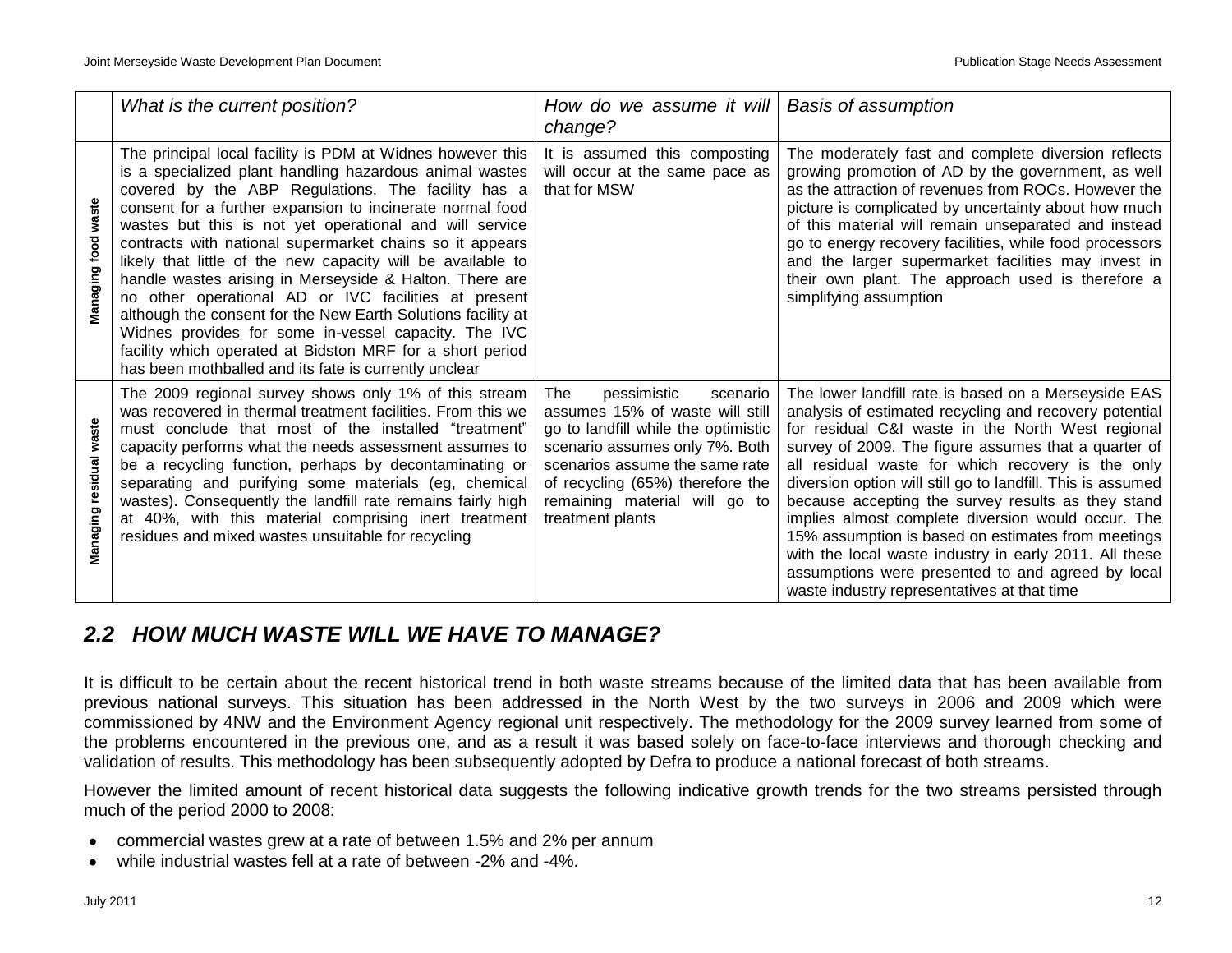These trends are considered to reflect the continuing restructuring of the regional economy from one that was heavily dependent on heavy industry and manufacturing until well into the late 1980s, to one with a growing dominance of the service sector.

The most recent survey trends appeared to show the commercial wastes in Merseyside & Halton grew between 2006 and 2009 at a rate of +1.8% annually in spite of the onset of recession covering almost half of this period. The difference between the needs assessment forecast for 2009 (as a projection of the 2006 survey result) and the 2009 out-turn figure was an increase of 40,000 tonnes. By contrast, industrial wastes fell more than expected, probably exacerbated by recession, at a rate of -4.4% over the same period, resulting in a reduction in forecast arisings in 2010 of 52,000 tonnes.

Following discussion with the local waste management sector, Merseyside EAS has concluded that it cannot base forecast growth of commercial wastes on the apparent rate between 2006 and 2009. Indeed the response we received recommended two significant changes:

- Recovery from recession is unlikely to start before 2015 (this is consistent with the conclusions of a report by Cambridge Econometrics for The Mersey Partnership and supersedes the previous assumption that improvement would begin to appear in 2013);
- Both scenarios need to reflect the effect of extension of the Courtauld Agreement, the Producer Responsibility Regulations, and other initiatives to reduce waste creation rates, and the likelihood that arisings may fall over the next 10 years as they take effect.

Moreover it was already clear that a bullish forecast for post-recession recovery was implausible as a substantial proportion of "commercial" wastes are generated by the public sector, which is currently contracting as a result of massive spending cuts which are being strongly felt in Merseyside and Halton because of the high proportion of local employment in the sector. It was therefore concluded that the pessimistic forecast should predict limited growth in arisings but not on the scale assumed by the previous needs assessment or at the rate implied by the most recent regional survey results.



### *Figure 2.1: Commercial waste growth [Source: Merseyside EAS]*

### *Table 2.1: Comparison of forecast arisings under different growth scenarios [Source: Merseyside EAS]*

| <b>SCENARIO</b>                       | 2010 | 2015 | 2020 | 2025 | 2030 | <b>Change</b> |
|---------------------------------------|------|------|------|------|------|---------------|
| Previous assessment                   | 713  | 735  | 811  | 852  | 874  |               |
| <b>PESSIMISTIC</b><br>("rec'n/reb'd") | 751  | 742  | 772  | 791  |      | $-10%$        |
| <b>OPTIMISTIC</b> ("waste red'n")     | 751  | 742  | 733  | 733  | 733  | $-16%$        |
| No recession (not used)               | 766  | 825  | 867  | 889  | 889  | $+2\%$        |

All figures are in thousands of tonnes. The previous assessment forecast is not plotted in Figure 2.1. All other scenarios are affected by the increase in the outturn figure from 713,000te in 2006 to 753,000te for 2009 which has a corresponding effect on the long-term arisings.

The final column in Table 2.1 shows the change compared to the previous assessment.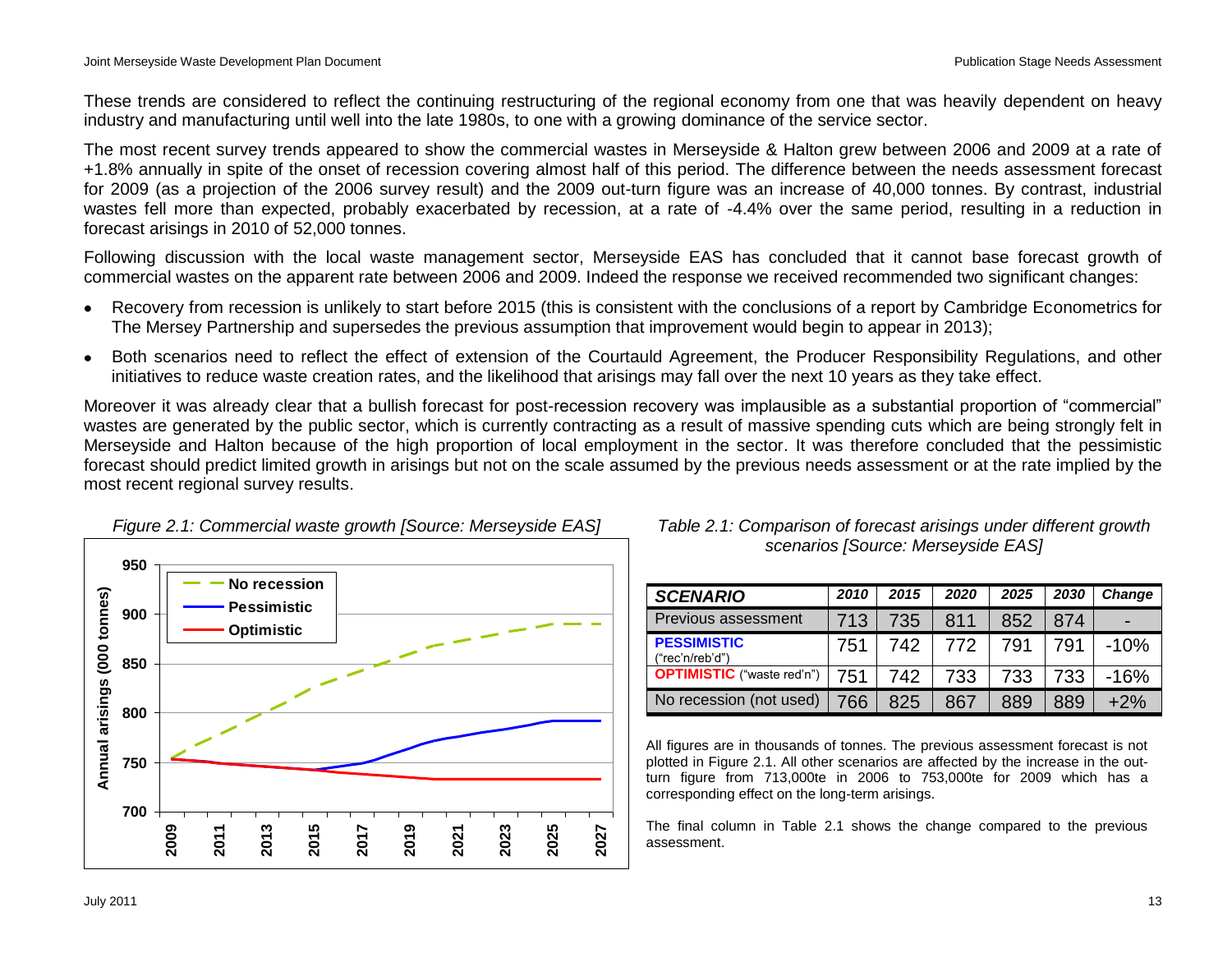Figure 2.1 compares the pessimistic (blue) and optimistic (red) forecasts, while Table 2.1 shows the corresponding quantities. The green trend line in Figure 2.1 shows the forecast if the 1.8% growth implied by the 2009 regional survey is projected forward in the short-term, with a gradual reduction until the end of the plan period. Contacts in the local waste industry considered it was unsupportable.

The 2009 survey results suggest a plausible reduction in industrial wastes which appears to perpetuate the trend seen in much of the preceding decade, but with the decline now driven by recession rather than re-structuring of the regional economy.

This revision takes the baseline forecast from the previous needs assessment as its "*optimistic*" assumption, assuming that recession will continue to drive down arisings, but at a lessening rate, with the decline bottoming out after 2013. This scenario might still be seen as conservative in that no account is taken of the possible effect of waste minimization impacts. However they are difficult to calibrate and therefore the more simplistic assumption is retained. Equally it is difficult to calibrate a plausible basis for the "pessimistic" scenario. The forecast envelope approach needs to deliver sufficient flexibility to take account of a reasonable level of variation in future arisings and changes to how wastes are managed. Merseyside EAS concluded it would be imprudent to also assume further reduction in industrial wastes in the "pessimistic" assumption. Since an increase appears improbably given the recent historic trend, then the only remaining option is to same no further change to arisings. In effect this assumes that any further fall in arisings as a result of recession and other factors will be offset by some limited increase in industrial activity either at existing sites or as new industrial sectors are promoted as part of the economic plan for the Liverpool City Region.

Figure 2.2 and Table 2.2 compare the two forecast scenarios for industrial wastes and the corresponding quantities.



### *Figure 2.2: Industrial waste growth [Source: Merseyside EAS]*

#### *Table 2.2: Comparison of forecast arisings under different growth scenarios [Source: Merseyside EAS]*

| <b>SCENARIO</b>                    | 2010 | 2015 | 2020 | 2025 | 2030 | <b>Chan</b> |
|------------------------------------|------|------|------|------|------|-------------|
| Previous assessment                | 415  | 398  | 398  | 398  | 398  |             |
| <b>PESSIMISTIC</b> ("zero growth") | 363  | 363  | 363  | 363  | 363  | -9%         |
| <b>OPTIMISTIC</b> ("short rec'n")  | 354  | 331  | 331  | -331 | 331  | $-17°$      |

All figures are in thousands of tonnes. The pessimistic and optimistic scenarios are affected by the fall in the out-turn figure for 2009 as referred to in the main text, and which has a knock-on effect on long-term arisings.

The final column in Table 2.2 shows the change compared to the previous assessment.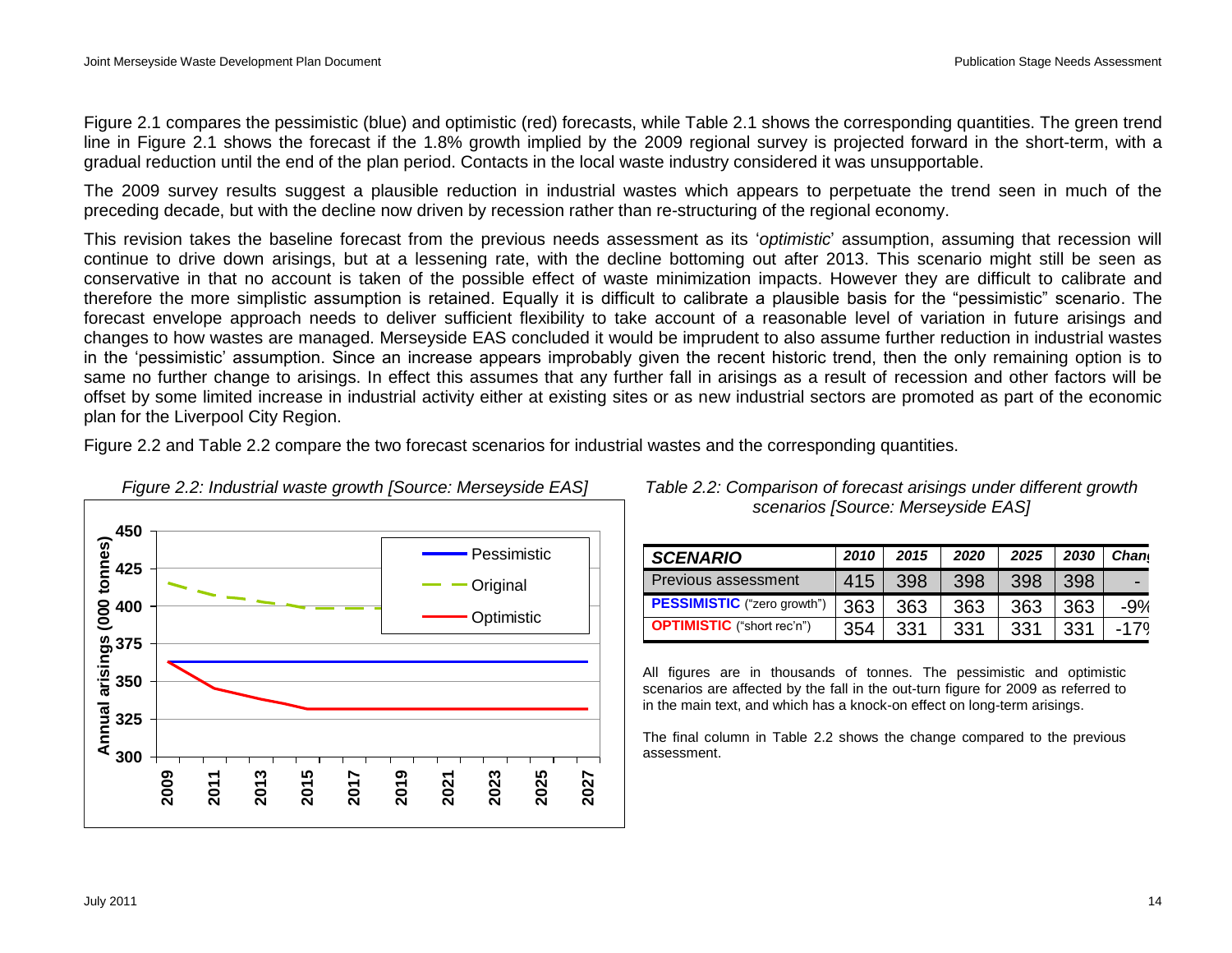The optimistic forecasts for both streams and the pessimistic forecast for industrial wastes could be seen as being consistent with the view expressed in the current national waste strategy that waste creation rates have been decoupled from economic growth<sup>5</sup> – whereas this is not he case for the pessimistic commercial waste forecast. Note, however, that a recent report to the EU on the current Thematic Strategy on Waste Prevention acknowledges that the evidence for economic decoupling is not proven<sup>6</sup>.

### <span id="page-18-0"></span>*2.3 HOW MUCH CAPACITY FOR MANAGING COMMERCIAL & INDUSTRIAL WASTE DO WE HAVE?*

The table below details the capacity that is in service already. Merseyside EAS also counts any capacity available at facilities that had received planning consent by June 2010 but which are not yet in service. The needs assessment includes a sensitivity test which assesses capacity needed if none of these facilities come forward. In all cases the figures shown refer to the total consented annual throughput, though most sites do not operate at 100% capacity either because the total is not fully utilized or because downtime for maintenance means that the total can never be used.

| Type of facility                                                                                                          | Operational and<br>'pipeline' capacity       | Additional capacity anticipated and other clarification                                                                                                                                                                                                                                                                                                                                                                                    |  |  |
|---------------------------------------------------------------------------------------------------------------------------|----------------------------------------------|--------------------------------------------------------------------------------------------------------------------------------------------------------------------------------------------------------------------------------------------------------------------------------------------------------------------------------------------------------------------------------------------------------------------------------------------|--|--|
| Receiving, sorting and bulking waste                                                                                      |                                              |                                                                                                                                                                                                                                                                                                                                                                                                                                            |  |  |
| Material recycling<br>facilities                                                                                          | 140,000te                                    | None. It is assumed that additional capacity can be provided by intensified use of the existing station<br>sites, and by diversification of inert facilities into handling non-inert materials. Tendering for build a third                                                                                                                                                                                                                |  |  |
| Transfer stations                                                                                                         | 440,000te <sup>7</sup>                       | MRF on a site currently handling inert wastes was under way at the time this assessment was finalised                                                                                                                                                                                                                                                                                                                                      |  |  |
|                                                                                                                           |                                              | Sources: Environment Agency listing of sites with waste management licences or environmental permits; Merseyside EAS estimates                                                                                                                                                                                                                                                                                                             |  |  |
|                                                                                                                           | Recycling, composting and reprocessing waste |                                                                                                                                                                                                                                                                                                                                                                                                                                            |  |  |
| Open windrow<br>composting                                                                                                | (None)                                       | The capacity assumption to the left is a simplification as open windrow composting capacity will be<br>shared between commercial (ie. horticultural) and household use                                                                                                                                                                                                                                                                     |  |  |
| 50,000te<br>Enclosed composting<br>(AD / IVC)<br>services to municipal waste collection authorities and their contractors |                                              | The figure to the left is the assumed capacity to be provided by New Earth Solution's facility at Widnes<br>which will also provide MBT capacity as referred to in the table below. An initial (refused) planning<br>application included a 100,000te facility, but the current consent is based on half the original total. It is<br>unclear whether it will take only commercial waste or whether it might provide food waste composting |  |  |
| Reprocessing sites                                                                                                        | 942,000te (ca. 24<br>sites)                  | Note that this is the same figure as stated for LACW and is not additional capacity                                                                                                                                                                                                                                                                                                                                                        |  |  |
| Sources: Environment Agency listing of sites with waste management licences or environmental permits                      |                                              |                                                                                                                                                                                                                                                                                                                                                                                                                                            |  |  |

<sup>5</sup> Defra, Waste Strategy for England 2007, London, May 2007, Annex C2, and specifically Chart C2.1.

<sup>6</sup> IEEP, Ecologic, et. al., Final Report – Supporting the Thematic Strategy on Waste Prevention and Recycling, Brussels, 25 October 2010, pp.29-31 and specifically Figure 5.1 (downloaded on 17 March 2011 from http://ec.europa.eu/environment/waste/pdf/Final%20Report%20final%2025%20Oct.pdf)

<sup>7</sup> This figure is a Merseyside EAS estimate based on reviewing promotional material (notably website details) to identify those operators of transfer stations who appeared to be managing wastes from commercial and industrial premises, rather than inert sites (primarily skip hire operators) which are assumed to handle only CD&E wastes.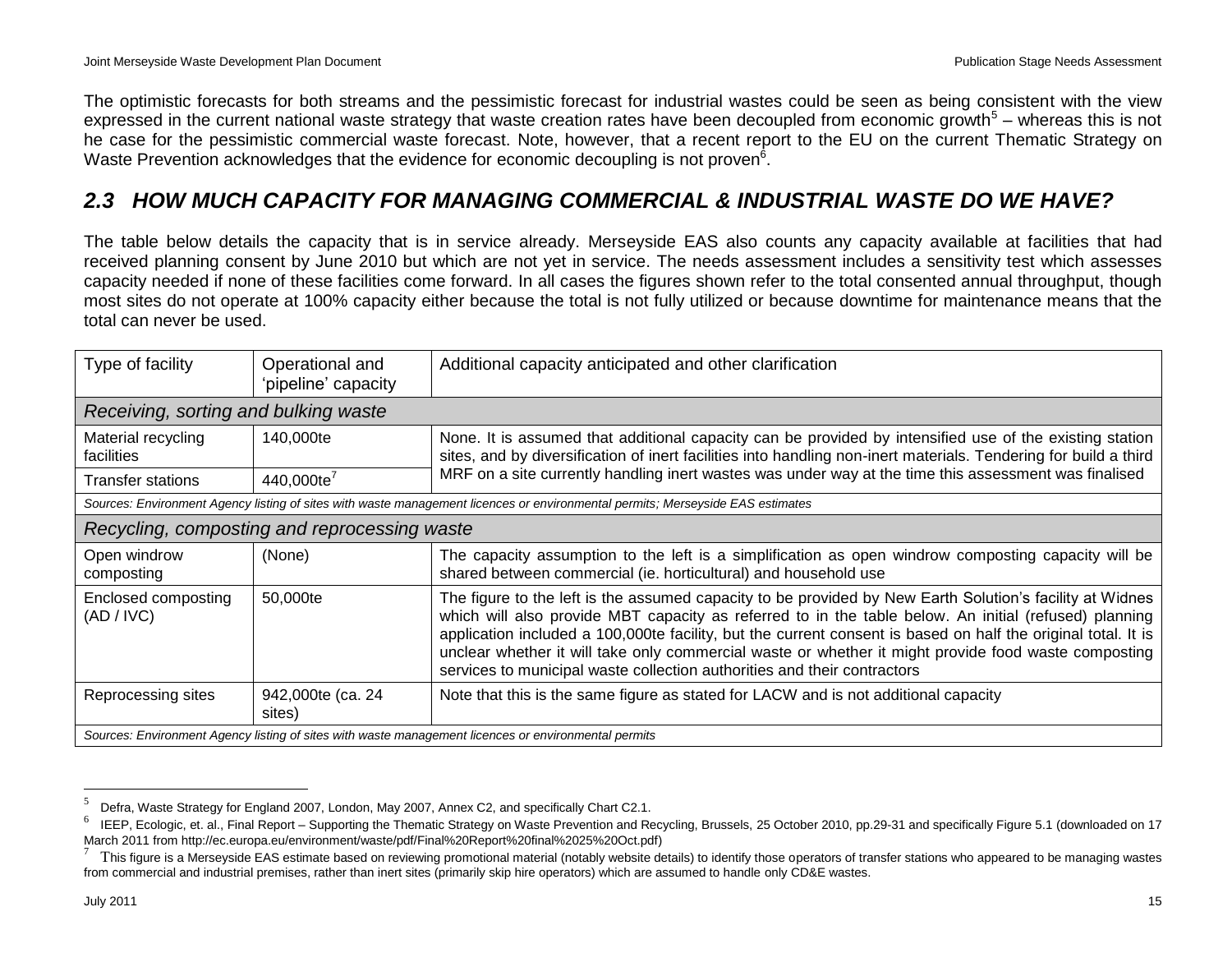| Type of facility                                                                                                                                                                                                                                   | Operational and<br>'pipeline' capacity                                                                                                                                                                                                                                                                                                                          | Additional capacity anticipated and other clarification                                                                                                                                                                                                                                                                                                                                                                                                                                                                                                                                                                                                                                                                                                                |                                                                                                                                                                                                                                                                                                                                                                                                                                                                                                                                                                                                                                                                 |                                                                                                                                                                                     |  |  |  |
|----------------------------------------------------------------------------------------------------------------------------------------------------------------------------------------------------------------------------------------------------|-----------------------------------------------------------------------------------------------------------------------------------------------------------------------------------------------------------------------------------------------------------------------------------------------------------------------------------------------------------------|------------------------------------------------------------------------------------------------------------------------------------------------------------------------------------------------------------------------------------------------------------------------------------------------------------------------------------------------------------------------------------------------------------------------------------------------------------------------------------------------------------------------------------------------------------------------------------------------------------------------------------------------------------------------------------------------------------------------------------------------------------------------|-----------------------------------------------------------------------------------------------------------------------------------------------------------------------------------------------------------------------------------------------------------------------------------------------------------------------------------------------------------------------------------------------------------------------------------------------------------------------------------------------------------------------------------------------------------------------------------------------------------------------------------------------------------------|-------------------------------------------------------------------------------------------------------------------------------------------------------------------------------------|--|--|--|
| <b>Treating waste</b>                                                                                                                                                                                                                              |                                                                                                                                                                                                                                                                                                                                                                 |                                                                                                                                                                                                                                                                                                                                                                                                                                                                                                                                                                                                                                                                                                                                                                        |                                                                                                                                                                                                                                                                                                                                                                                                                                                                                                                                                                                                                                                                 |                                                                                                                                                                                     |  |  |  |
| Primary (pre-)<br>treatment                                                                                                                                                                                                                        | Ca.50,000te<br>operational at 1 site<br>(with consent for a<br>further phase adding<br>70,000te which is<br>being rolled out at<br>present)                                                                                                                                                                                                                     | The figure to the left is the Orchid plant at Huyton (see Section 1.2 also) which was operating at the<br>time the needs assessment work was completed. In July 2011 the operator announced that the plant<br>had shut and the effect of its closure has been included in a further, very late revision of this<br>assessment. Two permissions have been granted since the last needs assessment was published:<br>Jack Allen Holdings - 150,000te autoclaving facility at Garston Dock, Liverpool, intended to<br>$\bullet$<br>produce RDF/SRF. Not expected to be in service before 2015;<br>New Earth Solutions – 150,000te MBT facility at Widnes Waterfront, Halton, also expected to<br>$\bullet$<br>produce RDF/SRF. Not expected to be in service before 2015. |                                                                                                                                                                                                                                                                                                                                                                                                                                                                                                                                                                                                                                                                 |                                                                                                                                                                                     |  |  |  |
|                                                                                                                                                                                                                                                    |                                                                                                                                                                                                                                                                                                                                                                 | The Bioosence facility at Eastham, Wirral is an integrated site that will accept treat residual waste in<br>autoclaves to produce a floc to be burned in a co-located gasification facility as referred to below.                                                                                                                                                                                                                                                                                                                                                                                                                                                                                                                                                      |                                                                                                                                                                                                                                                                                                                                                                                                                                                                                                                                                                                                                                                                 |                                                                                                                                                                                     |  |  |  |
| Secondary (thermal)<br>treatment                                                                                                                                                                                                                   | 750,000te at lneos<br>Chlor, Runcorn. Half is<br>contracted to handle<br>waste from Greater<br>Manchester and from<br>Cheshire (subject to<br>final closure of PFI<br>tendering). The<br>capacity above will be<br>provided in two even-<br>sized phases that are<br>scheduled to come on<br>stream in late 2012<br>(Phase 1) and late<br>2013 (Phase 2) $^{8}$ | PDM Group<br>(Widnes, Halton)<br>Energos (Kirkby,<br>Knowsley)<br><b>Biossence</b><br>(Eastham, Wirral)<br><b>EMR/Chinook</b><br>(Bootle, Sefton)                                                                                                                                                                                                                                                                                                                                                                                                                                                                                                                                                                                                                      | Consents exist for >1.5m tonnes (all with combined heat and power generation) comprising:<br>150,000 te of food processing waste $-$ ie. a<br>specialized facility with a national catchment. The<br>assessment assumes only 10% of its capacity will<br>be used to treat locally arising wastes<br>80,000te of residual C&I some of which may<br>originate outside the sub-region due to the location<br>of the facility<br>400,000te of waste pre-treated by a third party off-<br>site. Some of the waste may originate outside the<br>sub-region<br>134,500te of automotive shredding residue of which<br>14,500te will come by rail from the West Midlands | Originally planned for late<br>2010/early 2011 but<br>delayed and now likely to<br>be 2012 or possibly 2013<br>Possibly during 2013<br>Possibly during 2013<br>Possibly during 2013 |  |  |  |
| Sources: Environment Agency listing of sites with waste management licences or environmental permits; liaison meetings with operators of the consented facilities (Spring 2009 onwards); press<br>releases and reports of the respective operators |                                                                                                                                                                                                                                                                                                                                                                 |                                                                                                                                                                                                                                                                                                                                                                                                                                                                                                                                                                                                                                                                                                                                                                        |                                                                                                                                                                                                                                                                                                                                                                                                                                                                                                                                                                                                                                                                 |                                                                                                                                                                                     |  |  |  |
| Non-inert landfill<br>Inert landfill                                                                                                                                                                                                               | See details provided<br>for LACW                                                                                                                                                                                                                                                                                                                                | See details provided for LACW                                                                                                                                                                                                                                                                                                                                                                                                                                                                                                                                                                                                                                                                                                                                          |                                                                                                                                                                                                                                                                                                                                                                                                                                                                                                                                                                                                                                                                 |                                                                                                                                                                                     |  |  |  |

 8 Residual waste normally shrinks by about 50% during pre-treatment (removal of recyclates and material with no calorific value, moisture losses, etc.) therefore this facility may require a supply of around 1.5m tonnes of waste though this also requires provision of the pre-treatment capacity by other operators. A distinction is made between Ineos Chlor and the other facilities because construction of the facility is already well-advanced, whereas groundwork had not yet begun on the other sites at the time this report was completed. For this reason the needs assessment takes a construction of the facilit conservative position and assumes the capacity will not be available before 2015, although this may be unduly pessimistic.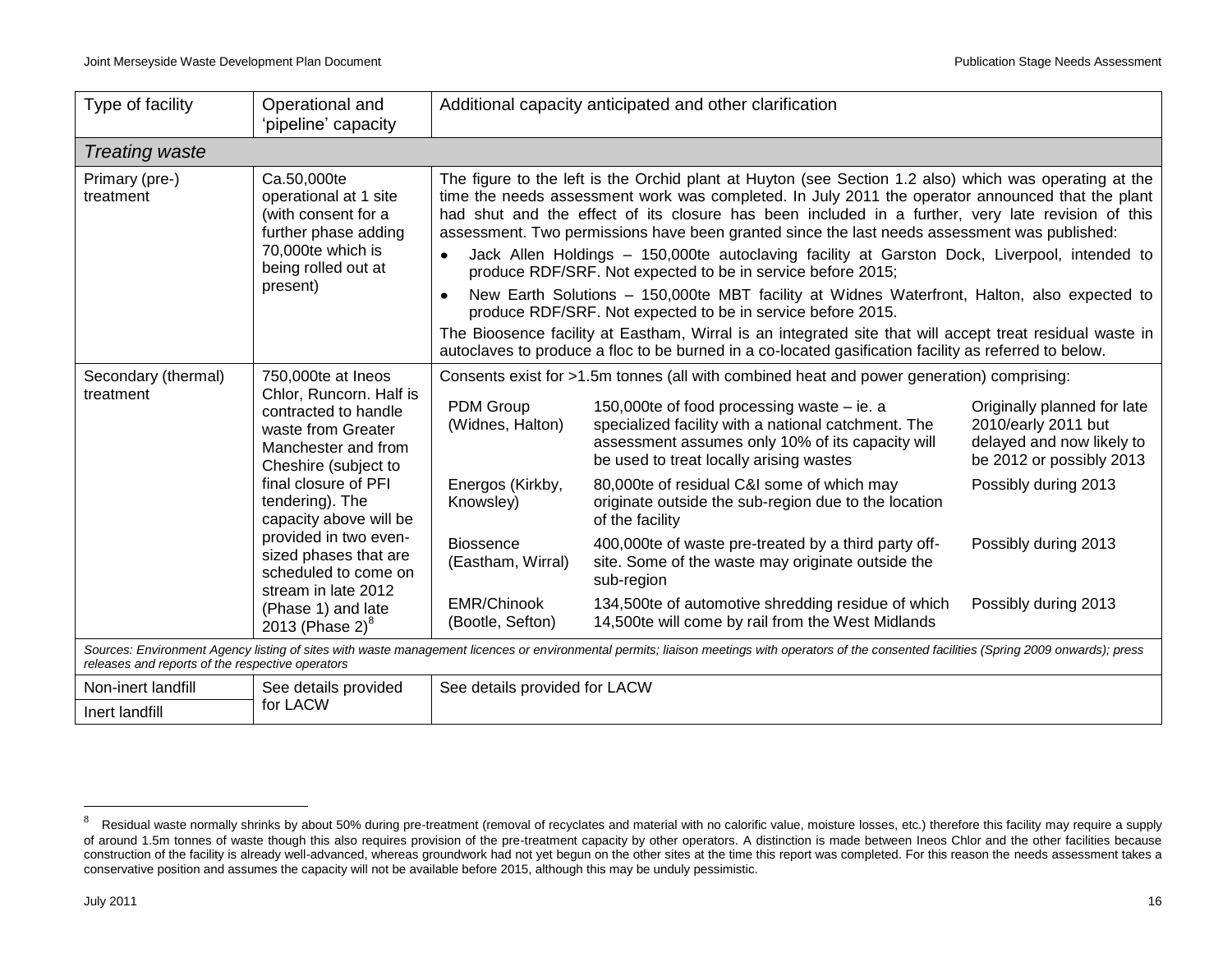## <span id="page-20-0"></span>**3. CONSTRUCTION, DEMOLITION & EXCAVATION WASTE**

### <span id="page-20-1"></span>*3.1 HOW DO WE MANAGE CD&E WASTE & HOW WILL IT CHANGE?*

|                                 | What is the current position?                                                                                                                                                                                                                                                                                                                                                                                                                                                           | How do we assume it will<br>change?                                                                                                                                                                                                                                                                                                                                                                                              | <b>Basis of assumption</b>                                                                                                                                                                                                                                                                                                                                                                                                                                                                                                                                                                                                                                                                                                                                                                                                                                                    |
|---------------------------------|-----------------------------------------------------------------------------------------------------------------------------------------------------------------------------------------------------------------------------------------------------------------------------------------------------------------------------------------------------------------------------------------------------------------------------------------------------------------------------------------|----------------------------------------------------------------------------------------------------------------------------------------------------------------------------------------------------------------------------------------------------------------------------------------------------------------------------------------------------------------------------------------------------------------------------------|-------------------------------------------------------------------------------------------------------------------------------------------------------------------------------------------------------------------------------------------------------------------------------------------------------------------------------------------------------------------------------------------------------------------------------------------------------------------------------------------------------------------------------------------------------------------------------------------------------------------------------------------------------------------------------------------------------------------------------------------------------------------------------------------------------------------------------------------------------------------------------|
| Composition of the waste stream | The range of materials will typically (and generally) include:<br>Crushed concrete, bricks, asphalt and similar material<br>Other material from the building fabric*;<br>Recovered metal, glass and wood;<br>uPVC<br>Insulation materials*<br>Soils and stones*.<br>Some of the materials marked "*" may be hazardous.<br>The mix of materials will vary from site-to-site and will<br>therefore change continually as new development or<br>regeneration projects begin and others end | No change<br>the range of<br>to<br>materials                                                                                                                                                                                                                                                                                                                                                                                     | Based on discussion with industry and reference to<br>the WRAP report on the sector <sup>9</sup> . Industry comments<br>suggest that there will be a reduction in the density of<br>building materials reflecting initiatives that are in place<br>today. Some reduction in density is being experienced<br>already but this is mainly due to more intensive and<br>efficient recycling on-site. The additional impact of<br>using less dense materials may not be felt until later in<br>the plan period when buildings erected in the last 10<br>years are being replaced                                                                                                                                                                                                                                                                                                   |
| and recovery<br>Recycling       | 100%<br>80%<br>60%<br>40%<br>20%<br>0%<br>2008 (WRAP)<br>2020 revised<br>2010 original<br>2010 adjusted<br>Recycled / re-used<br><b>Z</b> Land-spread<br>□ Used in landfill engineering<br><b>89 Dumped in landfill void</b>                                                                                                                                                                                                                                                            | The 2010 mix assumed in the<br>previous assessment is shown<br>in the $2^{nd}$ column in the graph to<br>the left. This has been adjusted<br>to that shown in the $3rd$ column<br>and the 2020 mix is shown in<br>the $4th$ column. This assumes<br>recycling on/off site will increase<br>from 65% to 80%; use of land-<br>spreading will fall to 10%; and<br>use of material beneficially on<br>landfill sites will fall to 3% | The 2010 mix has been adjusted based on the results<br>of the WRAP survey (see $1st$ column in the graphic)<br>and the comments of local industry representatives<br>who considered it was more representative of current<br>methods than the original assumption $(2^{nd}$ column).<br>The 2020 is very similar to the original assumption<br>and this too was endorsed by industry views. The use<br>of land-spreading is assumed to fall after 2012 when<br>new regulations limit the amount of material that can<br>be deposited, and when deposits will attract landfill tax<br>at inert rates. However it is assumed this will result in<br>some substitution of exemptions by permitted sites so<br>the reduction will not be too severe. The limited<br>number of local landfill sites is assumed to depress<br>demand for material for landfill engineering purposes |

waste & Resources Action Programme, Construction, demolition and excavation waste arisings, use and disposal for England 2008, Banbury, April 2010.<br><sup>9</sup> Waste & Resources Action Programme, Construction, demolition and excav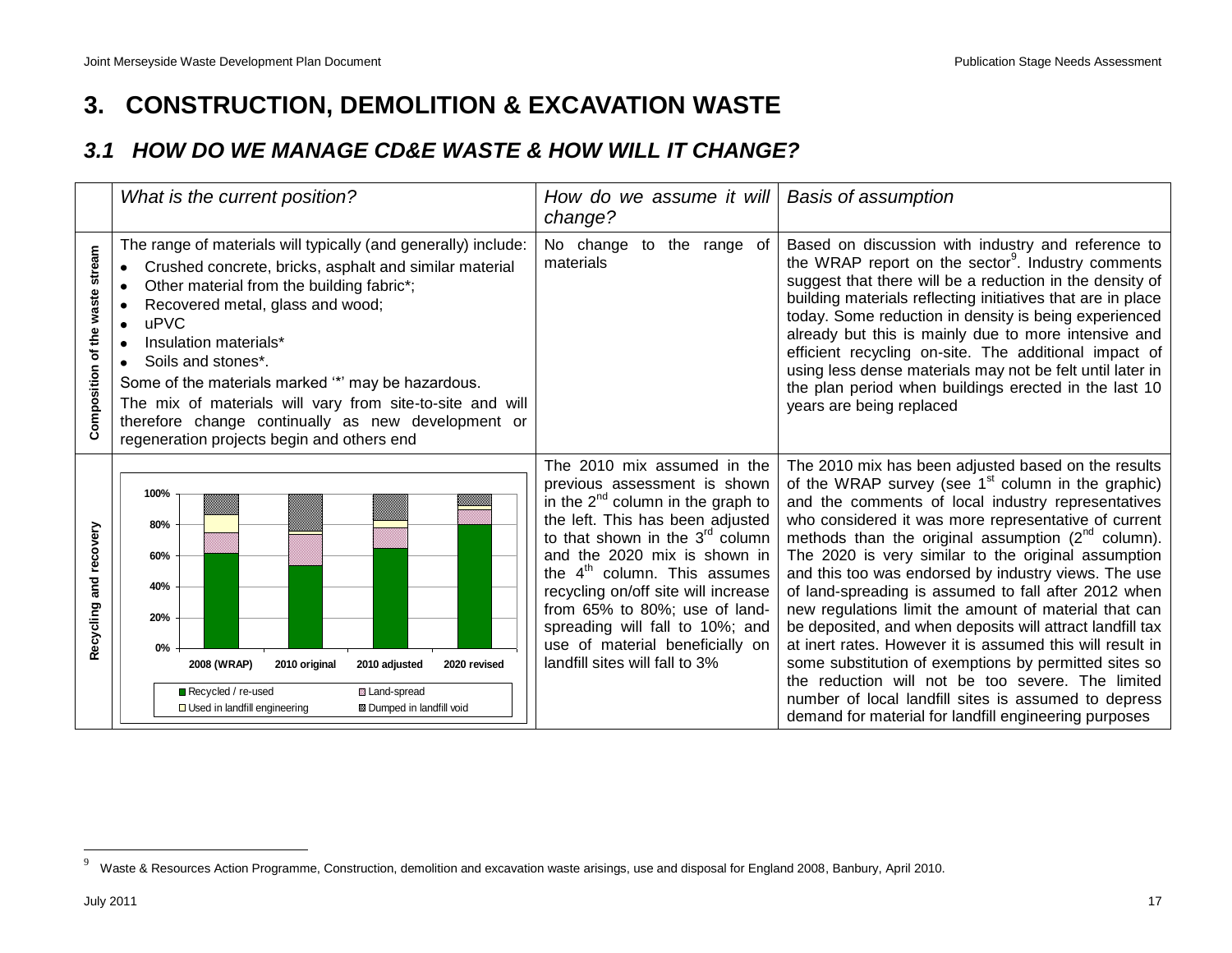| What is the current position?                                                                                                                                                                                                                                                                                                                                                                                                                                                 | How do we assume it will   Basis of assumption<br>change?                                                                                                                                                                                                                                       |                                                                                                                                                                                                                                                                                                                                                                                                                                                                                                                                                                                                                                                                     |
|-------------------------------------------------------------------------------------------------------------------------------------------------------------------------------------------------------------------------------------------------------------------------------------------------------------------------------------------------------------------------------------------------------------------------------------------------------------------------------|-------------------------------------------------------------------------------------------------------------------------------------------------------------------------------------------------------------------------------------------------------------------------------------------------|---------------------------------------------------------------------------------------------------------------------------------------------------------------------------------------------------------------------------------------------------------------------------------------------------------------------------------------------------------------------------------------------------------------------------------------------------------------------------------------------------------------------------------------------------------------------------------------------------------------------------------------------------------------------|
| There are difficulties identifying the amount of CD&E waste<br>sent to landfill since some is used for engineering and<br>capping (classified as a recovery operation by the Waste<br>Framework Directive); while other material is used for daily<br>cover; and there is evidence from site returns that an<br>increasing amount is being deposited in voidspace in order<br>to maintain fill rates and completion schedules (both are<br>classified as disposal operations) | As indicated above (see "2010"<br>distribution on the<br>adjusted"<br>figure on the previous page)<br>22% of waste is assumed to go<br>to landfill with three quarters<br>going as voidspace fill. This is<br>assumed to fall to 12% by 2020<br>with a reduction in the amount<br>going to fill | Reduction in landfill disposal towards the level<br>assumed previously (10%) was endorsed by the local<br>waste industry during discussions and this reflects the<br>presumption that there will be further improvements in<br>recycling performance and continuing demand for<br>material to be used beneficially (in capping) or in<br>further land spreading activities. Immediately before<br>this assessment was finalized WRAP released new<br>results suggesting the construction industry had made<br>significant moves towards its use of landfill disposal of<br>wastes which appears to substantiate the reduced<br>share of this activity <sup>10</sup> |

### <span id="page-21-0"></span>*3.2 HOW MUCH WASTE WILL WE HAVE TO MANAGE?*





### *Table 3.1: Comparison of forecast arisings under different growth scenarios [Source: Merseyside EAS]*

| <b>SCENARIO</b>                      | 2010 | 2015 | 2020 | 2025 | 2030 | Change |
|--------------------------------------|------|------|------|------|------|--------|
| Previous assessment                  | 2253 | 2253 | 2428 | 2615 | 2681 | -      |
| <b>PESSIMISTIC</b> ("shorter rec'n") | 2220 | 2233 | 2280 | 2336 | 2385 | $-12%$ |
| <b>OPTIMISTIC</b> ("deeper rec'n")   | 2220 | 2220 | 2231 | 2253 | 2270 | $-16%$ |
| No recession                         | 2567 | 2724 | 2793 | 2793 | 2793 | $+4%$  |

All figures are in thousands of tonnes. The previous assessment is not plotted, and the "no recession" scenario, which assumes continued growth at the pre-recession rate for a limited period, is included for illustration only

The final column in Table 3.1 shows the change compared to the previous assessment.

<sup>10</sup> Waste & Resources Action Programme, The Construction Commitments: Halving Waste To Landfill – Signatory Report 2011, Banbury, March 2011. This report reflects returns from 32 major companies active in the construction sector and reports a drop in landfill deposits of around 30% between 2008 and 2009. Assuming this figure to be generally representative, and if combined with the results of WRAP"s 2008 survey (see previous footnote), it suggests the quantity of CD&E waste disposed to landfill had already fallen below 10% by 2010 and therefore the needs assessment assumption should be regarded as conservative.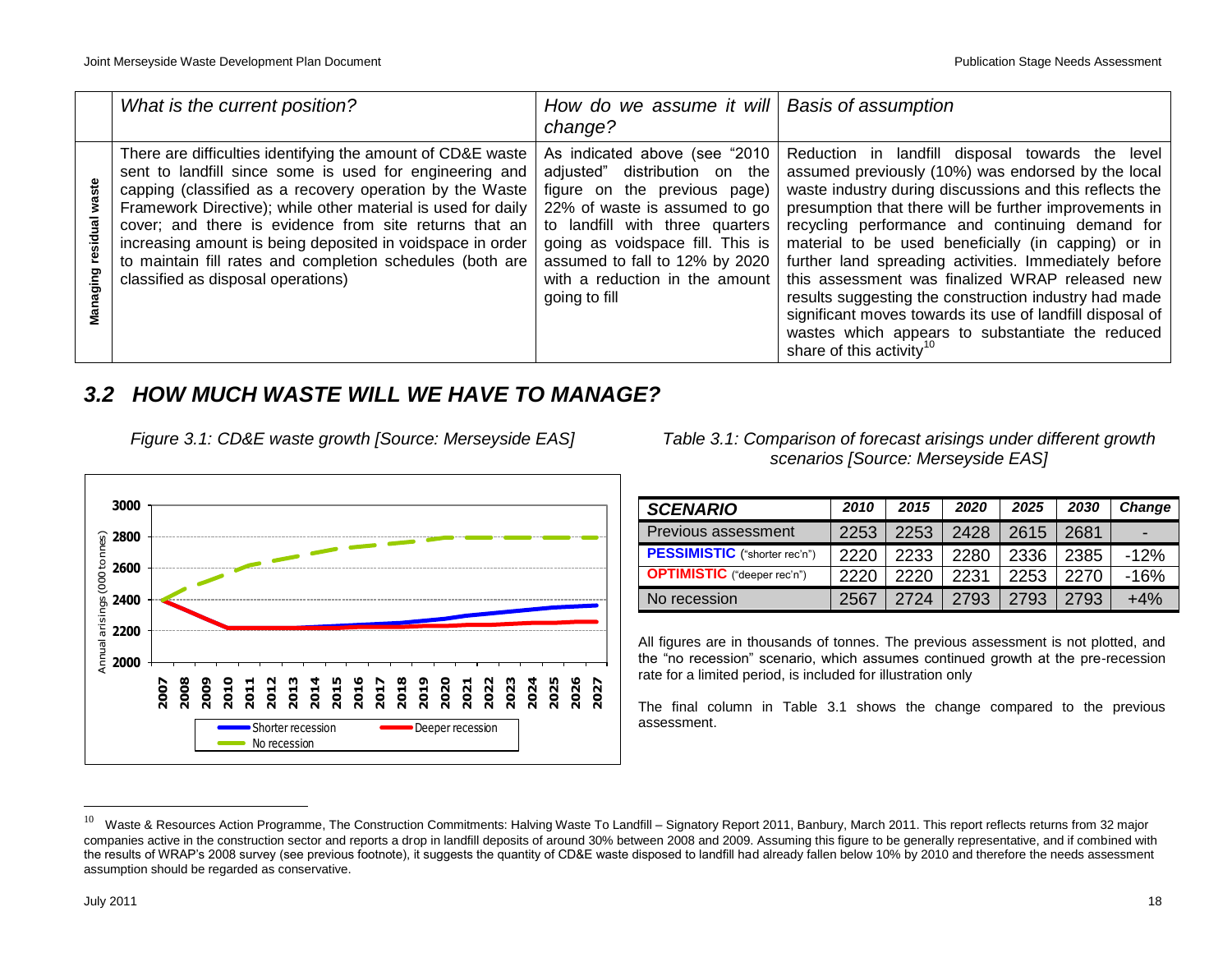Figure 3.1 shows the forecast envelope for the stream<sup>11</sup>. The limited spread of the two bounds reflects feedback that Merseyside EAS received from the local waste sector (although the small scale is deceptive as the different between the two forecasts at 2020 is 100,000te). There was a clear view that arisings are unlikely to exceed pre-recession levels for two reasons:

- The prolonged effect of cuts in public sector expenditure on major infrastructure and regeneration projects, including those directed at housing and schools renewal;
- The pre-recession levels were untypical, reflecting a spate of one-off local construction programmes, including the Liverpool One shopping centre and other developments linked to the city"s year as the European Capital of Culture.

Notwithstanding these points, Merseyside EAS considers that the effect of major development proposals such as Wirral Waters, Liverpool Waters, and the second Mersey Crossing, cannot be ignored and will help to drive the level of arisings upwards in the longer term. However both of the dockland regeneration projects will have development timescales of 30-40 years due to their scale and phasing, and this is reflected in the assumption of a gentle increase.

Figure 3.1 therefore shows no increase in arisings until at least 2013, with a modest increase thereafter under the "*pessimistic*" scenario which reflects the start of additional private sector-funded projects. Furthermore it is important to recognize that the needs assessment does not assume cessation of construction activity, but that it will be at a lower intensity than that before the recession began.

Table 3.1 summarises the corresponding arisings figures. The final column shows the effect of taking a more conservative view of long-term growth prospects on future arisings, based on advice from local waste industry contacts, which results in a very significant drop in quantities. The forecast reflects this advice and that neither scenario assumes arisings will rise above the pre-recession level of around 2.4 million tonnes

### <span id="page-22-0"></span>*3.3 HOW MUCH CAPACITY FOR MANAGING CONSTRUCTION WASTE DO WE HAVE?*

| Type of facility                                                                                     | <b>Operational and</b><br>consented capacity | <b>Additional comments</b>                                                                                                                                                                                                                                                                                                                                                                                                                                                                                |  |  |  |  |
|------------------------------------------------------------------------------------------------------|----------------------------------------------|-----------------------------------------------------------------------------------------------------------------------------------------------------------------------------------------------------------------------------------------------------------------------------------------------------------------------------------------------------------------------------------------------------------------------------------------------------------------------------------------------------------|--|--|--|--|
| Receiving, sorting, bulking and recycling waste                                                      |                                              |                                                                                                                                                                                                                                                                                                                                                                                                                                                                                                           |  |  |  |  |
| <b>Transfer stations</b>                                                                             | 1,290,000te (at >60<br>facilities) $12$      | At the time of this assessment Merseyside EAS was reviewing planning applications for 2 sites in<br>Sefton which would handle inert wastes, and with a combined additional capacity of around 50,000<br>tonnes. This situation is typical of the slow drip-feed of additional capacity which is assumed to<br>have limited effect on the overall total. It is assumed that all sites contribute to recycling capacity in<br>handling any wastes which have been taken off the site where they originated. |  |  |  |  |
| Sources: Environment Agency listing of sites with waste management licences or environmental permits |                                              |                                                                                                                                                                                                                                                                                                                                                                                                                                                                                                           |  |  |  |  |

*Sources: Environment Agency listing of sites with waste management licences or environmental permits*

<sup>11</sup> Unlike the other streams, this forecast begins at 2007 in order to show the assumed fall in arisings which was associated with the onset of recession. Representatives of the local construction waste management sector have advised Merseyside EAS that a slowdown in construction rates became evident in 2007. It is likely that this actually reflected the end of projects related to the European Capital of Culture year and was then followed by further falls in 2008 as the recession bit.

<sup>12</sup> This figure is a significant reduction on the previous estimate of 2.6 million tonnes. That figure included three sites at Simonswood, near Kirkby, which straddles the border with West Lancashire. Merseyside EAS has been advised by Lancashire County Council that the capacity is not included in its current waste needs assessment, but this may not be the case in the future, and therefore it has been removed as a precautionary measure to ensure it is not double-counted in the future. However the EA's Waste Data Interrogator shows all the sites handled waste arising in Merseyside during 2009 and therefore this can be regarded as a very significant contingency.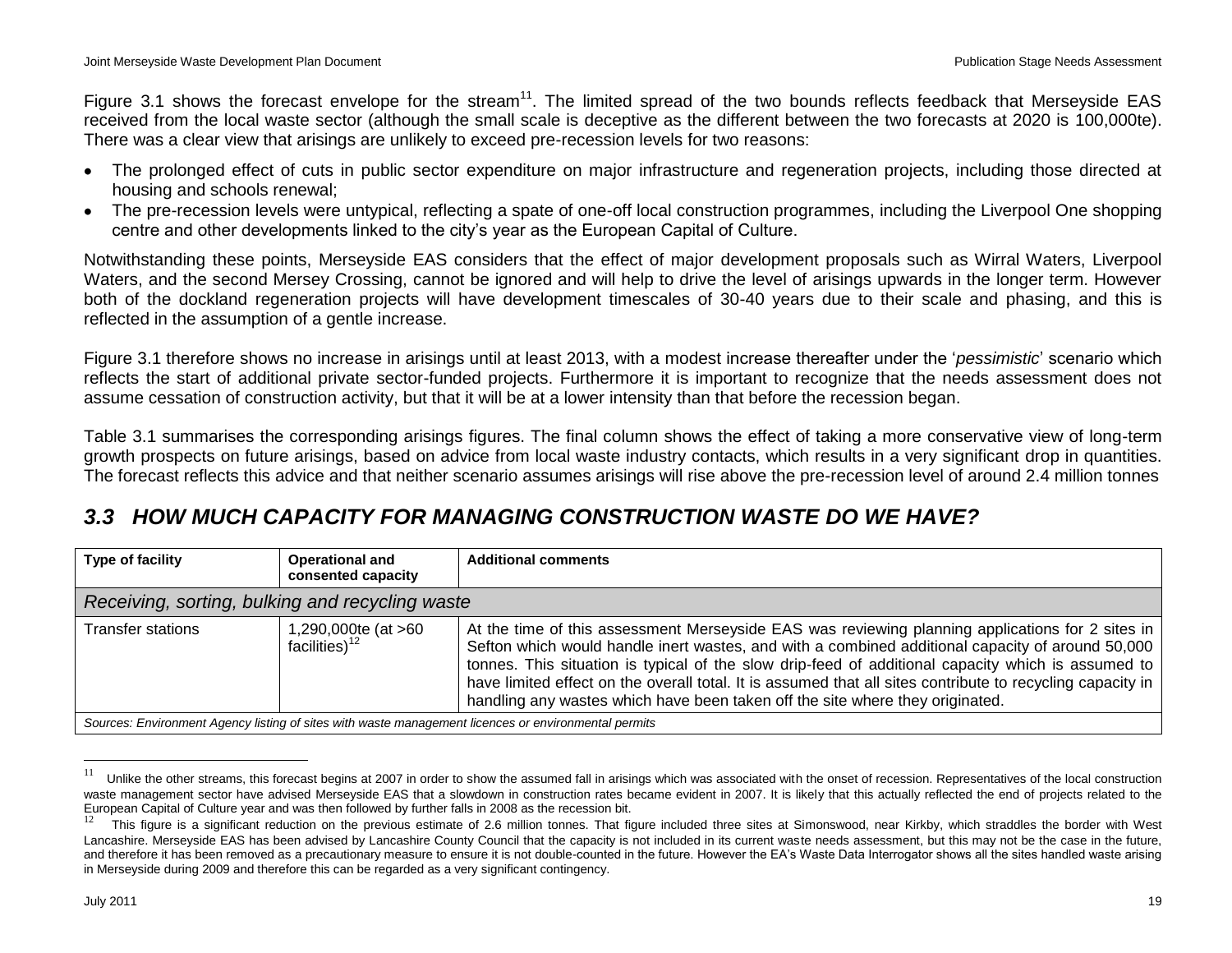| Type of facility   | <b>Operational and</b><br>consented capacity                                                                                                                                | <b>Additional comments</b>                                                                                                                                                                                                                                                                                                                                                                                                                                                                                                                                                                                                                                                                                                                                                                                                |  |  |  |  |
|--------------------|-----------------------------------------------------------------------------------------------------------------------------------------------------------------------------|---------------------------------------------------------------------------------------------------------------------------------------------------------------------------------------------------------------------------------------------------------------------------------------------------------------------------------------------------------------------------------------------------------------------------------------------------------------------------------------------------------------------------------------------------------------------------------------------------------------------------------------------------------------------------------------------------------------------------------------------------------------------------------------------------------------------------|--|--|--|--|
| Disposing of waste |                                                                                                                                                                             |                                                                                                                                                                                                                                                                                                                                                                                                                                                                                                                                                                                                                                                                                                                                                                                                                           |  |  |  |  |
| Non-inert landfill | 425,000te annually $-$<br>which is equivalent to<br>$425,000m3$ of mixed<br>partially inert waste or<br>between $650,000m3$<br>and $850,000m3$ of<br>compacted inert waste) | Some inert waste is being deposited at the Lime & Wood Pits landfill at Haydock, where material is<br>used beneficially (for landfill engineering) or non-beneficially (deposited as fill in voidspace).<br>The permission is due to expire in June 2012. The operator has tendered a proposal to seek an<br>extension filling the residual void (which would hold 760,000te of material) but this capacity will only<br>become available if the site receives permission to continue accepting waste. As an application had<br>not been submitted by the time this assessment was completed continued operation is not a<br>certainty and therefore the needs assessment does not assume capacity will be available after<br>June 2012. This situation will continue to be monitored prior to adoption of the Waste DPD. |  |  |  |  |
| Inert landfill     | 3.5 million $m^3$ void -<br>which is equivalent to<br>between 5.5 million<br>and 7 million tonnes of<br>compacted inert waste                                               | Two sites have consents to receive inert wastes only as both lie above a major aquifer. Collectively<br>they have approximately 1.67 million $m3$ of existing voidspace (which is included in the estimate to<br>the left). Exploitation of the rest depends on future rates of mineral extraction of low-grade<br>sandstone (Bold Heath, St Helens) and brick clay (Cronton Clay Pit, Knowsley). A further site at<br>Moreton has closed since the last needs assessment was published <sup>13</sup> .                                                                                                                                                                                                                                                                                                                   |  |  |  |  |
|                    |                                                                                                                                                                             | Sources: Environment Agency listing of sites with waste management licences or environmental permits; liaison meetings with operators of the consented facilities (Spring 2009 onwards)                                                                                                                                                                                                                                                                                                                                                                                                                                                                                                                                                                                                                                   |  |  |  |  |

In addition to the transfer station capacity above there is an unknown quantity of mobile screening and crushing equipment. However due to its use this capacity cannot be "assigned" to Merseyside & Halton since it may be temporarily located on sites outside the sub-region and will only be generating locally managed waste if any crushed material is then returned to one of the local transfer stations for sorting and re-sale.

This site still appears in listings of sites with Environmental Permits as supplied by the Environment Agency. However there may be a continuing management obligation for several years after<br>This site still appears in list closure of the site and the Permit cannot be surrendered until all aspects of restoration and environmental mitigation have been completed.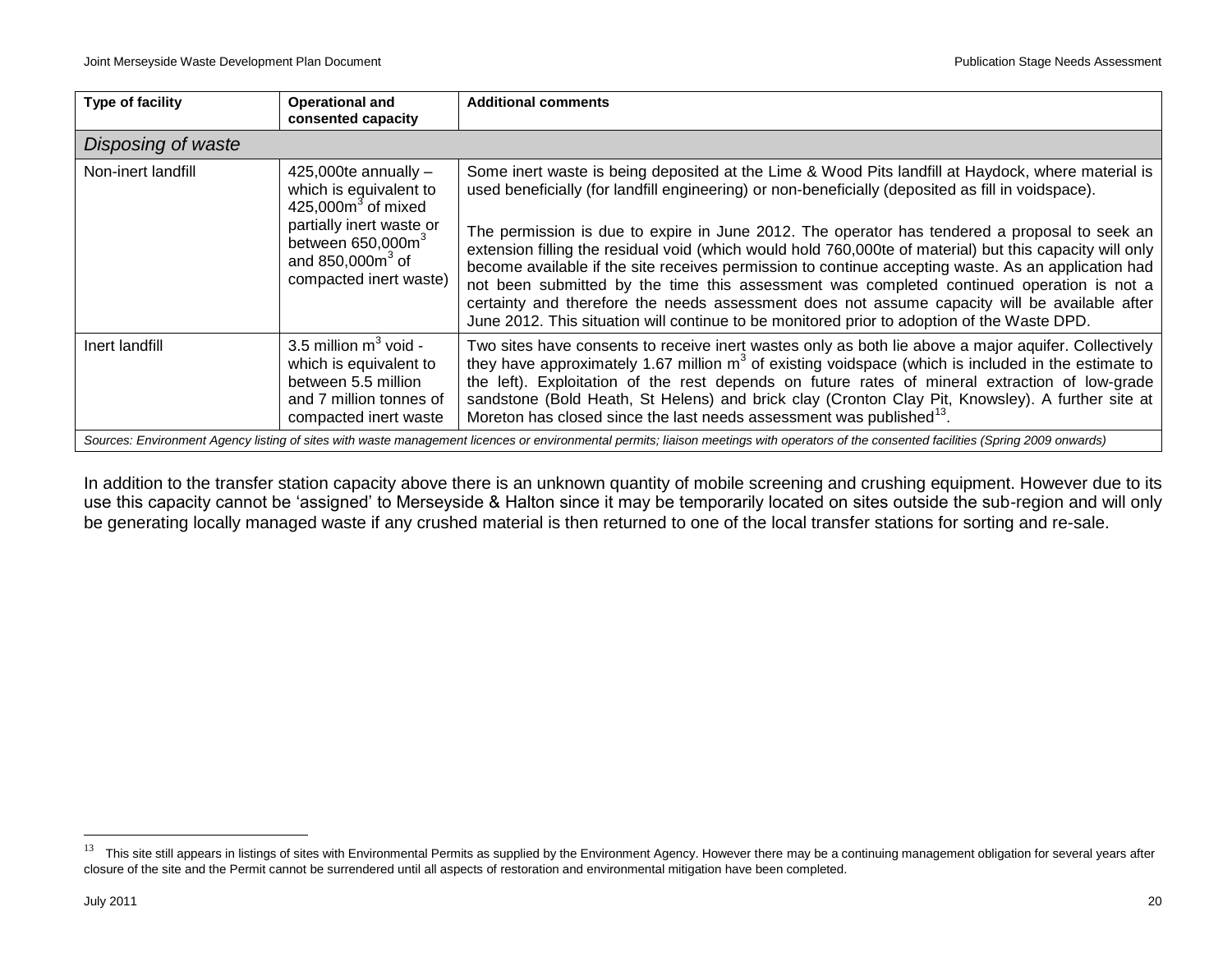## <span id="page-24-0"></span>**4. HAZARDOUS WASTE**

A different approach has to be adopted for these materials because the hazardous waste management sector is organized so as to provide a regional and national network of facilities, whereas capacity for the other streams is largely provided by each sub-region, or sometimes by larger regionally-significant facilities. This difference results in a large proportion of locally produced hazardous waste leaving Merseyside & Halton because the specialized facilities need to recycle, treat or dispose of it exist elsewhere in the country. However this is balanced by a corresponding movement of a large quantity of hazardous wastes into the sub-region to those specialized facilities that exist locally. The waste management need is therefore the sum of locally-arising wastes that remain in the sub-region plus those that are imported.

Note also that the arisings totals for the other main waste streams have been reduced to take account of the hazardous proportion of each of them in order to eliminate the risk of double-counting around 160,000te of these materials. Table 6.1 contains more detail

|                                            | What is the current position?                                                                                                                                                                                                                                                                                                                                                                                                                                                                                              | How do we assume it will<br>change?                                                                                                                                                                                                                                                     | <b>Basis of assumption</b>                                                                                                                                                                                                                                                                                                                                                                                                                 |
|--------------------------------------------|----------------------------------------------------------------------------------------------------------------------------------------------------------------------------------------------------------------------------------------------------------------------------------------------------------------------------------------------------------------------------------------------------------------------------------------------------------------------------------------------------------------------------|-----------------------------------------------------------------------------------------------------------------------------------------------------------------------------------------------------------------------------------------------------------------------------------------|--------------------------------------------------------------------------------------------------------------------------------------------------------------------------------------------------------------------------------------------------------------------------------------------------------------------------------------------------------------------------------------------------------------------------------------------|
| stream<br>waste<br>the<br>৳<br>Composition | 180,000<br>160,000<br>140,000<br>120,000<br>100.000<br>80,000<br>60,000<br>40,000<br>20,000<br>2009 Managed<br>2006 Arisings<br>2009 Arisings<br>2006 Managed<br>Not specified<br>□ CD&E waste<br><b>Nater treatment</b><br>$\blacksquare$ Oils and mixes<br>Inorganic chemical prod.<br>Organic chemical prod.<br>Municipal & trade<br>Paints, varnishes & inks <b>Healthcare</b><br>Packaging & filters<br><b>E</b> Fuel production<br><b>El</b> Solvents<br>■ Wood/paper production ■ Other<br><b>B</b> Metal treatment | No reason to believe there will<br>be changes. Any that may occur<br>will probably be substantial as<br>most likely causes are<br>the<br>further changes to regulations or<br>the closure of an important local<br>facility. It is not possible to<br>predict either with any certainty | Evidence based: the key changes shown in the<br>graphic to the left are the drop in local arisings and<br>increase in the quantity of imported wastes. The one<br>notable change is the reduced quantity of LACW that<br>was managed but that may reflect the introduction of<br>facilities closer to the source of wastes that were<br>being imported in 2006 (and possibly also reflecting<br>the impact of WEEE collection obligations) |
| Management mix                             | In 2009 the mix for locally managed wastes was:<br>Treatment or recovery: 33%<br>Recycled: 44%<br>Incinerated: virtually nothing<br>Sent to landfill: 23%                                                                                                                                                                                                                                                                                                                                                                  | No reason to believe there will<br>changes. Again, any that<br>be<br>occur are likely to result from<br>technological changes which<br>allow increase in recovery or<br>recycling but which also cannot<br>be predicted with certainty                                                  | Comparison with analyses of the management mix for<br>previous years which shows only minor changes to<br>the proportions. (Note that the distribution is rather<br>conservative as the landfill figure includes wastes that<br>were recorded as going to "transfer facilities prior to<br>disposal", the latter being assumed to be landfill sites<br>because so little locally managed waste is sent to<br>incinerators)                 |

### <span id="page-24-1"></span>*4.1 HOW DO WE MANAGE HAZARDOUS WASTE & HOW WILL IT CHANGE?*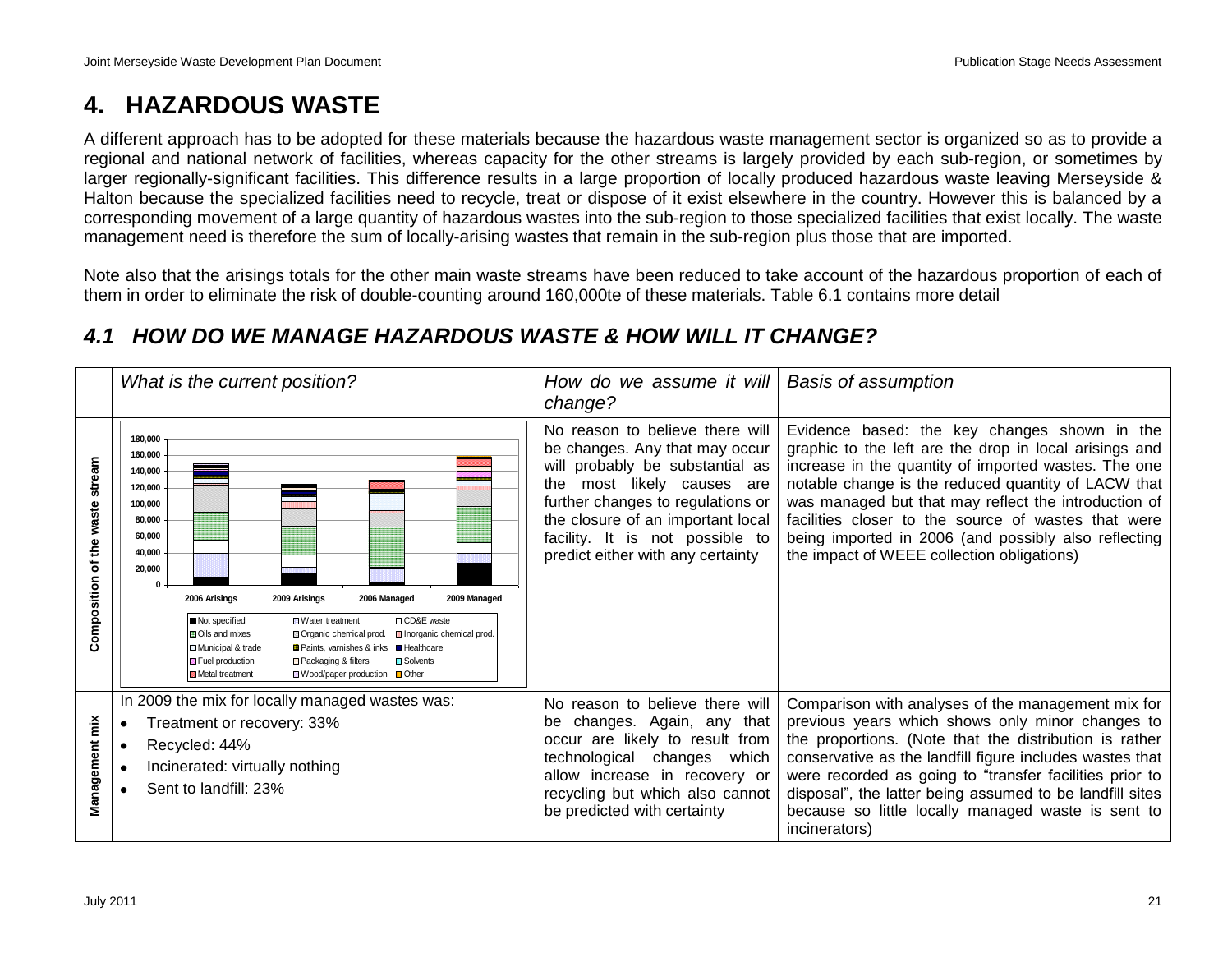*Figure 4.2: Forecast change in hazardous waste arisings and* 

### <span id="page-25-0"></span>*4.2 HOW MUCH WASTE WILL WE HAVE TO MANAGE?*

Again, the approach adopted here is slightly different to the other streams because the management need must reflect the relative proportions of locally managed arisings, imports and exports, and the trends in each.

In 2004/5 there were a series of significant regulatory changes to the definition of hazardous wastes and how they should be managed. While these changes caused some problems with the quality of data, they had limited effect on the medium-term trends. These are summarized in Figure 4.1 and were already somewhat erratic, with marked changes from year to year. Nevertheless there are clear trends of falling quantities in all of them apart from the amount of waste that arises and is managed locally, which has risen slightly over the last decade.

This has led us to adopt a forecast with limited further change in all the elements of the management need, and to consider there is little need to model separate pessimistic and optimistic forecasts.

Figure 4.2 illustrates the main assumption of slight further reduction in local arisings and therefore the quantity of waste that is exported. With little change to the quantity that is imported, the total management need falls only slightly from 158,000te in 2010 to 154,000te by 2015 and thereafter. Meanwhile Figure 4.2 extends the rather erratic recent "history" as a series of smoother trends which assume the relative quantities of local arisings, exports and imports do not change after 2015. This approach assumes that the legislative changes designed to reduce use of hazardous materials in products and components will have taken around 10 years to complete their effect.



*Figure 4.1: Historical trend in hazardous waste arisings and management [Source: Environment Agency]*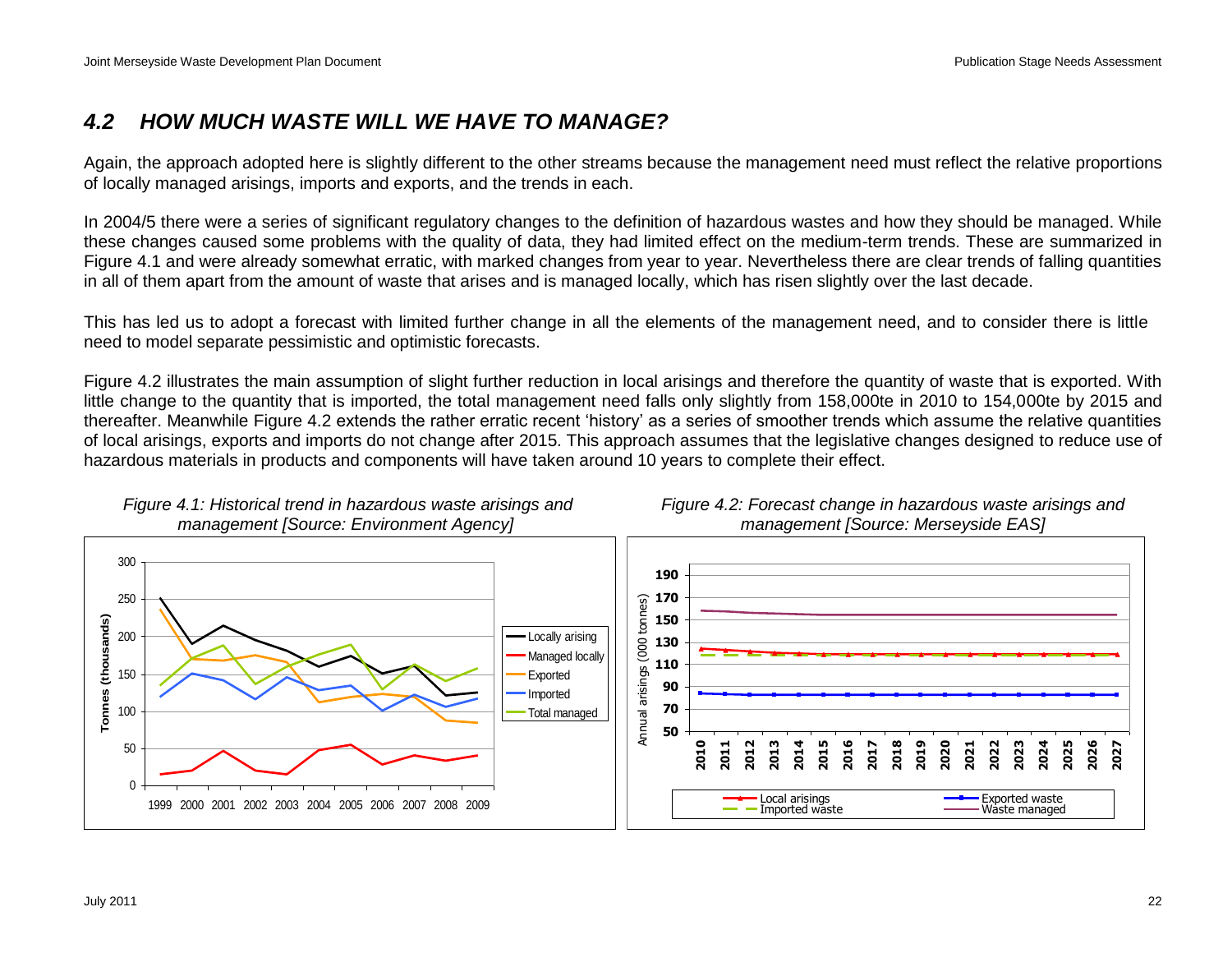### <span id="page-26-0"></span>*4.3 HOW MUCH CAPACITY FOR MANAGING HAZARDOUS WASTE DO WE HAVE?*

| Type of facility                     | <b>Operational and</b><br>consented capacity | Additional capacity & availability assumed                                                                                                                                                                                                                                                                                                                              |  |
|--------------------------------------|----------------------------------------------|-------------------------------------------------------------------------------------------------------------------------------------------------------------------------------------------------------------------------------------------------------------------------------------------------------------------------------------------------------------------------|--|
| Receiving, sorting and bulking waste |                                              |                                                                                                                                                                                                                                                                                                                                                                         |  |
| <b>Transfer stations</b>             | 425,000te (13 sites)                         | These are mostly small-scale facilities including sites receiving tank-cleaning and similar wastes or<br>handling clinical and health-care wastes                                                                                                                                                                                                                       |  |
|                                      |                                              | Sources: Environment Agency listing of sites with waste management licences or environmental permits                                                                                                                                                                                                                                                                    |  |
| Reprocessing and treating waste      |                                              |                                                                                                                                                                                                                                                                                                                                                                         |  |
| Reprocessing facilities              | 735,000te                                    | Approximately 2/3rds of this capacity is provided by three facilities which recover waste oils and<br>solvents, all of them receiving consignments from all over the U.K.                                                                                                                                                                                               |  |
| Treatment facilities                 | 40,000te (1 site)                            | Veolia has also announced plans to build a small CHP facility with a capacity of around 12,000te at<br>its treatment/recovery facility at Garston Dock in South Liverpool, however it had not been given<br>consent at the time the needs assessment was finalized and therefore it is not counted as part of<br>local capacity                                         |  |
|                                      |                                              | Sources: Environment Agency listing of sites with waste management licences or environmental permits                                                                                                                                                                                                                                                                    |  |
| Disposing of waste                   |                                              |                                                                                                                                                                                                                                                                                                                                                                         |  |
| Hazardous landfill                   | 220,000te (1 site)                           | This capacity is Ineos Chlor's landfill site at Randle Island, Halton, which primarily takes waste from<br>the company's chemical production plants in Runcorn and on Teesside. However the site is now<br>functioning as a merchant facility though it is now accepting certain wastes on a merchant basis<br>though it is not operating strictly as an open gate site |  |
|                                      |                                              | Sources: Environment Agency listing of sites with waste management licences or environmental permits; liaison meetings with operators of the consented facilities (Spring 2009 onwards)                                                                                                                                                                                 |  |

In addition to the landfill site referred to above, hazardous waste originating in Merseyside & Halton is currently taken to three other facilities:

- "general" hazardous wastes are deposited at the regionally significant Whitemoss landfill to the south of Skelmersdale (just over the Merseyside border, in West Lancashire);
- similar wastes, including recovery residues, are also taken to the Veolia hazardous waste incinerator at Ellesmere Port (in Cheshire West);
- air pollution control (APC) residues are taken to the deep long-term underground storage facility operated by Minosus at Winsford (also Cheshire West).

Given the number of recent consents it is likely that the quantity of APC residues will increase as new thermal treatment facilities come into service. The needs assessment assumes that APC residues will be too hazardous to recycle, and that there is no requirement to provide local capacity when there is a nationally significant, specialized facility handling these wastes in an adjoining authority.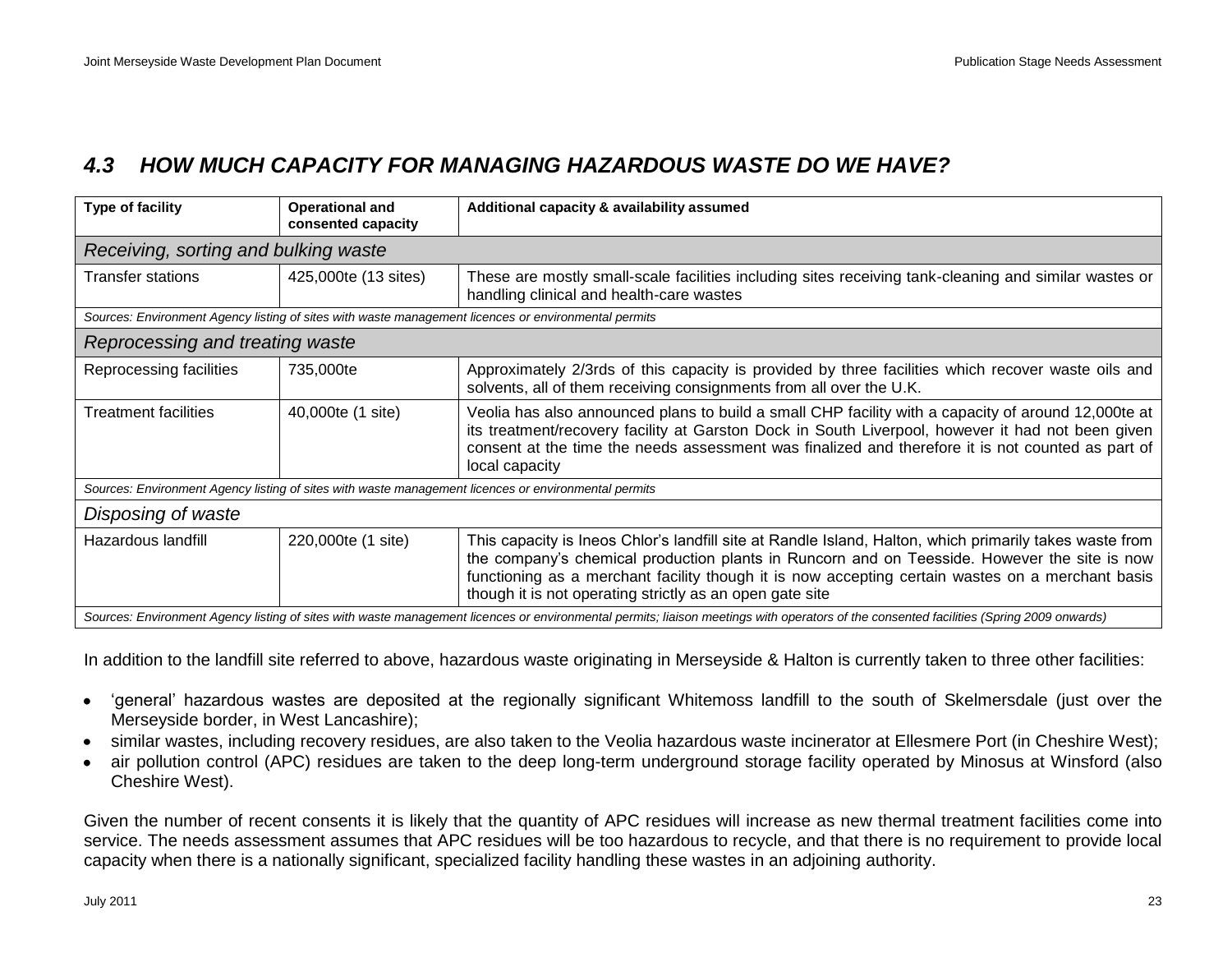## <span id="page-27-0"></span>**5. MANAGING OTHER CONTROLLED WASTES**

Statutory waste planning obligations cover three other controlled waste streams:

- agricultural wastes
- low and very low-level radioactive wastes
- water treatment wastes<sup>14</sup>.

Merseyside EAS estimated the quantity of *agricultural wastes* from a sub-regional survey undertaken in early 2007. Previous survey results published by EA estimated arisings of around 210,000te in Merseyside alone. However this figure is derived from an apportionment of the results of a regional survey which introduces a risk of error especially and it is not known what proxy was used to estimate local arisings.

The sub-region is predominantly urban or suburban but with expanses of agricultural land between Liverpool and Widnes; in the central and western side of the Upper Wirral peninsula; to the northwest and southeast of St Helens; and across the middle of Sefton. Unfortunately there are no other data sources available to check the accuracy of this earlier figure or a ratio between agricultural productivity and waste creation.

This situation is a particular problem for the needs assessment because the survey above estimated agricultural wastes were less than 10% of those suggested by the EA figures – ie. 19,000te. Nevertheless the sub-regional estimate is based on a bottom-up survey and there is reason to expect it would be more accurate provided those who responded to it are reasonably representative of agricultural activity within the subregion.

In the circumstances the needs assessment has little alternative but to continue using locally-derived figures which suggest that agricultural wastes account for only around 0.5% of total controlled wastes created locally. Moreover, almost 90% of the wastes were slurries or straw, and over 92% of all the material was re-used or disposed at source, the latter primarily by land-spreading. Only 3% of the material was waste agricultural plastics which need to be collected or taken to a recycling or recovery facility.

With no other regular or occasional surveys of agricultural waste arisings, and given the small quantity that is apparently involved, a simplifying assumption has been used that the amount of waste which will need to be managed by the waste industry will remain roughly at current levels throughout the plan period and that no specific land requirements have been identified.

The quantity of *low and very low level radioactive waste* has been estimated from radioactive waste arisings data provided by the Environment Agency for 2006 which were analysed by Merseyside EAS. The analysis indicated arisings (actually disposals) of waste totalling 3,260 Becquerels, however it has not been possible to convert this into a corresponding tonnage which needs to be managed.

Low and very-low level wastes are primarily material from clinical treatment (eg. x-ray plates, etc.) and associated machinery although the records do not allow estimation of the materials involved. Virtually all the material (>99%) is generated by hospitals with the remainder created by industry (0.4%) and academic facilities (0.1%).

<sup>14</sup> As there are no new surveys of these streams, and as the Waste DPD position on them remains unchanged, this section provides a high-level summary of each. Further detail on the analyses of agricultural and radioactive wastes was presented in the 4<sup>th</sup> Needs Assessment report which is still available for viewing or download from the Waste DPD consultation portal.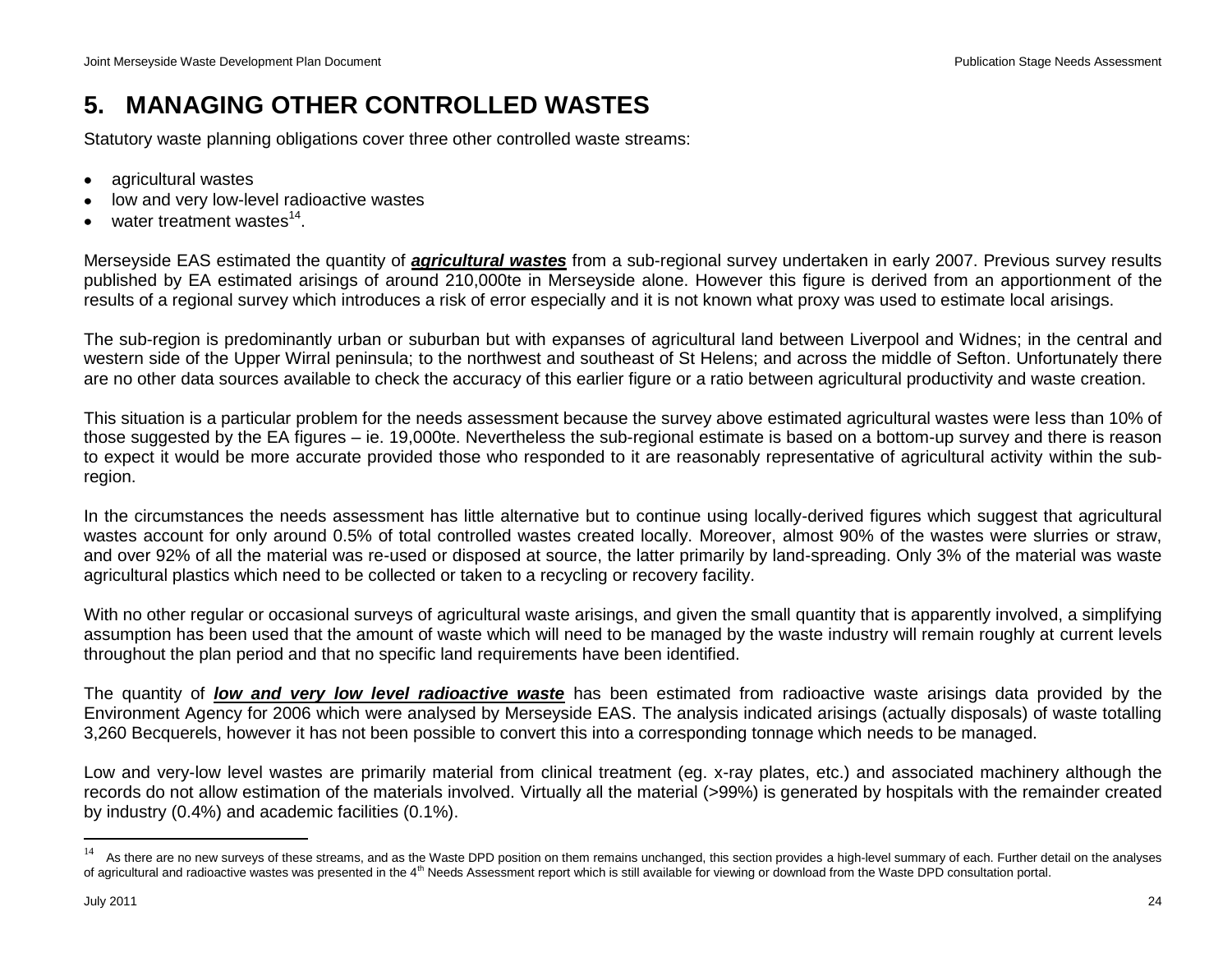All of the material is disposed along with other non-hazardous materials, with virtually all the waste (99.7%) being disposed to sewer, with minute quantities sent to a hazardous waste site for incineration or burial.

DCLG and the Environment Agency consulted in 2009 on proposals to modify the Environmental Permitting scheme which would give latitude to dispose of these wastes in dedicated cells in non-hazardous landfills, in the same manner as Stable Non-Reactive Hazardous Waste cells are provided in some sites today to take wastes containing asbestos or gypsum. Policy on this issue has yet to be announced, but it is known to be opposed by certain authorities in the North West region due to its potential blighting impact on the already-difficult problem of finding suitable landfill capacity for current and future needs.

As only very small quantities are involved and in the light of the way they are currently disposed (see section 3.7) it is assumed the level of arisings will remain roughly constant throughout the plan period, and there is little reason to suspect legislative changes or economic conditions will cause any significant change to these quantities. Therefore it is not evident that new methods for disposing of these materials will require extra land for facilities and therefore they are not considered in further detail by the needs assessment.

Responsibility for managing *water treatment wastes* lies with the regional water company, United Utilities, which operates a network of treatment works. The Waste DPD has a supporting role to identify suitable locations for additional infrastructure to enable the company to discharge its responsibilities. However, Merseyside EAS has held meetings with representatives of United Utilities which have focused on the scope to divest parts of their land portfolio and the suitability of these sites for waste facilities operated by third parties. The company has not indicated a need for new sites and therefore management of these wastes is not considered further by the needs assessment. However it also operates a sewage sludge incinerator at Shell Green, Widnes, which is regionally-significant for the Mersey Belt as it receives waste material from water treatment works in Merseyside & Halton, and by pipeline from Greater Manchester.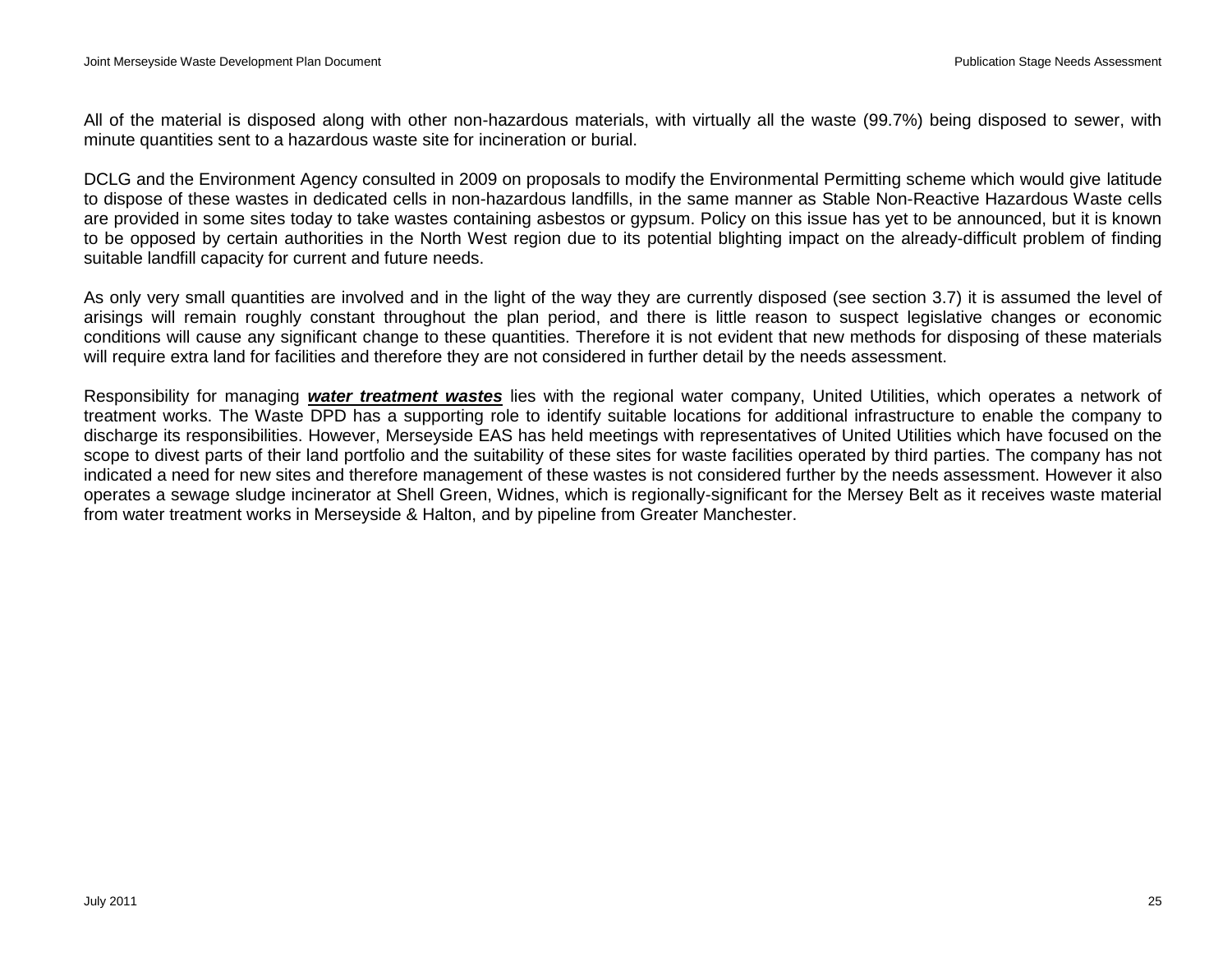## <span id="page-29-0"></span>**6. ASSESSING CAPACITY & SITE REQUIREMENTS**

### <span id="page-29-1"></span>*6.1 RECAP OF PRINCIPAL ASSUMPTIONS*

It is helpful to provide a summary of the principal assumptions which have been applied. These are shown below in Table 6.1. In some cases the basis of the assumption is identified. Where this is not the case, the rationale is explained in the preceding chapters, or in the previous needs assessment report where there has been no change to an assumption in the interim. Table 6.2, which follows immediately after, summarises the principal adjustments of capacity which have been referred to in the previous sections, collecting them in a single location.

| Table 6.1: Overview of Principal Assumptions About Waste Management [Source: Merseyside EAS] |  |  |
|----------------------------------------------------------------------------------------------|--|--|
|----------------------------------------------------------------------------------------------|--|--|

|                            | <b>PARAMETER</b>                                      | <b>ASSUMPTION FOR THE OPTIMISTIC FORECAST</b>                                                                                                                                                                     | <b>ASSUMPTION FOR THE PESSIMISTIC FORECAST</b>                                                                                                                                                                                                                     | <b>LIKELY IMPACT OF MOST RECENT</b><br><b>CHANGES</b>                                                                           |
|----------------------------|-------------------------------------------------------|-------------------------------------------------------------------------------------------------------------------------------------------------------------------------------------------------------------------|--------------------------------------------------------------------------------------------------------------------------------------------------------------------------------------------------------------------------------------------------------------------|---------------------------------------------------------------------------------------------------------------------------------|
|                            | Local authority collected<br>waste growth             | Falls at -0.75% per year to 2015 and then at -0.5%<br>to 2020; then rises at $+0.4\%$ thereafter                                                                                                                  | Little growth to 2015 then increasing to 2020 before<br>leveling off (gentle S-shaped curve)                                                                                                                                                                       | Reduction in arisings over plan period<br>which is very marked for the optimistic                                               |
|                            | Commercial waste growth                               | Falls at -0.25% until 2020 then flattens off                                                                                                                                                                      | Falls at -0.25% until 2015 (waste reduction); then<br>Reduction in arisings over plan period<br>rises at between +0.5% and +1% until 2025; then<br>although effect is confined to short-term<br>flattens off (a more marked S-shaped curve)<br>for the pessimistic |                                                                                                                                 |
| ARISING                    | Industrial waste growth                               | Further falls in arisings albeit at a decreasing rate<br>with no growth after 2015                                                                                                                                | Zero growth                                                                                                                                                                                                                                                        | Reduction in arisings over the plan<br>period due to lower forecast arisings                                                    |
| WASTE.                     | CD&E waste growth                                     | Falls at -3% from 2007 to 2010 (onset of recession);<br>no growth to 2015 then at +0.1% to +0.2% thereafter                                                                                                       | As for optimistic to 2013, then at $+0.3\%$ to $+0.6\%$<br>thereafter                                                                                                                                                                                              | Significant reduction over the entire<br>plan period with arisings never climbing<br>back to their pre-recession level          |
|                            | Hazardous waste growth                                | Fall of -0.5% to -1% in local arisings to 2015 balanced by a slight increase of +0.5% in imported waste to 2013                                                                                                   | Marginal fall in wastes over the period<br>2010-2015; no change thereafter                                                                                                                                                                                         |                                                                                                                                 |
|                            | Agricultural and LL/VLL<br>radioactive wastes         | No change from current levels                                                                                                                                                                                     | No change                                                                                                                                                                                                                                                          |                                                                                                                                 |
|                            | Household waste recycling<br>& composting achievement | 50% by 2020 but no further improvement as the priority will be to divert residual waste to energy recovery                                                                                                        | Possible need for additional MRF during<br>the next decade                                                                                                                                                                                                         |                                                                                                                                 |
|                            | Management mix for<br>collection of recyclables       | 60% via kerbside/MRF; 38% via HWRC; 2% via bring sites in 2010. By 2020 the kerbside/MRF route accounts<br>for 75% with a corresponding reduction in HWRC 'share' as recycling improvements focus on the kerbside | Introduction of food waste collections<br>may offset the need for an extra MRF                                                                                                                                                                                     |                                                                                                                                 |
| <b>LA-COLLECTED WASTES</b> | Relative proportions of<br>recycling and composting   | Initially 70% recycled: 30% composted (current ratio)<br>but will change to 55:45% by 2015 and 50:50 by<br>2020                                                                                                   | Initially as for optimistic but will reach 55:45 by 2020<br>due to slower take-up of service (see below) and<br>50:50 by 2025                                                                                                                                      | Increased requirement for capacity as<br>the optimistic scenario is more bullish<br>about achievement rates                     |
|                            | Roll-out of food waste<br>collection / composting     | Begins 2010 and all waste is diverted by 2020<br>Begins 2010 and all waste is diverted by 2025                                                                                                                    |                                                                                                                                                                                                                                                                    | Increased need for composting facilities<br>sooner especially for the optimistic as it<br>assumes a more bullish rate of uptake |
| MANAGING                   | Use of LATS allowance                                 | Fully used until 2015/2016 once PFI infrastructure allows increasing diversion of residual waste although the<br>revision of the national Waste Strategy has announced the LATS system will be stopped after 2013 | No change                                                                                                                                                                                                                                                          |                                                                                                                                 |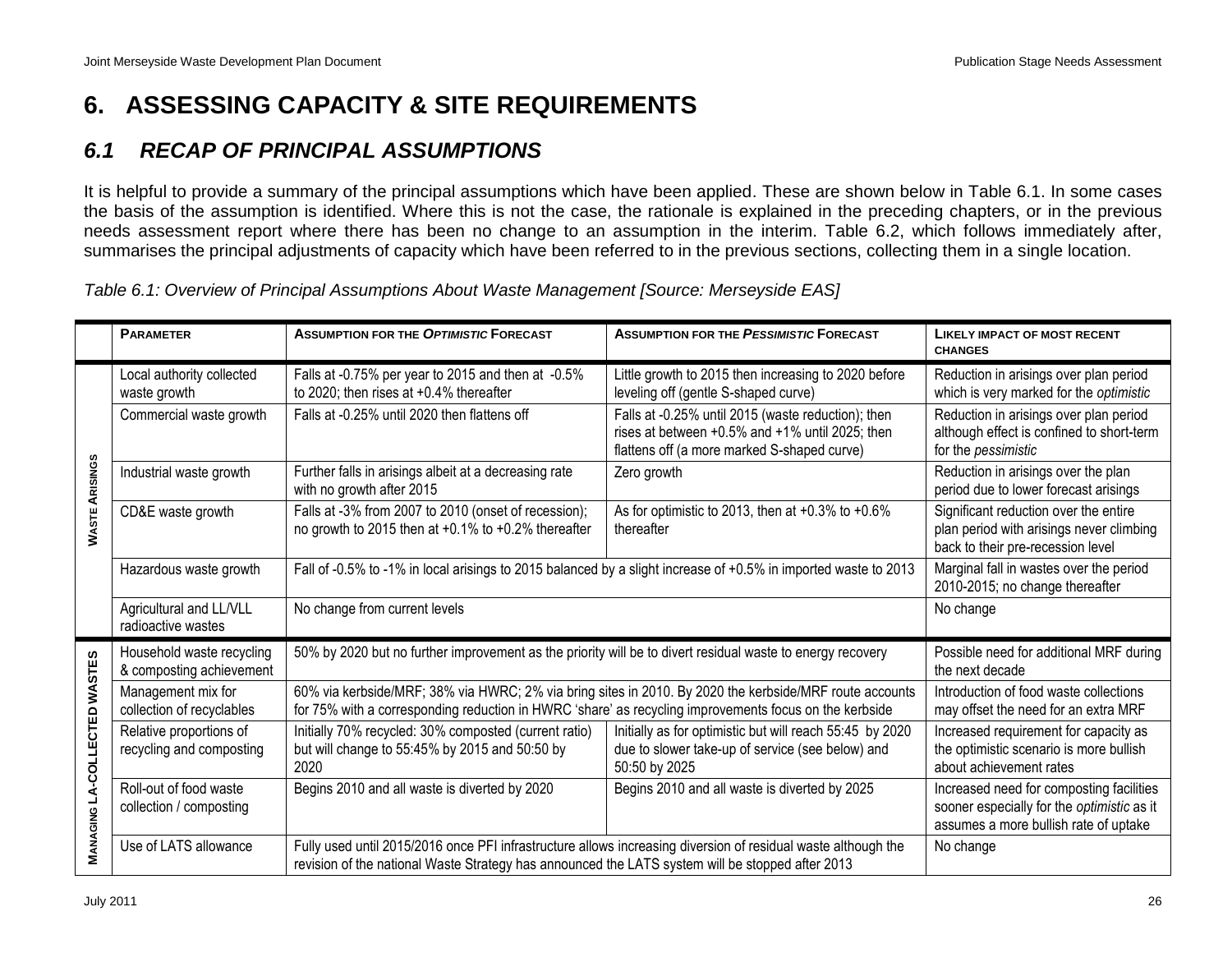|                                         | <b>PARAMETER</b>                                                     | <b>ASSUMPTION FOR THE OPTIMISTIC FORECAST</b>                                                                                                                                                                                | <b>ASSUMPTION FOR THE PESSIMISTIC FORECAST</b>                                                                                                                                                                                                              | <b>LIKELY IMPACT OF MOST RECENT</b><br><b>CHANGES</b>                                                                 |  |  |  |  |  |  |
|-----------------------------------------|----------------------------------------------------------------------|------------------------------------------------------------------------------------------------------------------------------------------------------------------------------------------------------------------------------|-------------------------------------------------------------------------------------------------------------------------------------------------------------------------------------------------------------------------------------------------------------|-----------------------------------------------------------------------------------------------------------------------|--|--|--|--|--|--|
|                                         | Non-inert landfill void<br>conversion ratio                          |                                                                                                                                                                                                                              | 1m <sup>3</sup> per tonne (this s a simplification as compaction of putrescible wastes can reduce it to 0.8m <sup>3</sup> per tonne but<br>this will be offset by increasing diversion of these wastes to treatment, leaving more less compactable material | No change                                                                                                             |  |  |  |  |  |  |
|                                         | Pre-treatment of residual<br><b>LACW</b>                             | None, other than bulking and removal of outsize and inappropriate materials at municipal WTSs or at the EfW<br>site                                                                                                          | MBT and EfW facilities assumed to be<br>co-located so no extra sites needed                                                                                                                                                                                 |                                                                                                                       |  |  |  |  |  |  |
|                                         | Co-treatment of residual<br>LACW and C&I wastes                      |                                                                                                                                                                                                                              | Applies to food wastes and if a facility treats local C&I wastes and MSW from other sub-regions, otherwise<br>residual MSW is managed separately as dictated by the PFI contract                                                                            |                                                                                                                       |  |  |  |  |  |  |
|                                         | Proportion of residual C&I<br>waste pre-treated prior to<br>recovery | 85%, (more EfW capacity installed, and more needs<br>pre-treatment to produce RDF/SRF)                                                                                                                                       | 67% (less EfW capacity installed and waste more<br>likely to go direct to thermal treatment if cheaper)                                                                                                                                                     | Reduction in pre-/primary treatment<br>capacity requirement though this will<br>only be marked for the pessimistic    |  |  |  |  |  |  |
|                                         | Mix of treatment<br>technologies                                     | Determined by existing mix and phasing of delivery of capacity in new consents (ie. dynamic)                                                                                                                                 | Limited effect from extra recyclables<br>and inert residual waste produced                                                                                                                                                                                  |                                                                                                                       |  |  |  |  |  |  |
|                                         | Mix of process outputs                                               | Based on industry examples (quantities will then depend on the mix of treatment technologies at a given time)                                                                                                                |                                                                                                                                                                                                                                                             | No change                                                                                                             |  |  |  |  |  |  |
|                                         | CHP capability                                                       | All consented thermal treatment facilities have energy generation capability though the mix of heat and power<br>is not assessed                                                                                             | No change                                                                                                                                                                                                                                                   |                                                                                                                       |  |  |  |  |  |  |
| MANAGING COMMERCIAL & INDUSTRIAL WASTES | Recycling and recovery<br>rates for C&I wastes                       | Recycling climbs to 65% by 2015 but rises no more.<br>By 2020 28% of residual waste goes to treatment<br>(recovery) and the remaining 7% to landfill                                                                         | Extra recovery in optimistic likely to be<br>absorbed by surplus local EfW capacity.<br>Pessimistic will increase landfill needs                                                                                                                            |                                                                                                                       |  |  |  |  |  |  |
|                                         | Diversion and treatment of<br>food wastes                            | Same assumptions as for domestic (kitchen) waste and assumed to be co-treated                                                                                                                                                | Likely to require more capacity sooner<br>as the adoption rate is more bullish                                                                                                                                                                              |                                                                                                                       |  |  |  |  |  |  |
|                                         | Co-disposal of C&I and LA-<br>collected wastes to landfill           | Approximately 15% of industrial wastes assumed to be unsuitable for co-disposal due to chemical properties<br>(based on composition analysis)                                                                                | No change                                                                                                                                                                                                                                                   |                                                                                                                       |  |  |  |  |  |  |
|                                         | Recycling of incinerator<br>bottom ash                               | 25% by 2015; 100% by 2020                                                                                                                                                                                                    | Assumes market failure and disposal to landfill                                                                                                                                                                                                             | Pessimistic assumption will have some<br>effect on non-inert landfill need                                            |  |  |  |  |  |  |
|                                         | Recycling and re-use of<br>CD&E wastes                               | Currently 65%, increasing to 80% by 2020 and unchanged thereafter                                                                                                                                                            |                                                                                                                                                                                                                                                             | Reduced landfill need in the short term<br>but unchanged in the longer term                                           |  |  |  |  |  |  |
|                                         | Other ways of using CD&E<br>wastes                                   | Currently 13% land-spread and 5% used in landfill engineering. These fall to 10% (restricted exemptions and<br>landfill tax levy) and 3% respectively by 2015. Non-beneficial fill in voidspace falls from 17% to 7% by 2020 |                                                                                                                                                                                                                                                             | Reduced landfill. Possible need for<br>additional transfer station capacity                                           |  |  |  |  |  |  |
| <b>MANAGING CD&amp;E WASTE</b>          | Inert voidspace conversion                                           | 1.5 tonnes/m <sup>3</sup> to 2 tonnes/m <sup>3</sup> (rate applied varies with site according to advice of operator)                                                                                                         |                                                                                                                                                                                                                                                             | Increased need as 2:1 was applied<br>previously to both sites                                                         |  |  |  |  |  |  |
|                                         | CD&E waste sent to non-<br>inert landfill                            | 5% of the residual CD&E waste not recycled, re-<br>used, land-spread or used in engineering is accepted<br>at non-inert landfills as voidspace fill                                                                          | As for optimistic but 15% is filled                                                                                                                                                                                                                         | Substantial reduction in amount of<br>waste that would be exported to non-<br>inert landfills elsewhere in the region |  |  |  |  |  |  |
| HAZ. WASTE                              | Hazardous component of<br>other waste streams                        | LACW: 0.5%; commercial: 5%; industrial: 20%; CD&E: 0.6%. Stream totals are reduced by these amounts to<br>prevent double-counting. (Proportions are identified from detailed analysis of stream composition)                 |                                                                                                                                                                                                                                                             | Slight reduction in CD&E proportion;<br>slight increase in commercial proportion                                      |  |  |  |  |  |  |
|                                         | Amount of hazardous<br>waste disposed to landfill                    | 10% (2009 figures indicate a slight increase to 12% which may represent a large consignment of<br>contaminated soil or similar material - this figure should be regarded as a simplifying assumption                         | No change                                                                                                                                                                                                                                                   |                                                                                                                       |  |  |  |  |  |  |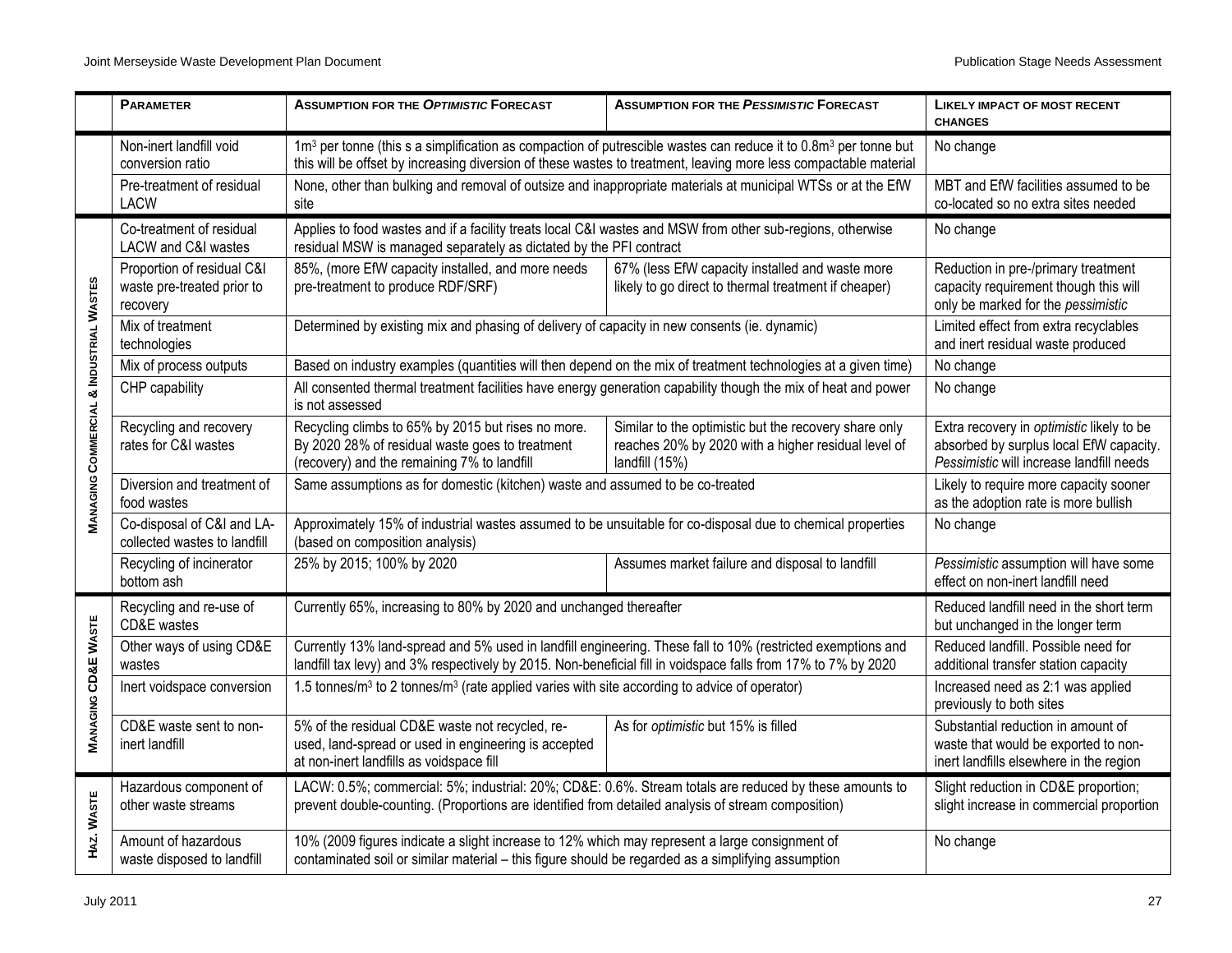### *Table 6.2: Overview of Future Capacity Increases & Changes [Source: Merseyside EAS]*

This table combines details of new capacity which received planning consent since the last needs assessment, and it also identifies any other previously-consented capacity which has yet to be built or not yet in service.

| <b>WASTE STREAM</b>                     | <b>TYPE OF FACILITY</b>                                    | LOCATION                                     | <b>CAPACITY (TONNES)</b>          | <b>AVAILABILITY &amp; PHASING</b>                                                                                                                                          |  |  |  |
|-----------------------------------------|------------------------------------------------------------|----------------------------------------------|-----------------------------------|----------------------------------------------------------------------------------------------------------------------------------------------------------------------------|--|--|--|
| Local authority                         | Materials recycling facility                               | Gillmoss (Liverpool)                         | 100,000                           | Early 2012 with full capacity by end 2012                                                                                                                                  |  |  |  |
| collected waste                         | Thermal treatment of residual<br>waste                     | Ince Marshes (Cheshire West) or<br>Tees-side | Ca. 450,000 <sup>15</sup>         | During 2015 with full capacity by end 2016                                                                                                                                 |  |  |  |
| Co-treated local<br>authority collected | Food waste composting (IVC)                                | Widnes Waterfront (Halton)                   | Ca. 50,000                        | (See comment below regarding<br>confidentiality)                                                                                                                           |  |  |  |
| waste & C&I waste                       | Thermal treatment of pre-treated<br>SRF from mixed sources | Runcorn (Halton)                             | Ca. 375,000 (of SRF)              | Phase 1: capacity already earmarked for<br>non-local waste - late 2012. Figure to the<br>left is Phase 2 capacity - potentially<br>available for local waste from mid 2014 |  |  |  |
|                                         | Green waste composting                                     | Kirkby (Knowsley)                            | 65,000 reduction                  | Removed (see footnote) <sup>16</sup>                                                                                                                                       |  |  |  |
|                                         |                                                            | Storeton (Wirral)                            | 10,000                            | Now in service                                                                                                                                                             |  |  |  |
| Commercial &                            | Materials recycling facility                               | St Helens (St Helens)                        | 90,000                            | Now in service                                                                                                                                                             |  |  |  |
| industrial waste                        |                                                            | Huyton (Knowsley) (MHT)                      | 70,000                            | During 2012 (expansion of existing site)                                                                                                                                   |  |  |  |
|                                         | Primary treatment of residual<br>waste                     | Widnes Waterfront (Halton) (MBT)             | Ca. 150,000                       | (Details of forecast launch dates have                                                                                                                                     |  |  |  |
|                                         |                                                            | Garston (Liverpool) (Autoclave)              | 150,000                           | been provided by the respective site                                                                                                                                       |  |  |  |
|                                         | Thermal treatment of auto-<br>shredding wastes             | Bootle (Sefton)                              | 134,500                           | operators, however they are commercially<br>sensitive and therefore cannot be<br>disclosed. However they are used in the                                                   |  |  |  |
|                                         | Thermal treatment of mixed<br>residual wastes              | Kirkby (Knowsley)                            | Up to 96,000                      | needs assessment forecast model)                                                                                                                                           |  |  |  |
| Construction,                           | Sorting and recycling                                      | Kirkby (Knowsley)                            | 1,300,000 reduction               | Removed (see second footnote)                                                                                                                                              |  |  |  |
| demolition &                            | Inert landfill                                             | Sutton (St Helens)                           | 25,000                            | Now in service                                                                                                                                                             |  |  |  |
| excavation wastes                       |                                                            | Moreton (Wirral)                             | 100,000 reduction $\overline{17}$ | Removed (see footnote)                                                                                                                                                     |  |  |  |
| Hazardous wastes                        | Sorting and bulking of clinical<br>wastes                  | Sutton (St Helens)                           | 5,000                             | Now in service                                                                                                                                                             |  |  |  |

Detailed tables showing the quantities of materials from each of the principal streams passing through the various management stages based on the assumptions laid out above are provided in Appendix B.

<sup>15</sup> This capacity will be secured by MWDA long-term contract negotiated under its PFI-funded Recycling Contract process. For this reason the corresponding amount of waste is excluded from the needs assessment on the principle that the capacity to manage it will be delivered outside Merseyside & Halton. Both companies already have planning consent for the respective facilities.

<sup>16</sup> These sites straddle the boundary between Merseyside (Knowsley) and West Lancashire and have been shown as local facilities in recent listings of sites provided by the Environment Agency. Their capacity has been included in previous needs assessments for this reason. Although Lancashire County Council has confirmed that this capacity is not currently counted by its needs assessment, the capacity has been removed from Merseyside & Halton's assessment to ensure that it is not double-counted in the future. However details of waste transfer notes submitted by the respective site operators, indicate that a considerable amount of the waste handled by these sites originated in Merseyside. This capacity therefore represents a large, un-counted contingency. 17

This site was included in previous assessments as its operational status was unconfirmed but Merseyside EAS has now been advised that it has closed.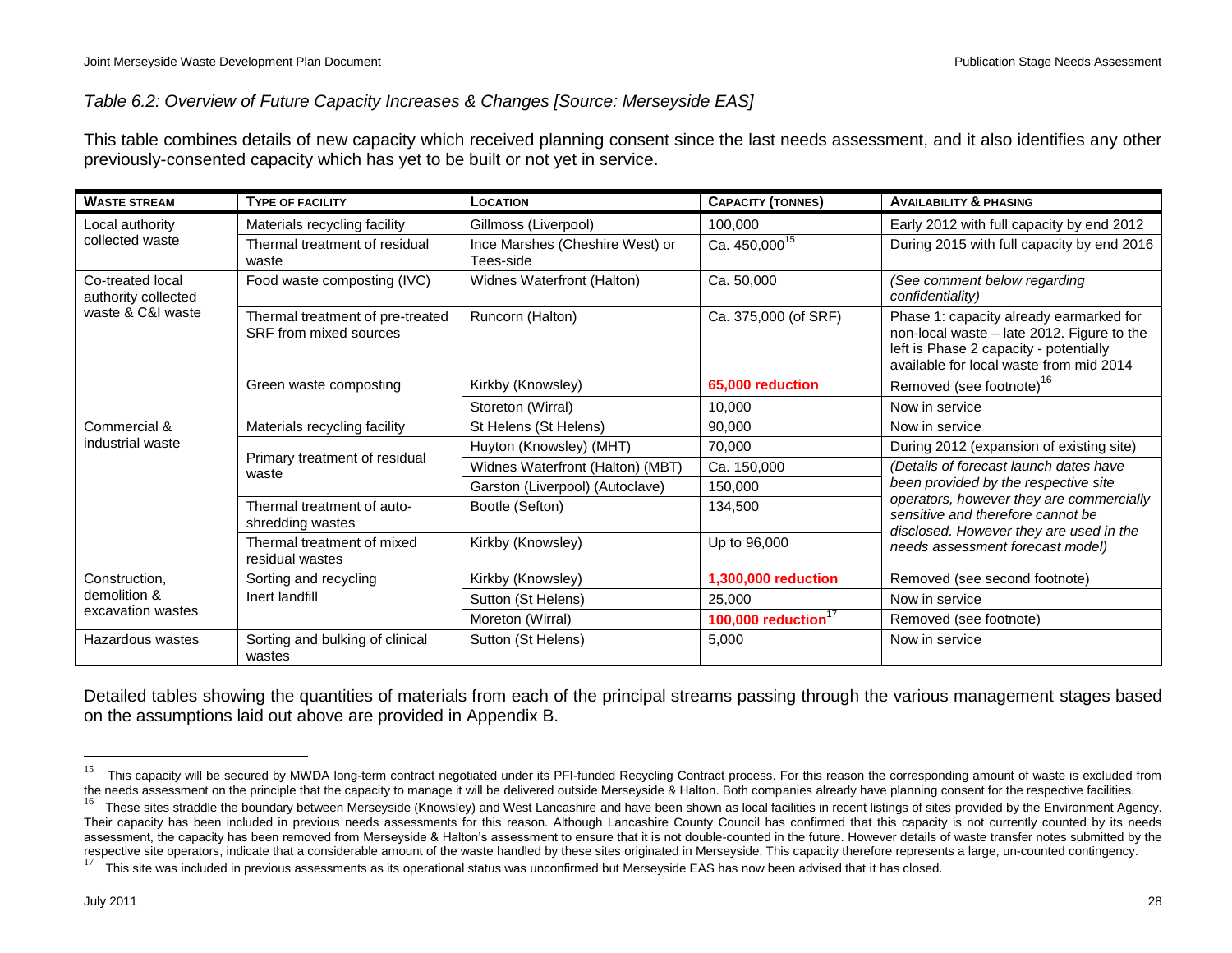### <span id="page-32-0"></span>*6.2 INITIAL ESTIMATE OF SITE REQUIREMENTS FOR BUILT FACILITIES*

Site requirements for built facilities are estimated in two stages: an initial estimate based on mass balance calculations is then adjusted to take account of contingencies and other issues. This section summarises the results of the first part of this process. Details of landfill requirements are provided in the next section.

Table 6.3 summarises the principal mass balance quantities output by the forecast for the *Optimistic* forecast. Table 6.4 on the following page summarises the corresponding results for the *Pessimistic* forecast. The right-hand side of each table indicates the typical capacity assumed for each type of facility and from this the number and phasing of facilities required, as well as the land requirement. The figures in the black cells are the capacity balance not the forecast arisings, and any shortfall is shown in red.

*Table 6.3: Initial Mass Balance Estimate of Site Requirements for Built Facilities – Optimistic Forecast [Source: Merseyside EAS]*

| <b>Waste managed</b>               |             |          | <b>Capacity gap forecast</b> |        |              | <b>Facility</b><br>Cap'y                             |       | <b>Facility forecast</b> |                |              |                     |   | Land     |              |
|------------------------------------|-------------|----------|------------------------------|--------|--------------|------------------------------------------------------|-------|--------------------------|----------------|--------------|---------------------|---|----------|--------------|
| <b>Stream</b>                      | 2010        |          | 2015 2020 2025 2030          |        |              | <b>Facility type</b>                                 | (kte) | 2010                     |                |              | 2015 2020 2025 2030 |   | Ha./site | $\Sigma$ Ha. |
|                                    | $-42$       | 26       | 18                           | 14     | 10           | <b>Waste transfer &amp; sorting: MRF</b>             | 100   | 1                        | 0              | $\Omega$     | ŋ                   | 0 | 3        | 3            |
|                                    | 174         | 185      | 195                          | 194    | 193          | Waste transfer & sorting: HWRC                       | 15    | 0                        | 0              | $\mathbf{o}$ | 0                   | 0 | ı        | $\mathbf o$  |
| <b>LACW only</b>                   | 707         |          | 1006 1134 1134 1134          |        |              | Waste transfer & sorting : municipal non-inert WTS   | 200   | 0                        | 0              | 0            |                     | 0 | 1.5      | 0            |
|                                    | 0           | $\bf{0}$ | 0                            | 0      | $\bf{0}$     | Pre-treatment (mixed wastes): MBT, etc.              | 150   | 0                        | 0              | 0            | 0                   | 0 | з        | $\mathbf{0}$ |
|                                    | 482         | 411      | 397                          | 392    | 387          | Re-processor: dry recyclables                        | 200   | 0                        | 0              | 0            |                     | 0 | 1.5      | 0            |
| <b>Commercial only</b>             | 63          | 189      | 117                          | 117    | 117          | Pre-treatment (mixed wastes): MBT, etc.              | 150   | 0                        | 0              | $\mathbf 0$  |                     | 0 | 3        | 3            |
|                                    | 94          | 70       | 48                           | 48     | 48           | Pre-treatment (other wastes): specialised facilities | 150   | 0                        | 0              | $\mathbf 0$  | 0                   | 0 | 3        | 0            |
|                                    | $-37$       | $-116$   | $-152$                       | $-154$ | $-156$       | Pre-treatment (food wastes): AD or IVC               | 50    | 1                        | $\overline{2}$ | 1            | 0                   | 0 | 1        | 5            |
| <b>LACW &amp; commercial</b>       | $\mathbf 0$ | 99       | 16                           | 8      | $\mathbf{o}$ | <b>Thermal treatment: LACW</b>                       | 475   | 0                        | 0              | $\mathbf{o}$ | ŋ                   | 0 | 7.5      | $\mathbf{0}$ |
|                                    | 0           | 720      | 828                          | 828    | 828          | Thermal treatment: non-municipal waste               | 200   | 0                        | 0              | $\mathbf{o}$ | 0                   | 0 | 7.5      | $\mathbf{0}$ |
| <b>Commercial &amp; industrial</b> | 247         | 220      | 217                          | 217    | 217          | Waste transfer & sorting: merchant non-inert WTS     | 75    | 0                        | 0              | $\mathbf{o}$ | 0                   | 0 | 3        | $\mathbf 0$  |
|                                    | 132         | 139      | 137                          | 137    | 137          | Re-processor: specialist materials                   | 100   | 0                        | 0              | 0            |                     | 0 | 1        | 0            |
| <b>Industrial only</b>             | 46          | 22       | -1                           | -1     | -1           | Pre-treatment (other wastes): specialised facilities | 150   | 0                        | 0              | 1            | 0                   | 0 | 3        | 3            |
|                                    | 11          | 11       | 11                           | 11     | 11           | Secondary treatment: specialised EfW                 | 50    | 0                        | 0              | 0            | 0                   | 0 | 3        | 0            |
| <b>CD&amp;E</b>                    | 817         | 670      | 602                          | 583    | 574          | Waste transfer & sorting: merchant inert WTS         | 200   | $\mathbf{o}$             | 0              | $\Omega$     | 0                   | 0 | 1.5      | $\mathbf{0}$ |
| <b>Hazardous</b>                   | 247         | 250      | 250                          | 250    | 250          | <b>Hazardous waste treatment</b>                     | 100   | $\mathbf 0$              | 0              | $\mathbf{o}$ | 0                   | 0 | 1        | $\mathbf 0$  |
| <b>LACW &amp; commercial</b>       | 4           | 14       | 21                           | 19     | 18           | Open windrow composting                              | 25    | 0                        | 0              | $\Omega$     | 0                   | 0 | 2.5      | $\mathbf{0}$ |

[*All capacity figures are in 000 tonnes*]

Table 6.3 shows an initial requirement for 6 additional sites typically occupying an area of around 11ha.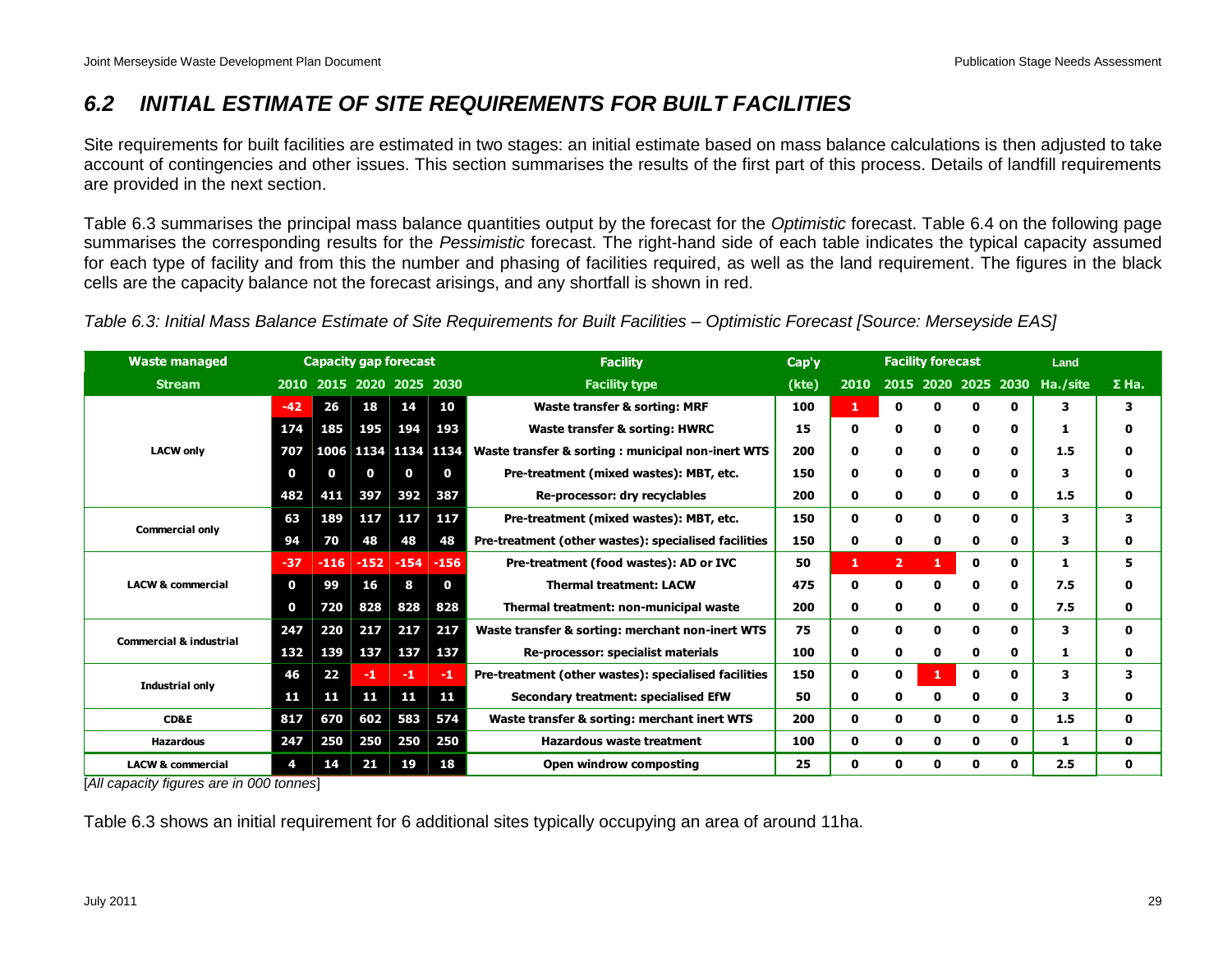*Table 6.4: Initial Mass Balance Estimate of Site Requirements for Built Facilities – Pessimistic Forecast [Source: Merseyside EAS]*

| <b>Waste managed</b>               |             |             | <b>Capacity gap forecast</b> |        |              | <b>Facility</b>                                      | Cap'y       |      |                | <b>Facility forecast</b> |              |   | Land     |              |  |
|------------------------------------|-------------|-------------|------------------------------|--------|--------------|------------------------------------------------------|-------------|------|----------------|--------------------------|--------------|---|----------|--------------|--|
| <b>Stream</b>                      | 2010        | 2015        | 2020                         | 2025   | 2030         | <b>Facility type</b>                                 | $($ kte $)$ | 2010 |                | 2015 2020                | 2025 2030    |   | Ha./site | $\Sigma$ Ha. |  |
|                                    | 54          | 29          | 16                           | 16     | 16           | Waste transfer & sorting: MRF                        | 100         | 0    | O              |                          | $\Omega$     | 0 | 3        | 0            |  |
|                                    | 171         | 187         | 195                          | 195    | 195          | Waste transfer & sorting: HWRC                       | 15          | 0    | 0              | 0                        | $\mathbf 0$  | 0 |          | 0            |  |
| <b>LACW only</b>                   | 707         | 1006        | 1071                         | 1115   | 1134         | Waste transfer & sorting : municipal non-inert WTS   | 200         | 0    | 0              | 0                        | $\mathbf{0}$ | 0 | 1.5      | 0            |  |
|                                    | $\mathbf 0$ | $\mathbf 0$ | $\mathbf 0$                  | 0      | 0            | Pre-treatment (mixed wastes): MBT, etc.              | 150         | 0    | 0              | 0                        | $\mathbf{0}$ | 0 | 3        | 0            |  |
|                                    | 475         | 420         | 393                          | 385    | 385          | Re-processor: dry recyclables                        | 200         | 0    | 0              | 0                        | $\mathbf{o}$ | 0 | 1.5      | 0            |  |
|                                    | $\mathbf 0$ | 205         | 179                          | 177    | 177          | Pre-treatment (mixed wastes): MBT, etc.              | 150         | 0    | 0              | O                        | $\Omega$     | 0 | 3        | 3            |  |
| <b>Commercial only</b>             | 94          | 70          | 60                           | 59     | 59           | Pre-treatment (other wastes): specialised facilities | 150         | 0    | 0              |                          | $\mathbf{0}$ | 0 | 3        | 0            |  |
|                                    | $-37$       | $-141$      | $-152$                       | $-153$ | $-153$       | Food waste treatment (IVC, AD, etc.)                 | 50          | 1.   | $\overline{2}$ |                          | $\mathbf 0$  | 0 |          | 5            |  |
| <b>LACW &amp; commercial</b>       | $\mathbf 0$ | 96          | 63                           | 19     | $\mathbf{0}$ | <b>Thermal treatment: LACW</b>                       | 475         | 0    | 0              | 0                        | $\mathbf{o}$ | 0 | 7.5      | 0            |  |
|                                    | $\mathbf 0$ | 720         | 878                          | 875    | 875          | <b>Thermal: non-LACW</b>                             | 200         | 0    | 0              | 0                        | $\mathbf{0}$ | 0 | 7.5      | 0            |  |
| <b>Commercial &amp; industrial</b> | 243         | 203         | 177                          | 166    | 166          | Waste transfer & sorting: merchant non-inert WTS     | 75          | 0    | 0              | O                        | $\mathbf{o}$ | 0 | 3        | 0            |  |
|                                    | 128         | 122         | 112                          | 108    | 108          | Re-processor: specialist materials                   | 100         | 0    | Ω              |                          | 0            | 0 | ı        | 0            |  |
| <b>Industrial only</b>             | 48          | 19          | 10                           | 10     | 10           | Pre-treatment (other wastes): specialised facilities | 150         | 0    | 0              | O                        | 0            | 0 | 3        | 0            |  |
|                                    | 11          | 11          | 11                           | 11     | 11           | Secondary treatment: merchant EfW                    | 50          | 0    | 0              | 0                        | $\mathbf{o}$ | 0 | з        | 0            |  |
| CD&E                               | 892         | 745         | 677                          | 658    | 649          | Waste transfer & sorting: merchant inert WTS         | 200         | 0    | 0              | 0                        | $\mathbf{o}$ | 0 | 1.5      | 0            |  |
| <b>Hazardous</b>                   | 247         | 250         | 250                          | 250    | 250          | <b>Hazardous waste treatment</b>                     | 100         | 0    | ŋ              |                          | $\mathbf{0}$ | 0 |          | 0            |  |

[*All figures are in 000 tonnes*]

Table 6.4 shows an initial requirement for 4 additional sites typically occupying an area of around 6ha.

The two forecasts are not dissimilar because the only significant divergence between the *Optimistic* and *Pessimistic* arisings forecasts occurs in LACW. This is evident in the slight difference in MRF requirements but not in the need for other recycling facilities as there is over-capacity of HWRCs. Differences in the requirement for landfill in the short-term are accommodated by the assumption that capacity will be available at Arpley or other WRG landfills regardless of the rate of change in arisings, and that in the longer-term there will be enough EfW capacity to deal with all diverted residual LACW.

In the other waste streams any divergence between the *Optimistic* and *Pessimistic* scenarios occurs after 2015 and therefore occurs after the substantial amount of recently consented capacity is assumed to come into service, limiting the likely capacity shortages.

Both sites indicate a requirement for 4 food waste composting facilities. Site requirements are estimated by dividing an average typical capacity for a site (which is based on examples of operational facility wherever possible) into the capacity requirement. It is possible that some of the food waste processing capacity may be delivered by a larger site, perhaps of 100,000te rather than 50,000te as estimated. In this case the site requirements would be reduced, with the result that the allocations in the Waste DPD contain an additional contingent site, thereby providing flexibility.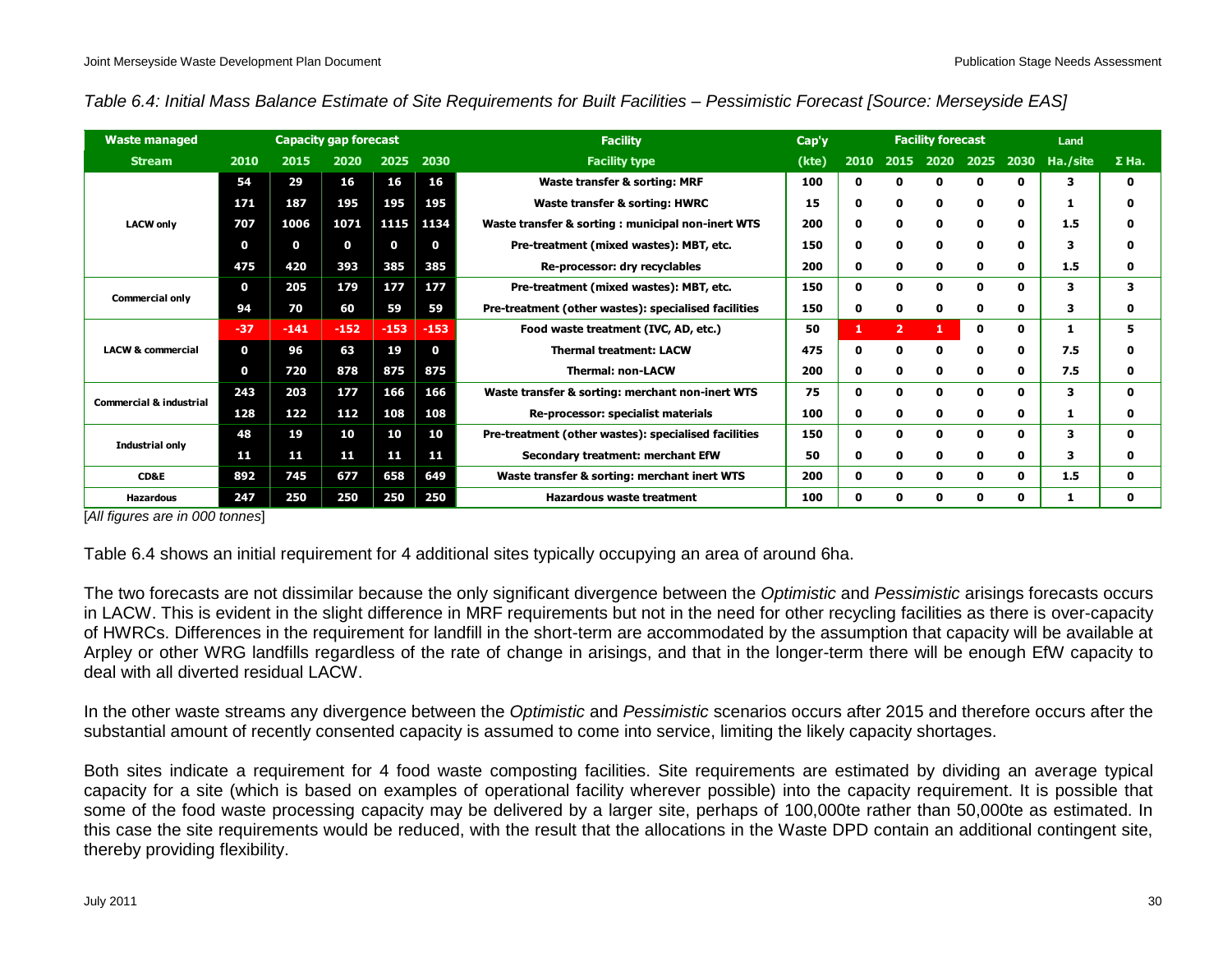### <span id="page-34-0"></span>*6.3 ADJUSTED & CONTINGENT SITE REQUIREMENTS FOR BUILT FACILITIES*

As with the previous needs assessment it is necessary to make some adjustments to the initial mass balance estimate of the number of sites that are needed in order to provide flexibility that cannot be readily accommodated in the forecast model. These are summarized below.

### (a) Recycling LACW

Additional MRF capacity required by the Optimistic forecast in 2010 will be provided once the Gillmoss facility comes into service in early 2012 and therefore this extra site can be ignored. Nevertheless the residual mass balance shown in the top row of Tables 6.3 and 6.4 shows only a small amount of spare capacity would be available, and this is likely to be within the potential error in the forecast. **ACTION: add a requirement for a further MRF as a contingency** (as this is a marginal, contingent requirement it might be supported by a "local" site (as defined by the Waste DPD) with an area of <4.5ha.).

A requirement has been identified for at least two additional HWRCs. MWDA is intending to provide an HWRC in Liverpool as the city has only one site at present, however none of the proposed allocations is considered suitable or in an appropriate location. The assessment assumes that any application to develop an as-yet unspecified location will be dealt with using the appropriate policy in the Waste DPD and therefore no additional contingency is provided. Separately, Halton"s WDA has identified a need for a replacement HWRC in Runcorn and the Waste DPD contains one site allocation that is appropriate for this use. ACTION: add a requirement for a further "local" site in Halton<sup>18</sup>.

### (b) Managing Residual LACW

The previous site forecast provided for the needs of the MWDA"s Outline Business Case for its Residual Waste contract, based on the presumption this would take the form of two co-located pairs of MBT and EfW facilities. In September 2010, MWDA announced that the final contract would involve a single EfW facility which would not be located in Merseyside & Halton, reducing the number of sites forecast by this revision. Notwithstanding this change, Merseyside EAS considers it is prudent to recognize the new contract may require land to accommodate a municipal WTS which would enable bulking of residual waste prior to dispatch to the EfW facility, as well as allowing some limited pre-treatment (eg. to remove outside material and metals) and possibly the trans-shipment onto rail or water transport. **ACTION: add a requirement for a further WTS site** (given the assumed co-location of functions this would need to be a "sub-regional" site (as defined by the Waste DPD) of >4.5ha.). This site would need to be ready before 2015 prior to the EfW facility coming on-stream.

<sup>18</sup> Additionally, MWDA is currently reviewing whether new sites are needed to replace existing HWRCs which either lack capacity or the facilities to accept an appropriate range of recyclables. The outcome of these reviews had not been announced by the time the needs assessment was finalized and therefore no adjustment is made for them. Nevertheless many of the allocated "local" sites are identified as suitable for this function and therefore the Waste DPD provides a degree of future-proofing for this requirement. Equally, any requirements can be evaluated using the relevant policy in the Waste DPD rather than with a specific allocation.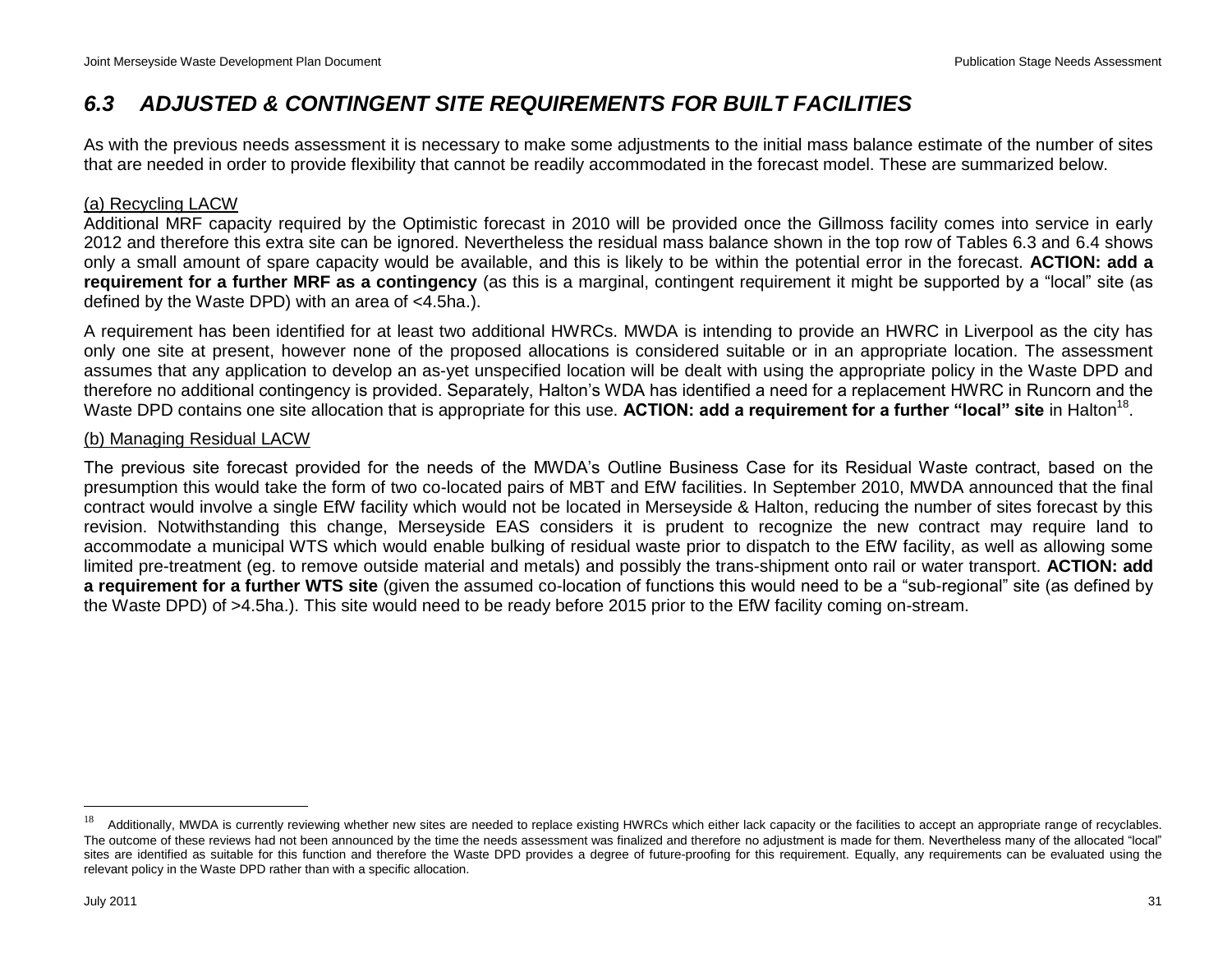### (c) Primary or Pre-Treatment of Residual C&I Waste (Mixed)

The tables in the previous assessment which corresponded to Tables 6.3 and 6.4 above indicated a need for additional primary or pretreatment capacity for handling non-inert wastes. This requirement has disappeared as a result of two recent planning permissions granted to Jack Allen Holdings (150,000te autoclave facility at Garston Dock, Liverpool), and New Earth Solutions (approximately 150,000te MBT facility at Widnes Waterfront development zone, Halton). Specifically this means that two of the allocations in the Waste DPD have received planning permission to support these facilities. It is therefore necessary to reset the site requirements table to its former position so that there is a requirement for 2 additional primary treatment plants which are then satisfied by the corresponding allocations in the Waste DPD. **ACTION: add a requirement for 2 primary treatment facilities** recognizing the Waste DPD has already provided for this requirement.

### (d) Treatment of Residual C&I Waste (Specialised)

The needs assessment distinguishes between those C&I wastes which will be similar to MSW and therefore capable of being managed the same way and those which will require separate and more specialized handling. These are likely to be wastes from industrial processes. The higher recycling rate assumed in the Optimistic scenario results in a small capacity shortage and therefore this is used as the basis of the site need forecast. Although the forecast suggests this capacity would not be required until 2020, beforehand there is only a small amount of surplus capacity and Merseyside EAS considers it prudent to assume the facility could be required by 2015, instead. **ACTION: adjust phasing of specialized treatment plant, bringing it forward by 5 years**.

### (g) Hazardous Waste Treatment & Recycling

The previous needs assessment identified a modest capacity gap but this was based on an error in the mass balance calculation<sup>19</sup>. Once corrected this requirement has disappeared. However Merseyside & Halton contribute to the significant amount of regionally and nationally significant hazardous waste management facilities and Merseyside EAS considers it would be imprudent to make no provision, even as a contingency, for any future requirement. **ACTION: add a requirement for a hazardous waste management facility** (note that site profiles in the Waste DPD identify sub-regional and local sites which are unsuitable for this use because they are located in high flood risk zones).

### (h) Other Compensatory Provision

The Waste DPD aims to deliver a self-sufficient waste plan net of the movement of wastes to and from the sub-region. The next section of this report identifies the forecast need to export residual non-inert non-hazardous wastes to landfills outside Merseyside & Halton due to a lack of local capacity which will have occured by the time the Waste DPD is adopted. The approach taken is to provide additional land allocations capable of accommodating built facilities which are large enough to deliver roughly the same capacity of recycling, reprocessing of treatment capacity (and which is likely to handle C&I waste) as the quantity of waste which is forecast to be exported annually. As the Waste DPD is committed to providing a net self-sufficient solution this compensatory provision, which was introduced at the Preferred Options consultation stage, is retained.

By making this extra provision the Waste DPD incorporates flexibility that could also allow use of these sites to accommodate new technologies in the future, which will be particularly advantageous if they help to increase landfill diversion rates further.

<sup>19</sup> In the case of non-hazardous waste, Merseyside EAS has reduced the available capacity of management facilities where it is known (based on press releases or details supplied by the site operator) that a proportion of the material will originate outside the sub-region. The residual capacity is then compared with the quantity of locally arising waste to identify any surplus or shortfall. The management requirements for hazardous waste are based on what is managed locally because of the high level of imports and exports and therefore all local capacity can be counted. However the previous assessment erroneously applied the approach used for non-hazardous waste, reducing the estimate non-landfill management capacity by 75%.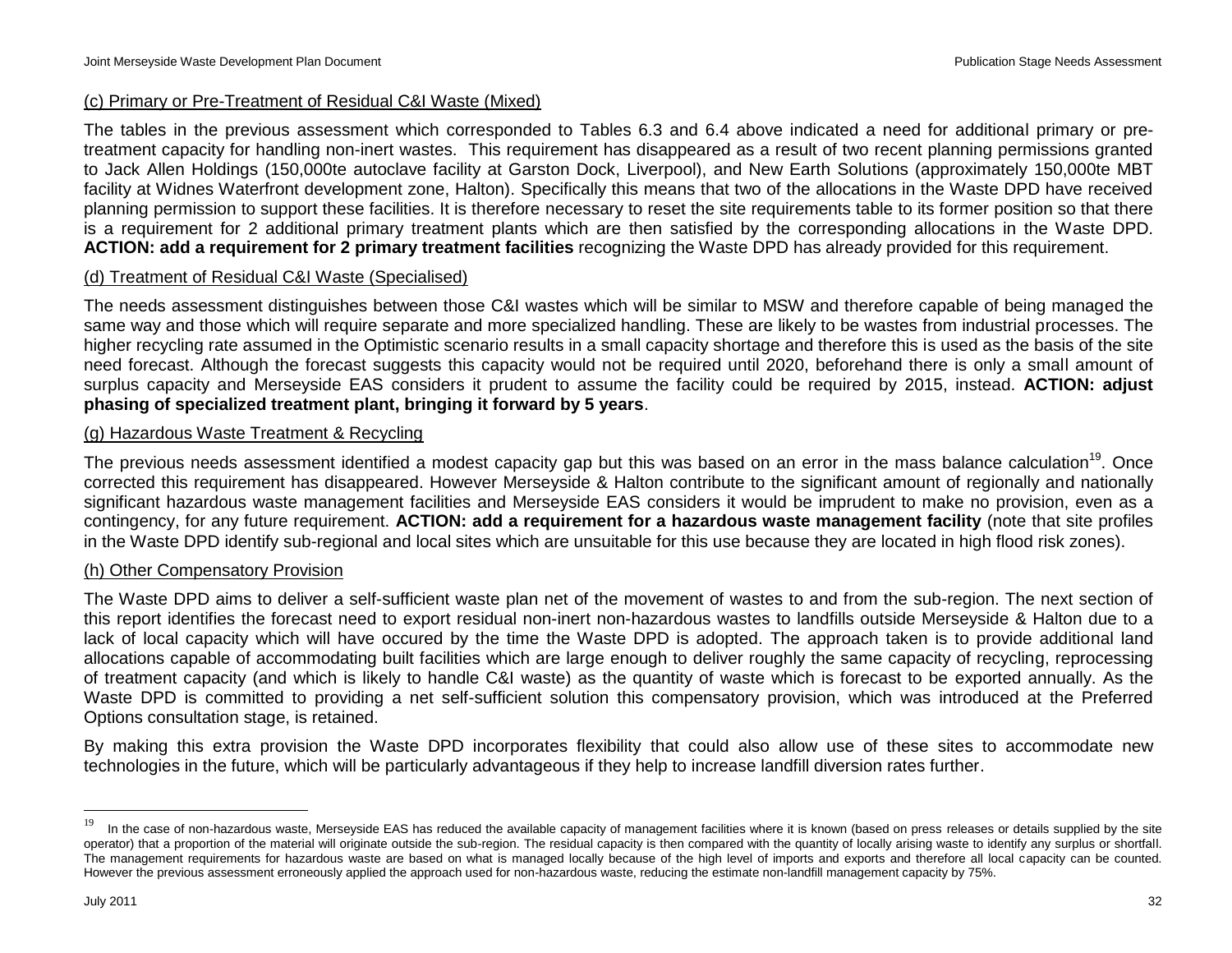The analysis that follows in Section 6.4 shows that this could exceed 300,000 tonnes per year (or approximately 15% of LACW and C&I arisings) under the *Pessimistic* forecast. Since the Waste DPD site evaluation assumes sites of around 5ha. are needed to house facilities large enough to have a multi-authority catchment. **ACTION: add a requirement for two additional facilities (non-specific)** to compensate for material exported to landfill outside Merseyside & Halton.

Table 6.5 summarises the adjusted site requirements forecast in the light of these changes, identifying only those waste management facility types where there is a need for additional capacity. In this table the sites "required by 2010" need to be brought forward as soon as possible in order to meet a local need that is currently being managed with contingencies, and which is therefore likely to involve export to other subregions. Thereafter, the date identifies the year by which the capacity is needed in service.

*Table 6.5: Summary of Adjusted Site Requirements for Built Facilities [Source: Merseyside EAS]*

| <b>Stream</b>    | <b>Facility type</b>                   | 2010 | 2015 | 2020 | 2025 |
|------------------|----------------------------------------|------|------|------|------|
| <b>LACW</b>      | <b>MRF</b>                             |      |      |      |      |
|                  | <b>HWRC</b>                            |      |      |      |      |
|                  | Bulking prior to delivery to EfW plant |      |      |      |      |
| LACW+C&I         | Food waste composting                  |      | າ    |      |      |
| C&I              | <b>Primary treatment (mixed waste)</b> | ഹ    |      |      |      |
|                  | Treatment (non-mixed waste)            |      |      |      |      |
| Non-hazardous    | <b>Unspecified built facilities</b>    |      |      |      |      |
| <b>Hazardous</b> | Treatment                              |      |      |      |      |
|                  |                                        |      | 8    |      |      |

**Site requirement based on current forecast Site requirement based on current forecast - adjusted phasing Site requirement delivered by proposed allocations Site provided as contingency Site provided as compensation for landfill exports**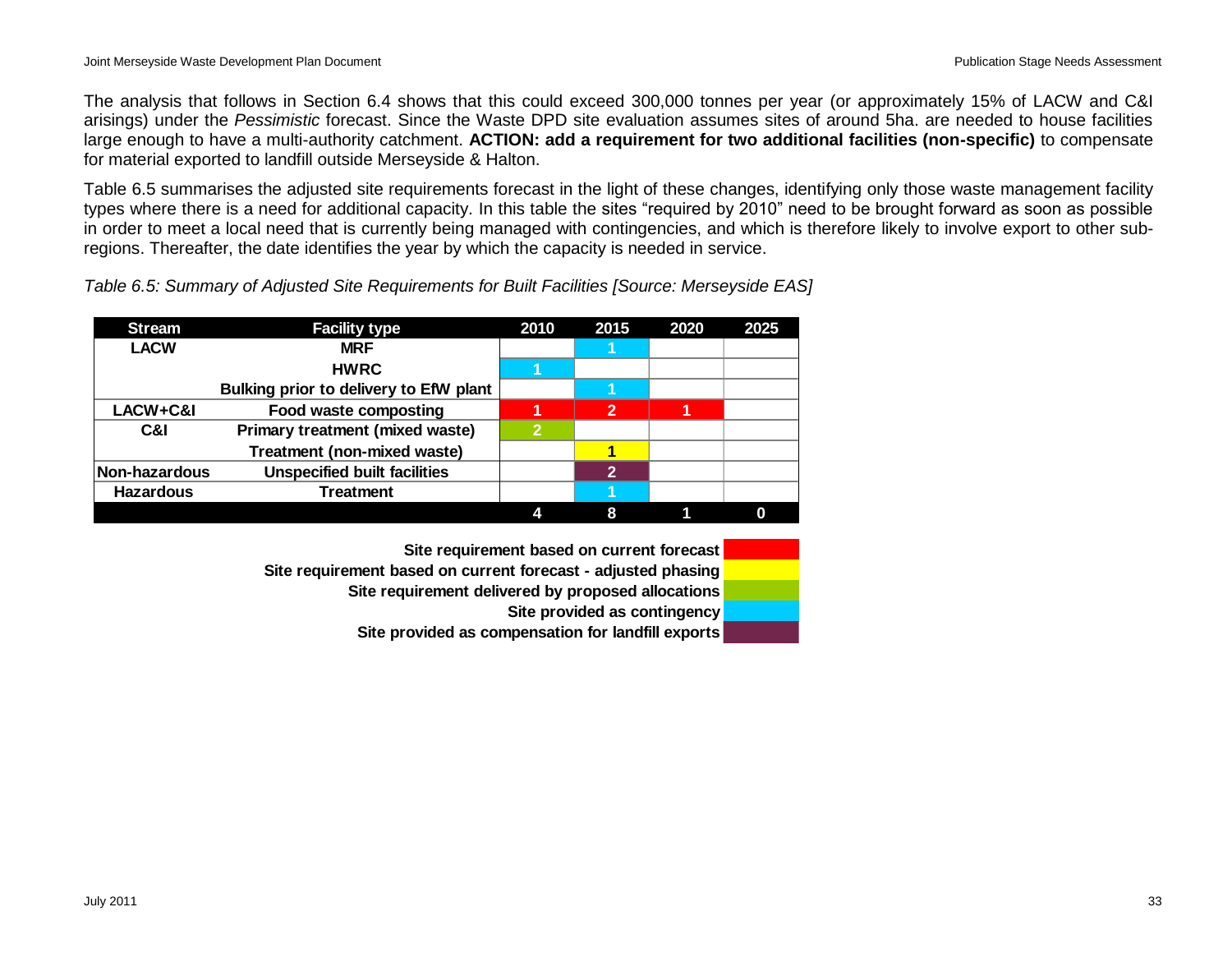### <span id="page-37-0"></span>*6.4 CAPACITY REQUIREMENTS FOR NON-INERT LANDFILL*

Merseyside EAS has undertaken a comprehensive survey of active and historic landfill sites within the sub-region, looking also at other potentially exploitable brownfield sites identified in the National Land Use Database, and current and former mineral working sites. The survey concluded that there are no new suitable, sites within the sub-region that are also likely to be deliverable<sup>20</sup>. In this case, deliverability has been judged in terms of landowner agreement to development of the site; its acceptability to the local planning authority; and in some cases the practicality in engineering and financial terms of developing or reinstating the site.

As a result Merseyside & Halton currently has a single non-inert non-hazardous landfill, operated by Cory Environmental Ltd at Haydock (Lyme & Wood Pits), however the planning permission for the site will expire in June 2012. The operator has submitted details to the local planning authority estimating that there will still be a void of approximately 760,000m<sup>3</sup> when the current permission expires, and is in the process of preparing options for continued operation of the site which are to be reviewed and agreed with the Council, Environment Agency, etc. in order to complete filling and allow its restoration as a country park. **However, at the time the needs assessment was completed, the possibility that this site would accept further deposits had not been substantiated and Merseyside EAS has not assumed that capacity will be available after June 2012**.

Separately, WRG Ltd disposes residual LACW from Merseyside & Halton to its landfill site at Arpley until 2015 and the capacity needed to accommodate this waste is included in the needs assessment as it is secured by a contract with MWDA $^{21}$ . The current planning permission for Arpley expires in 2013 and the operator is preparing an application for an extension of operations (but not capacity) until 2025. The needs assessment assumes that, in order to fulfil its contract with MWDA, WRG will make arrangements to landfill residual waste at other sites which it operates in the region in the period 2013 to 2015 if the permission for Arpley is not granted. However, **at the time the needs assessment was completed there is no firm contract guaranteeing further capacity will be available after 2015 and no assumption is made that the Arpley site (or another landfill) can be used to take a dwindling amount of residual LACW**.

As a result, the Waste DPD has no option but to adopt the policy position that non-inert non-hazardous residual wastes will have to be sent to landfills in other authorities. This position presents a dilemma in three respects:

Planning soundness: Planning Policy Statement 10 – Planning for Sustainable Waste Management requires communities to make provision to manage the wastes they create. In situations such as this, where authorities consider they cannot provide for their own needs, H.M. Planning Inspectorate and the Planning Officers" Society have advised Merseyside EAS that evidence must be provided to substantiate the proposed policy position;

<sup>20</sup> The approach to the survey and the sites considered are not discussed further here but are provided in a separate evidence paper which can be accessed and downloaded from the Waste DPD consultation paper. Electronic and paper copies are also available from Merseyside EAS on request.

<sup>21</sup> The needs assessment deals with this situation as a special case because capacity in another waste planning authority has been secured under contract. It assumes the capacity available at Arpley exactly matches the forecast residual disposal need for LACW but it does not count the entire capacity of the Arpley site as being available.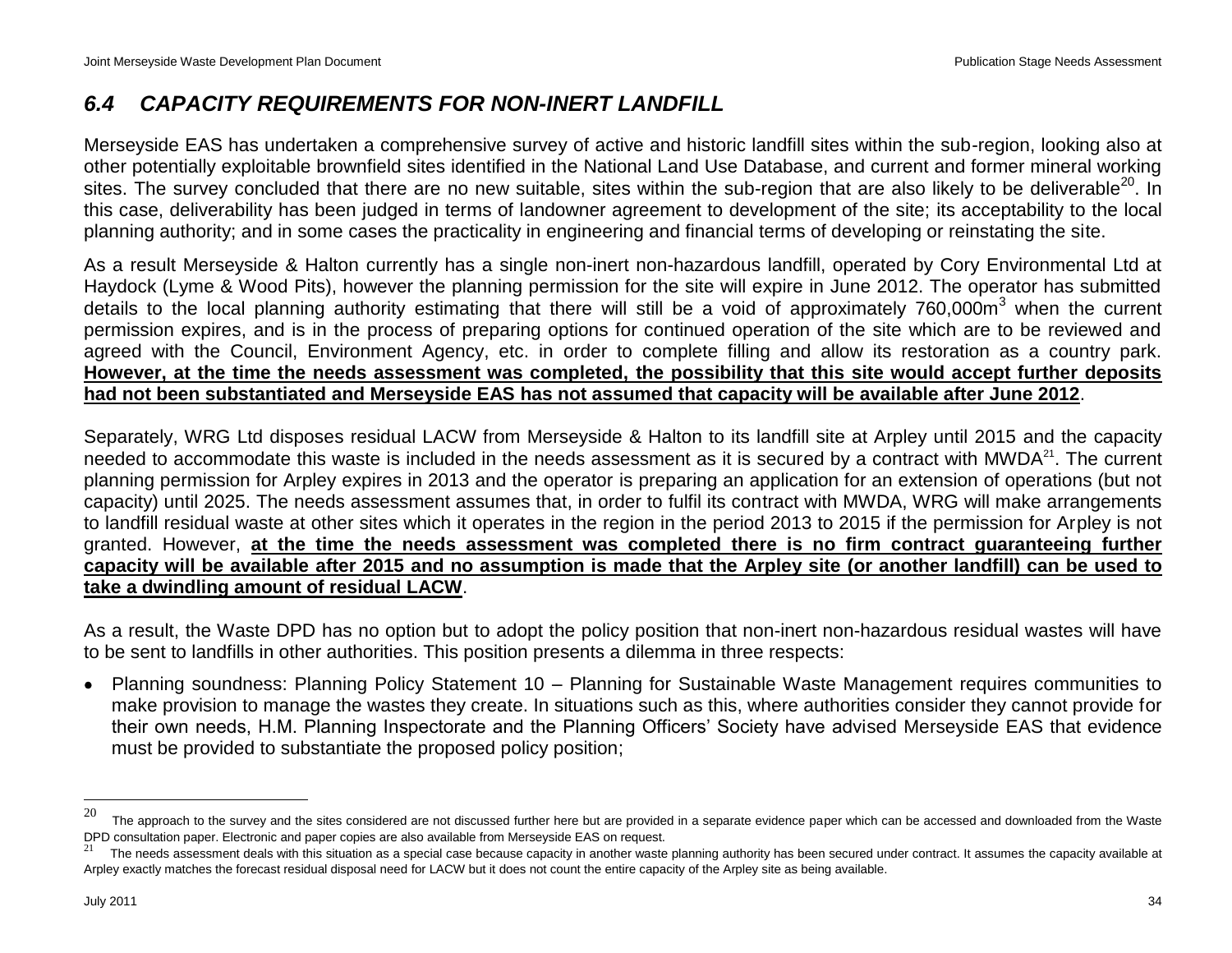- Deliverability [1]: as the wastes involved are from businesses and construction sites the detail of where and how they are disposed will depend on commercial contracts between waste management companies and their clients. Merseyside EAS and the region's waste planning authorities have no control over these contracts and the only way they can influence these companies" options is by controlling the supply of landfill voidspace through planning permissions;
- Deliverability [2]: there is a substantial body of evidence which shows that deposits to non-inert landfills are falling consistently, largely as a result of rising landfill tax. As a result there is a widening gap between the fill rates originally assumed by site permits and how much is being deposited at present. Many of the region"s landfills currently face the prospect that their permissions will expire before they have been filled (ie. the situation which applies at the Lyme & Wood Pits site. Since Merseyside & Halton is assumed to have no local non-inert landfill capacity after June 2012 the opportunity to export non-inert wastes to landfills elsewhere in the region will depend entirely on decisions taken by other sub-regions about whether to extend permits to allow continued exploitation of their residual voidspace.

**Therefore the Waste DPD cannot provide conclusive evidence that there will be sufficient local void to meet the forecast need because it cannot deliver new non-inert landfill capacity, nor can it guarantee that capacity elsewhere in the region will be available**. Merseyside EAS has prepared a separate evidence paper which summarises the evidence on these points. The paper will be provided to the H.M. Planning Inspectorate as evidence for consideration during the Examination Hearing into the soundness of the Waste DPD. However the details of voidspace location and capacity are commercially confidential and therefore the full report cannot be made public in order to respect undertakings given to the site operators who were involved in preparing this review of evidence. The rest of this section provides a summary of the materials and the quantity of waste involved.

The materials involved are forecast to comprise:

- *Residual LACW –* the JMWMS for Merseyside is being revised in the period when the needs assessment work was completed. The JMWMS identifies targets of reducing LACW sent to landfill to 10% of arisings by 2020 and 2% by 2030. These figures are well within the existing LATS targets for Merseyside and also reflect the minimum quantities of residual waste which will be sent to the thermal treatment facility following removal of recyclables, etc. Since the materials will not be CD&E wastes they will not be suitable for disposal in local inert landfills and therefore they will continue to require capacity at non-inert sites instead;
- *Residual mixed waste from other sources –* initially mixed wastes such as paper/card contaminated with food waste and fats, however this is assumed to be diverted to energy recovery facilities in the next five years. Thereafter the material will be increasingly industrial wastes which is it not possible or not economic to reprocess;
- *Waste treatment residues* material left over after residual waste has been treated in treatment facilities (13%-25% of the mass of input waste for MBT, MHT, etc.) or after composting (typically 5% of input waste for both open and closed);
- *Thermal treatment residues* (ie. incinerator bottom ash from EfW plants). The *Optimistic* scenario assumes the market to reprocess material into secondary aggregate will divert all material by 2020, whereas the *Pessimistic* assumes market failure;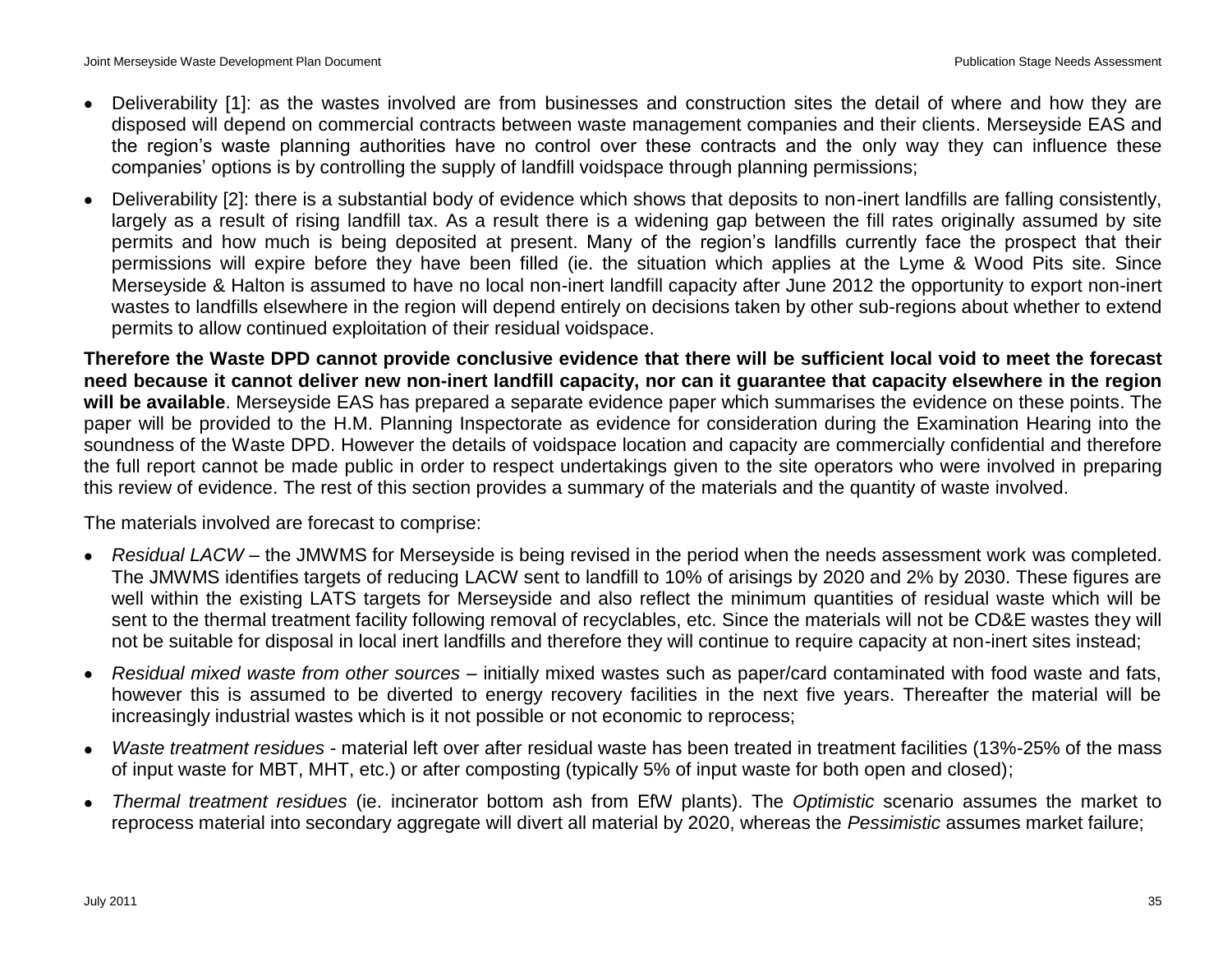*Figure 6.1: Forecast Non-Inert Landfill Need –*

*Optimistic Scenario [Source: Merseyside EAS]*

 $\overline{a}$ 

**Unrecycled IBA Unused RDF**

**CD&E C&I LACW**

- *Unused refus*e*-derived fuel* if supply of RDF/SRF predates the market to use it (ie. EfW capacity) then any unused material is assumed to go to landfill, which is happening elsewhere in the UK currently. (In practice, the model assumes the roll out of preparation (ie. pre-treatment) and consumption of RDF/SRF will be roughly coincident so this material does not go to landfill);
- *CD&E wastes not suitable for local disposal* new allocations for local inert landfills are restricted by planning conditions to accepting a limited range of waste fines or soils. Other materials that cannot be recycled will also go to non-inert landfill;
- *Other CD&E wastes* these are assumed to be uncontaminated or decontaminated stones and soils. There is evidence that some non-inert landfills in the region are currently accepting these materials for non-beneficial use – ie. they are being deposited in the voidspace in order to maintain fill rates and generate gate fees.

Figure 6.1 shows the total annual voidspace requirement and balance for non-inert waste. Figure 6.2 shows the composition of the disposed materials at five year intervals so that the relative proportions of LACW, C&I and CD&E wastes are evident.





In Figure 6.1 "Total available void" figure comprises capacity at Lyme & Wood Pits (to 2012), capacity contracted to MWDA at Arpley landfill until 2015 and a small amount of capacity on restricted sites<sup>22</sup>.

July 2011 36 22 MWDA has a contract with WRG Ltd for the landfill disposal of residual LACW until 2015, with material being sent to Arpley landfill. Although that site is in Warrington, the capacity has been secured by contract and it is therefore legitimate to count it as part of local waste management capacity. The needs assessment assumes the capacity needed exactly balances the forecast quantity of residual waste sent to the site but not the entire capacity at Arpley. As noted previously, MWDA still expects to send a decreasing amount of LACW to landfill beyond 2015, however this is shown as a deficit because there was no contract to provide additional void beyond 2015 in place at the time when the needs assessment was completed.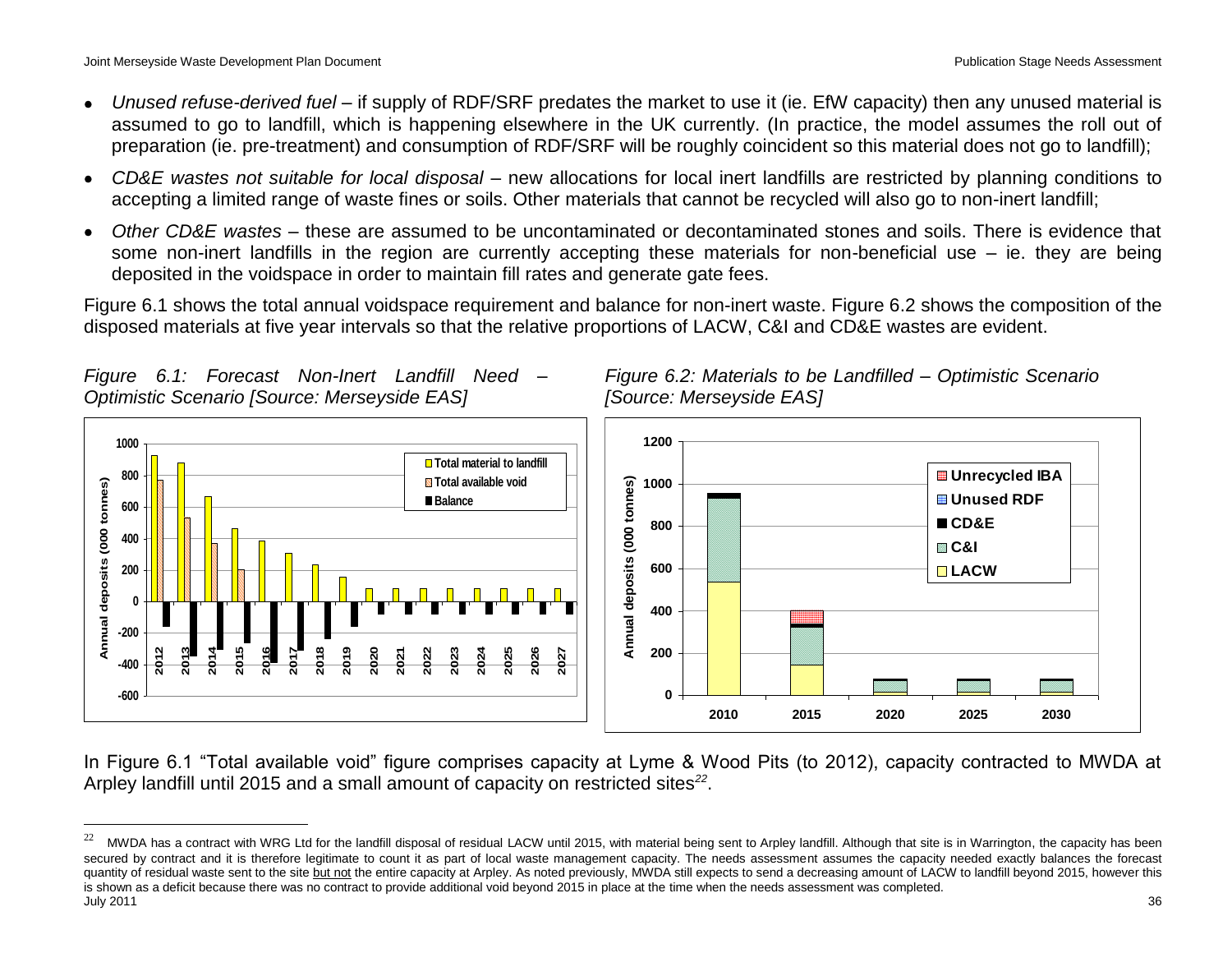This qualification also applies to Figure 6.3 on the following page which, together with Figure 6.4, provide the corresponding forecasts for the *Pessimistic* scenario, and Table 6.6 then summarises the results of the two forecasts.

*Figure 6.3: Forecast Non-Inert Landfill Need – Pessimistic Scenario [Source: Merseyside EAS]*







*Table 6.6: Comparison of Non-Inert Landfill Need Forecasts – 2012 to 2027 [Source: Merseyside EAS]*

| All figures in 000 tonnes                                         | Optimistic<br>forecast | Pessimistic<br>forecast |
|-------------------------------------------------------------------|------------------------|-------------------------|
| Total LACW to be sent to non-inert landfill                       | 1879                   | 2306                    |
| External voidspace <b>secured by contract</b> to accommodate LACW | 1427                   | 1448                    |
| LACW voidspace mass balance                                       | $-451$                 | $-857$                  |
| Total non-LACW to be sent to non-inert landfill                   | 2789                   | 5175                    |
| Local voidspace to accommodate non-LACW                           | 449                    | 449                     |
| Non-LACW voidspace mass balance                                   | $-2341$                | $-4726$                 |
| Additional void needed (complete plan period)                     | 2792                   | 5584                    |
| Additional void needed (first 10 years of plan period)            | 2309                   | 3760                    |
| Additional void needed (typical annual need in the longer term)   | Approx. 80             | 300 (Average)           |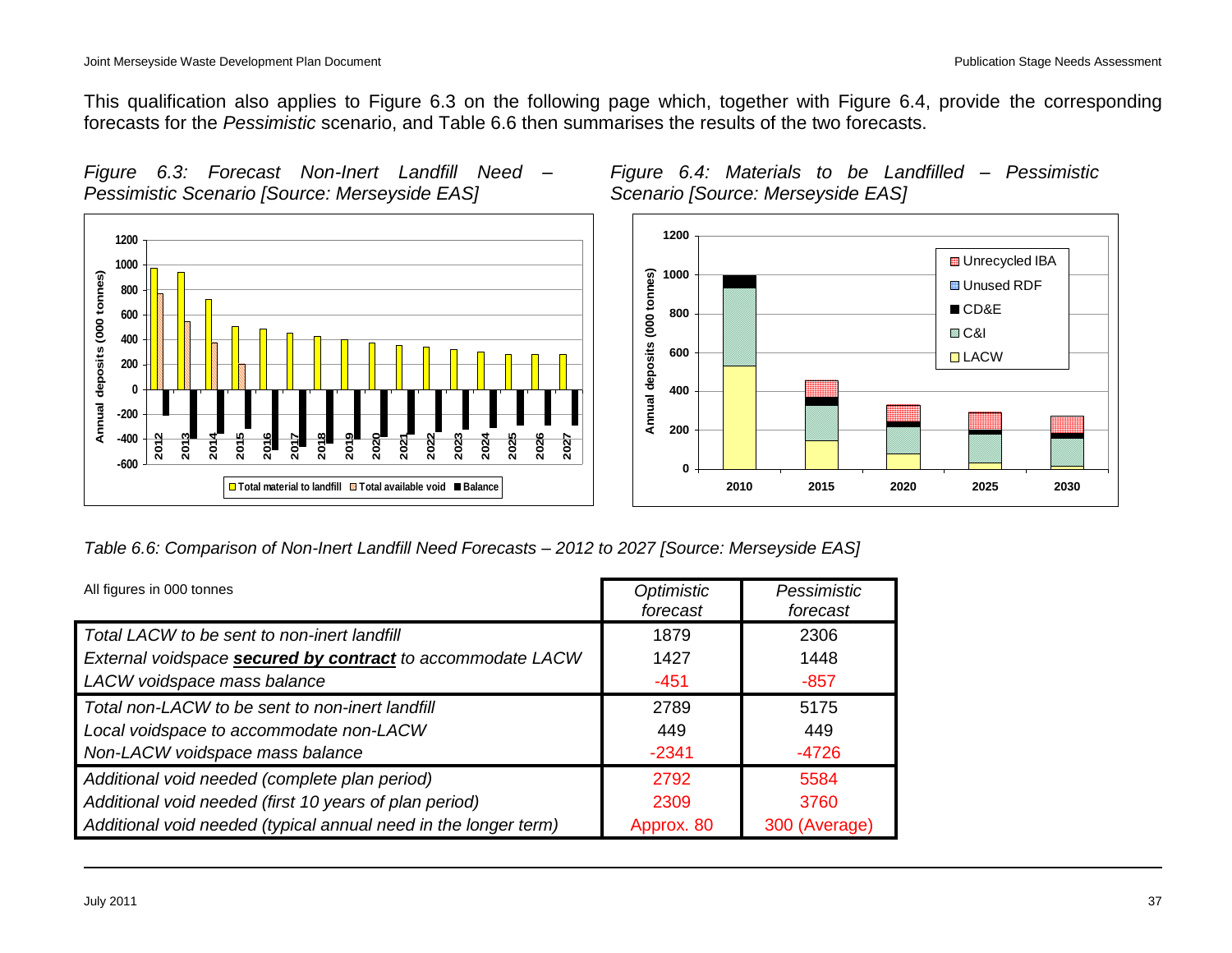### <span id="page-41-0"></span>*6.5 CAPACITY REQUIREMENTS FOR INERT LANDFILL*

Merseyside & Halton currently has no active inert landfills, however the Waste DPD includes allocations for two locations which have planning consent and which are expected to become active in 2011 or 2012. Both have existing voidspace, being partexploited mineral extraction sites, and therefore the future rate of filling will be influenced by commercial demand for low-grade sandstone (from Bold Heath quarry, St Helens) and brick-making clay (from Cronton Claypit, Knowsley) respectively. Both sites are also underlain by a major aquifer and as a result the range of materials they can accept will be strictly controlled by their Environmental Permits and by planning conditions.

Table 6.7 summarises the principal assumptions that have been used.

*Table 6.7: Principal Assumptions for Exploiting Inert Landfill Voidspace [Source: Merseyside EAS, from discussions with site operators]*

|                          | Existing                      | Exploitable                   | Scen. | Operational  | Over-  | Density            |
|--------------------------|-------------------------------|-------------------------------|-------|--------------|--------|--------------------|
|                          | voidspace                     | voidspace                     |       | life of site | burden | conversion         |
|                          |                               |                               | Opt.  |              |        | $1.75$ te/m $3$    |
| <b>Bold Heath Quarry</b> | 1.46 million $m3$             | 2.43 million $m3$             | Pess. | 14 years     | 10%    | $1.5$ te/m $3$     |
|                          |                               |                               | Opt.  | 4 years      |        | 2te/m <sup>3</sup> |
| <b>Cronton Claypit</b>   | $0.50$ million m <sup>3</sup> | $0.75$ million m <sup>3</sup> | Pess. | 8 years      | 10%    | $1.75$ te/m $3$    |

Figure 3.1 in this report shows the construction industry is in a slump and is unlikely to see any growth in arisings before 2015 once the economy emerges from recession. This does not mean no waste will be created, but it suggests demand for building materials and the need to dispose of unrecycled soils and rubble will be reduced. This must be reflected in the forecast. The assessment of extraction rates must be consistent with this position, and therefore under the *Pessimistic* scenario the needs assessment assumes limited extraction until 2015, rising in the period to 2020, and then falling again. A similar approach is adopted to the rate at which the existing and newly-created void is infilled.

Extraction and infill rates assume the available voidspace is fully exploited and they are adjusted to ensure this, but with the lowest rate in the final period before closure when dwindling voidspace limits the infill rate in the final years of the site"s life. As indicated in Table 6.7, both forecasts are also adjusted to assume 10% of the deposited material is backfilled overburden or cover, not waste from off-site.

Figures 6.5 and 6.6 show the timelines for the exploitation of capacity under the two scenarios.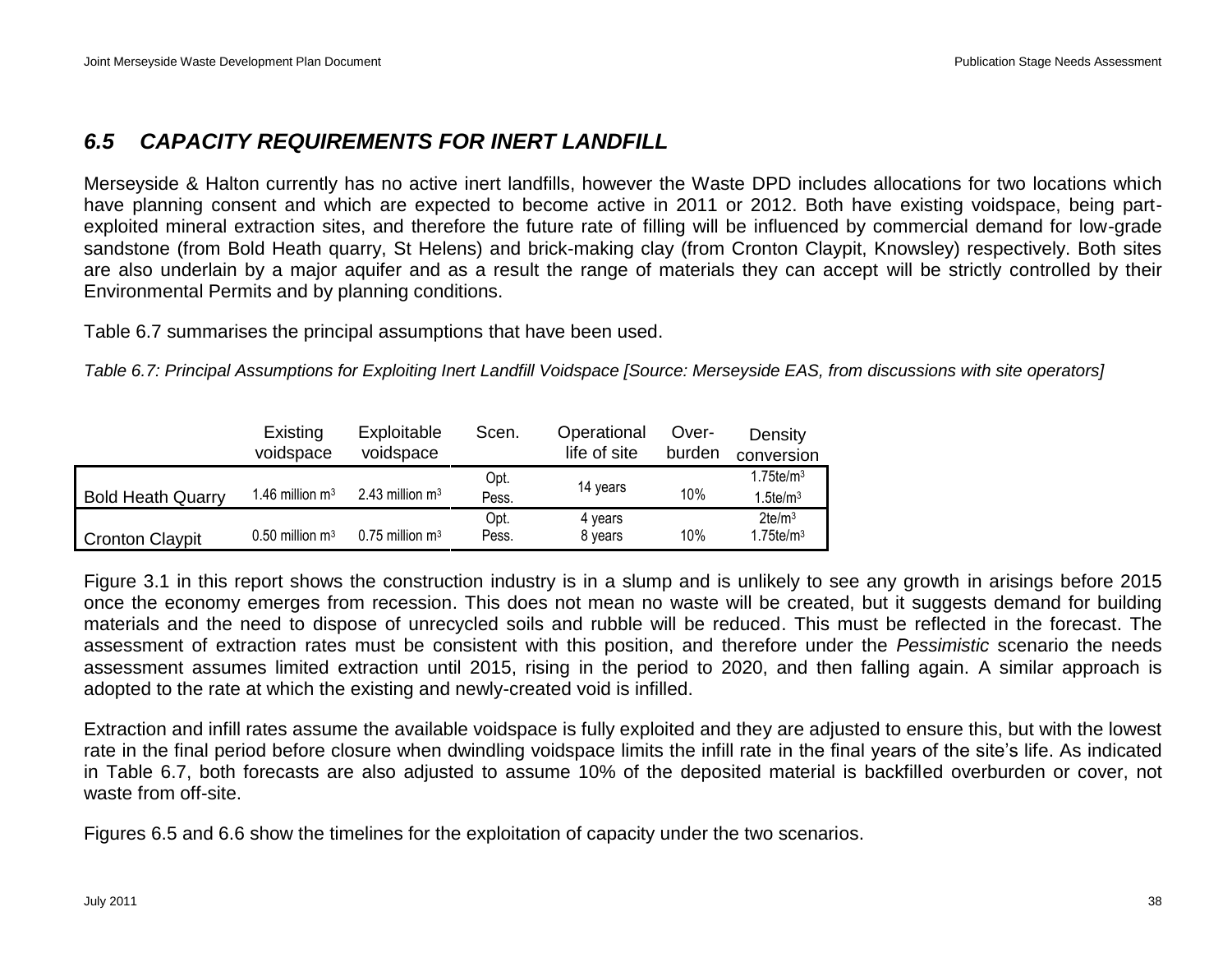

*Figure 6.6: Trend for Inert Landfill Need – Pessimistic Scenario [Source: Merseyside EAS]*



Table 6.8 summarises the total quantities involved over the entire plan period and indicates any periods when the total requirement exceeds the supply of voidspace, even if the overall balance over the life of the plan indicates there is surplus capacity. Note that the figures in the third column of Table 6.7 assume a total of a little over 3 million  $m^3$  of voidspace but in terms of waste mass this is increased once the density conversation factors in the final column are also taken into account.

*Table 6.8: Comparison of Inert Landfill Need Forecasts [Source: Merseyside EAS]*

|                                             | Optimistic<br>forecast | Pessimistic<br>forecast |
|---------------------------------------------|------------------------|-------------------------|
| Total material to be sent to inert landfill | 4331                   | 3889                    |
| Local voidspace to accommodate material     | 5472                   | 4745                    |
| Overall capacity balance                    | 1141                   | 857                     |
| Periods of capacity shortage                | 2026-2027              | 2012-2014               |
|                                             |                        | 2026-2027               |

July 2011 39 Figure 6.6 indicates that a short-term capacity shortage may exist in the first two years of the plan under the *Pessimistic* assumptions, which assume a slower rate of voidspace creation at the Cronton site, whereas Figure 6.5 suggests this will not exist under the *Optimistic* assumptions. PPS10 requires the Waste DPD to make provision for landfill capacity for at least the first ten years of the plan period, however voidspace creation at both inert landfills will depend to some degree on the mineral extraction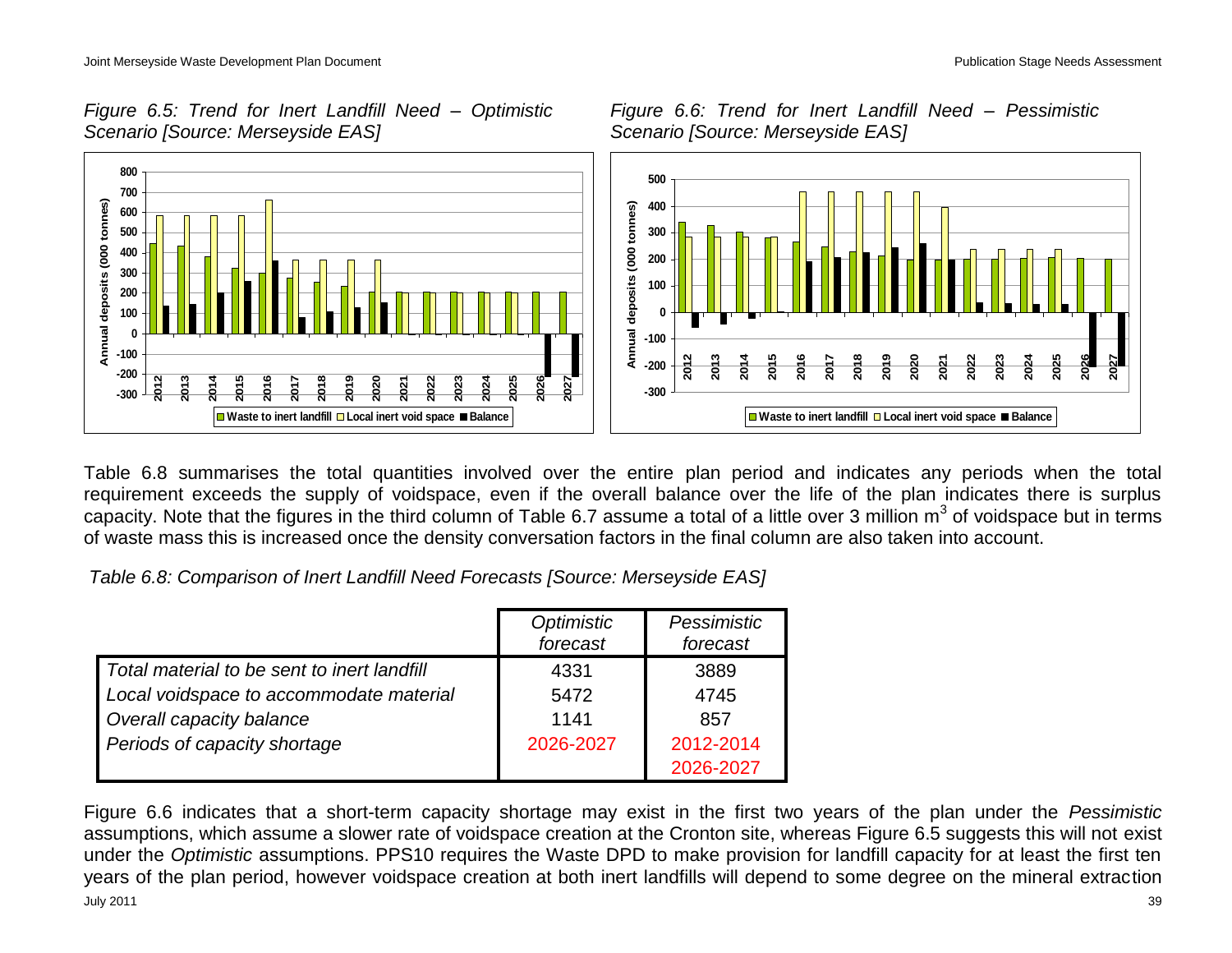rates at the sites. Figure 6.5 suggests the maximum available voidspace would be around 140,000te while Figure 6.6 suggests a shortfall of around 50,000te. Collectively these figures suggest that even a relatively small increase in voidspace creation rate at Cronton compared to that assumed for the *Pessimistic* forecast could eliminate the shortfall, with the result that the only period of forecast deficit will occur more than ten years into the plan period.

One further point of clarification is necessary. The *Optimistic* forecast assumes a lower quantity of unrecycled CD&E waste is sent to non-inert sites than the corresponding *Pessimistic* forecast. This explains why it identifies more material even though the arisings forecast shown in Figure 3.1 is lower than that for the *Pessimistic* forecast.

### <span id="page-43-0"></span>*6.6 OTHER REQUIREMENTS FOR OPEN SITES*

### <span id="page-43-1"></span>**6.6.1 Land-spreading of waste**

The figure in Chapter 3.1 of this report shows that 10% of CD&E wastes are assumed to be disposed by land-spreading – for example, the use of recovered (and possibly decontaminated) soils in landscaping projects. The needs assessment assumes the amount spread on exempt sites will fall as a result of changes to the threshold below which an exemption from the need for an Environmental Permit can be sought, and because spread waste will attract inert landfill tax. Notwithstanding these effects, the needs assessment assumes that the demand for soils for landscaping will hold up, albeit at a reduced rate, with more waste being land-spread under an Environmental Permit.

As explained in Chapter 3, there is a single forecast for CD&E wastes. Figure 6.7 shows the total amount of material that will need to be disposed in this way over the plan period. The Waste DPD does not make any allocation for this material as it will be deposited wherever there is a market demand. This will shift during the plan period, although obvious sources of demand include the Wirral, Liverpool and Runcorn Waters developments and for the Second Mersey Crossing.





Assuming an average depth of 1m. (the maximum permitted is 2m.) and a compaction rate of 1.5 tonnes of material per m<sup>3</sup>, then the total area of exempt site(s) needed is less than the figures shown above. Therefore, by 2020 and thereafter, the annual requirement is for deposit of around  $160,000m^2$ , equivalent to an area of 15-16ha.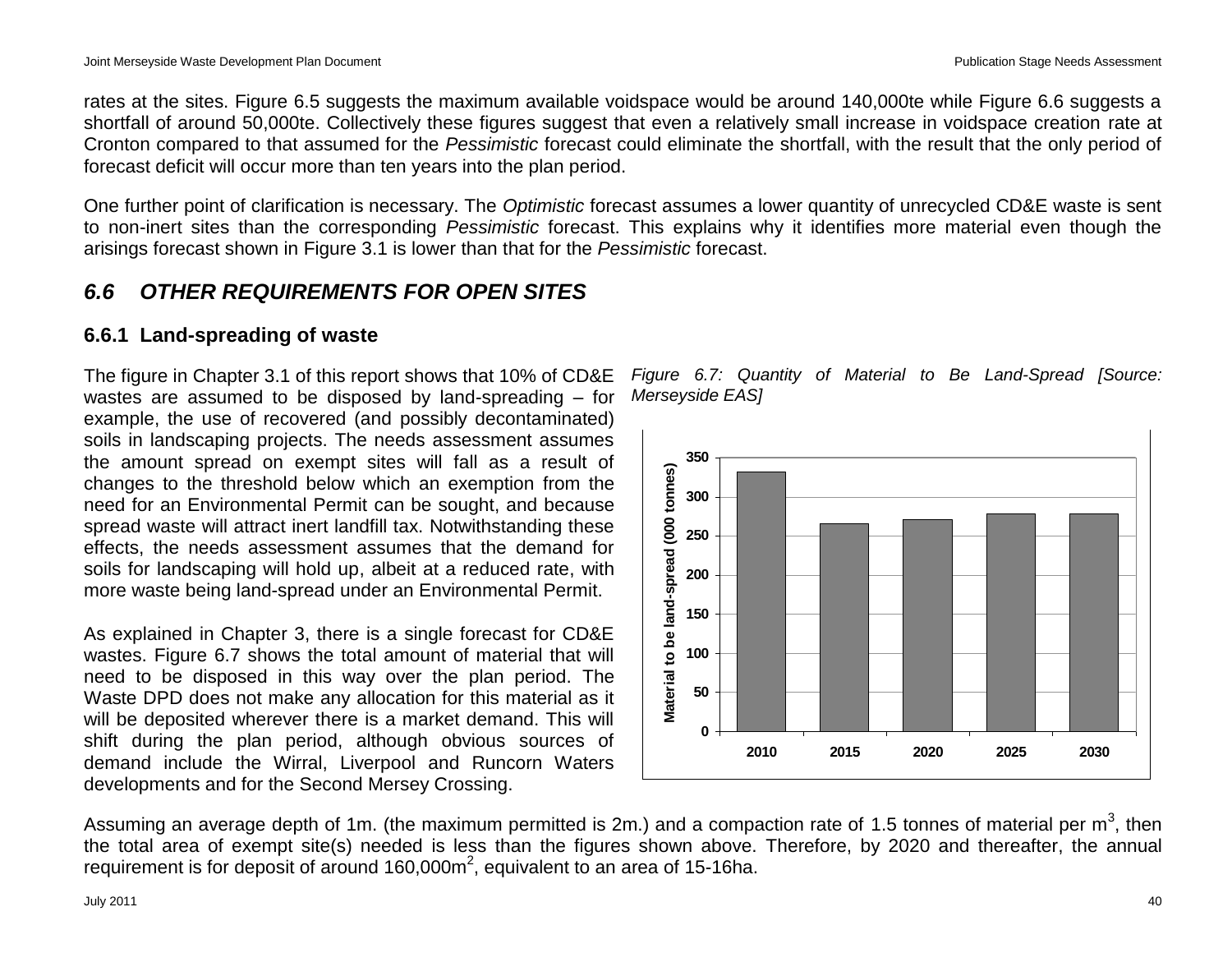### <span id="page-44-0"></span>**6.6.2 Open windrow composting**

From previous detail on the assumptions used in the needs assessment it will be clear that it has also considered the need for additional open windrow composting capacity.

The Optimistic scenario identifies a small annual surplus of around 20,000te whereas the Pessimistic scenario shows a surplus roughly 50% of this size. If any of the existing sites are not operating at full capacity this might lead to shortage in the longer term.

However Table 6.2 identifies that the Whitemoss Horticulture site at Simonswood, near Kirkby, has been removed from the estimate of local capacity. Environment Agency records lists the site as being in Merseyside because that is the location of its entrance. The site offices, composting pads, and the parallel peat extraction areas are all in West Lancashire.

The most recent data (for 2009) show it accepted over 62,000te of material but unfortunately the origin of all material is not shown. However following discussion with the site operator it is estimated that at least half of the throughput originates in Merseyside.

The site has been excluded from capacity estimates to prevent the capacity being counted in both the Merseyside and Lancashire needs assessments ( though this is not happening at present), and because much of the material is delivered to the site on an open gate basis and not on long-term contract. The needs assessment cannot, therefore, be certain that the capacity will be available in the future. Nevertheless the site is long-established it is reasonable to assume that it has a mature catchment and that the quantity of material sent from Merseyside to the site will remain at this level in the immediate future. Therefore the small surpluses referred to above are supported by a significant additional contingency that cannot be added to the total.

Moreover, the locational characteristics for open windrow composting sites are quite different to other waste facilities insofar as they can be regarded as appropriate development in the Green Belt, provided the scale of operations is not too significant and the facility is co-located with existing agricultural activities and buildings. The needs assessment therefore assumes that any additional capacity will be delivered either by expansion of the facilities that are already permitted, or by applications to develop new sites which will be assessed using the criteria-based policies in the Waste DPD rather than by identifying specific allocations.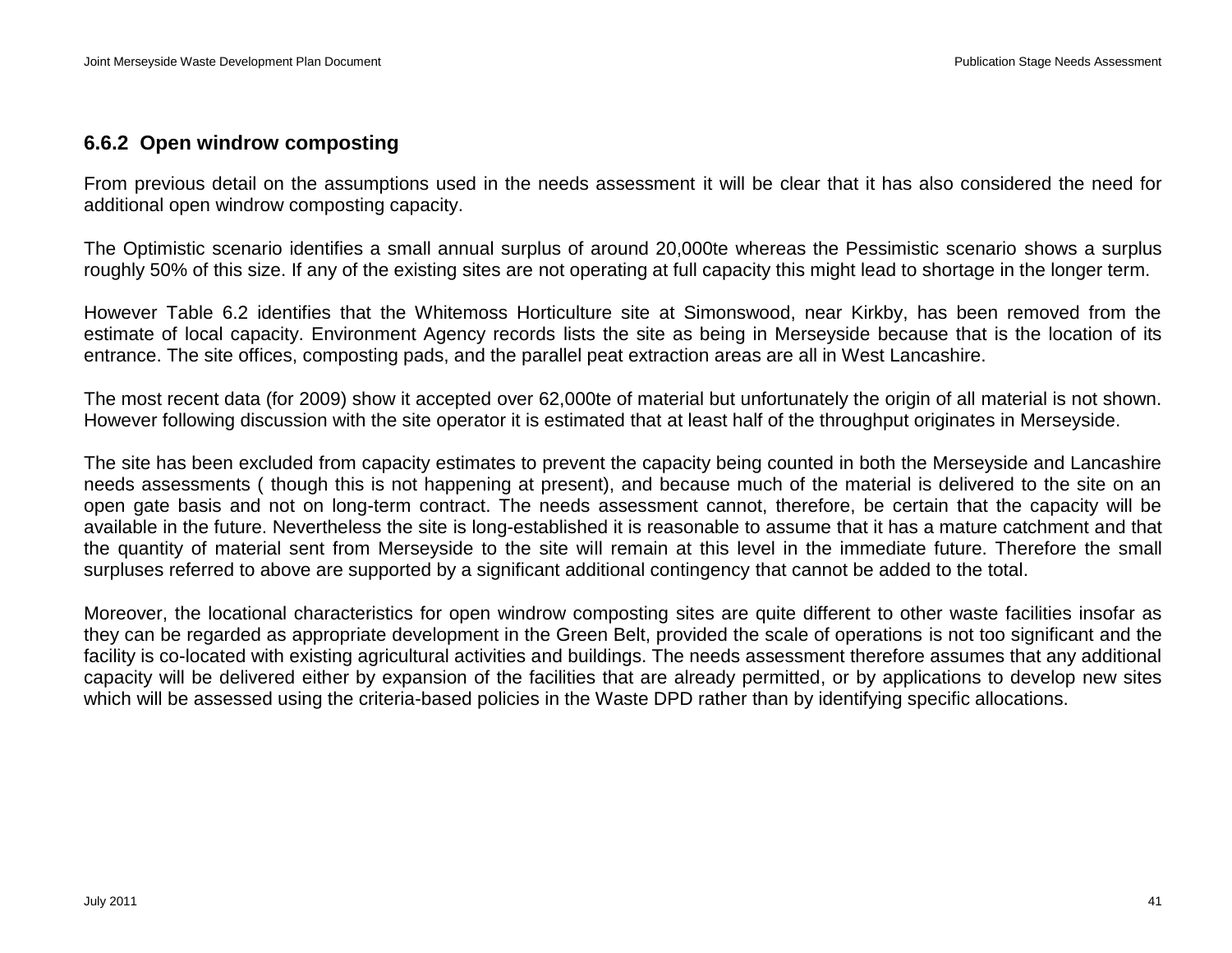## <span id="page-45-0"></span>**APPENDIX A: PRINCIPAL REFERENCE SOURCES**

This list below identifies the principal documents which have been used to inform the needs assessment at the current and previous stages.

| Author(s)                                                         | Title                                                                                                                                                                                 | Puiblication date(s)       |
|-------------------------------------------------------------------|---------------------------------------------------------------------------------------------------------------------------------------------------------------------------------------|----------------------------|
| Arup Ltd                                                          | Draft update of the North West Regional Waste Strategy (2 <sup>nd</sup> and 3 <sup>rd</sup> unpublished drafts)                                                                       | September and October 2009 |
| Business, Enterprise & Regulatory<br>Reform                       | Strategy for Sustainable Construction                                                                                                                                                 | <b>June 2008</b>           |
| Cambridge Econometrics & SQW<br><b>Consulting Ltd</b>             | Liverpool City Region Economic Prospects and Projections (report for City Region Partners)                                                                                            | October 2007               |
| <b>Communities and Local Government</b>                           | Planning Policy Statement 1 - supplement: Planning and Climate Change                                                                                                                 | September 2007             |
| <b>Communities and Local Government</b>                           | Planning Policy Statement 10: Planning for Sustainable Waste Management (and the<br>supporting Companion Guide) (revised version)                                                     | May 2011                   |
| <b>Communities and Local Government</b>                           | Second Round Growth Points                                                                                                                                                            | <b>July 2008</b>           |
| Contaminated Land: Applications in Real<br>Environments (CL:AIRE) | The Definition of Waste: Development Industry Code of Practice (revision)                                                                                                             | September 2008             |
| D Morgan Ltd                                                      | Need for Both Quarried Material and Quarry Void Space for Inert Infilling (proof of evidence<br>submitted in support of planning appeal with respect to Bold Heath Quarry, St Helens) | February 2009              |
| defra                                                             | A strategy for hazardous waste management in England                                                                                                                                  | March 2010                 |
| defra                                                             | Commercial and industrial waste in England: statement of aims and actions, 2009                                                                                                       | October 2009               |
| defra                                                             | Consultation document on meeting EU Landfill Diversion Targets                                                                                                                        | March 2010                 |
| defra                                                             | Consultation document on the introduction of restrictions on the landfilling of certain wastes                                                                                        | March 2010                 |
| defra                                                             | Local Authority Collected Waste - Definition of Terms (circular)                                                                                                                      | February 2011              |
| defra                                                             | Stage 2 consultation document on the transposition of the revised Waste Framework<br>Directive (Directive 2008/98/EC)                                                                 | <b>July 2010</b>           |
| defra                                                             | Waste Strategy for England (and accompanying appendices)                                                                                                                              | April 2007                 |
| Entec Ltd                                                         | Waste composition analysis: interim report Spring 2010 (produced for the Merseyside and<br>Halton Waste Partnership)                                                                  | April 2010                 |
| Enviros Ltd                                                       | Planning for Waste Management Facilities: a Research Study (report to the Office of the<br>Deputy Prime Minister, now Communities and Local Government)                               | August 2004                |
| European Union                                                    | Council Directive 1999/31/EC on the landfill of wastes (the Landfill Directive)                                                                                                       | April 1999                 |
| European Union                                                    | Council Directive 2006/12/EC of the European Parliament and of the Council on waste (the<br>revised Waste Framework Directive)                                                        | April 2006                 |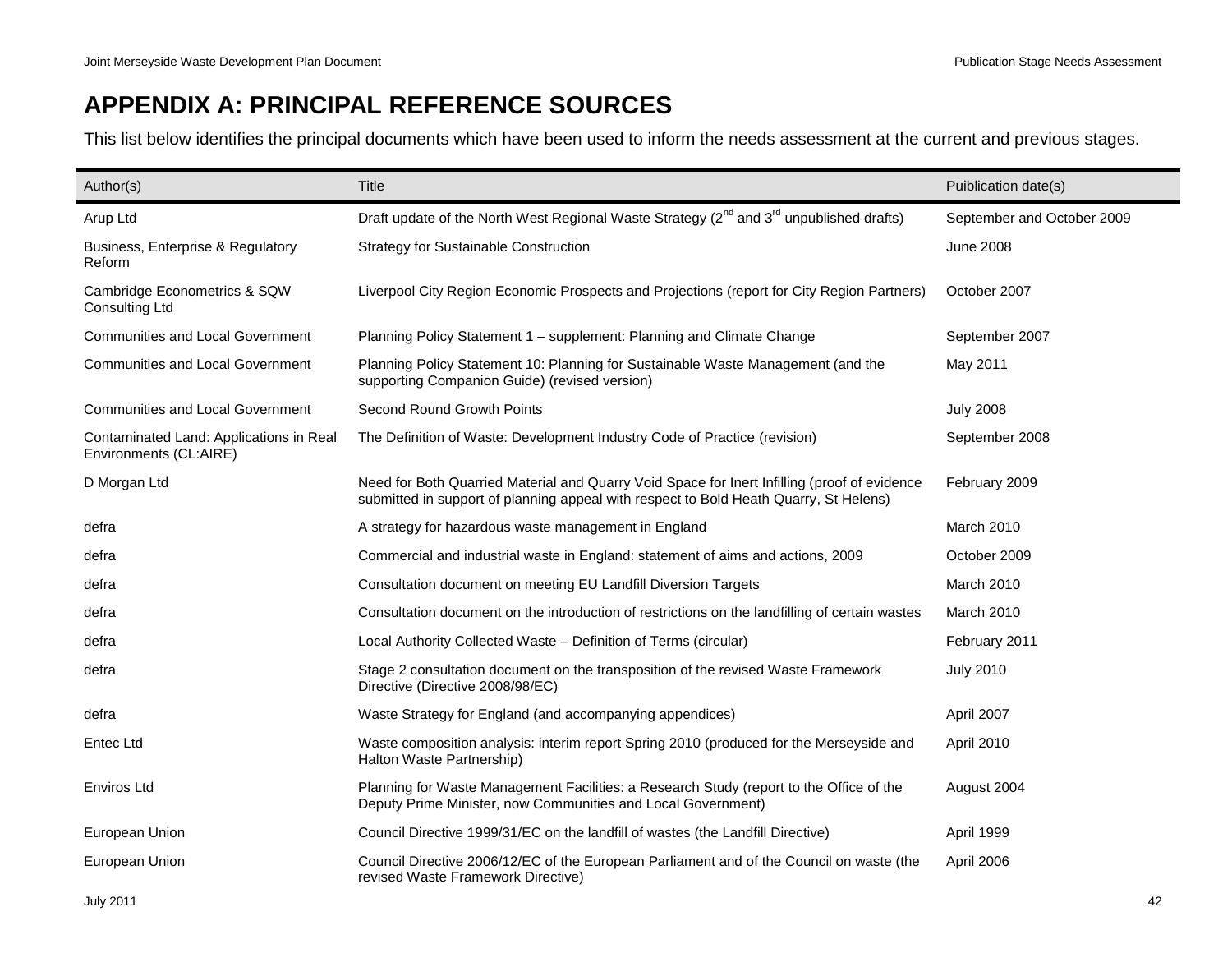| Author(s)                                                                       | Title                                                                                                                                                                                                                                                                | Puiblication date(s)                                    |
|---------------------------------------------------------------------------------|----------------------------------------------------------------------------------------------------------------------------------------------------------------------------------------------------------------------------------------------------------------------|---------------------------------------------------------|
| Government Office for the North West                                            | North West of England Plan: Regional Spatial Strategy to 2021                                                                                                                                                                                                        | September 2008                                          |
| H M Government                                                                  | The Hazardous Waste (England and Wales) Regulations 2005 (SI 2005 No.894)                                                                                                                                                                                            | <b>March 2005</b>                                       |
| <b>H</b> M Government                                                           | The List of Wastes (England) Regulations 2005 (incorporating the European Waste<br>Classification)                                                                                                                                                                   | <b>July 2005</b>                                        |
| H. M. Planning Inspectorate                                                     | Application Under Section 36 of the Electricity Act 1989 and Appeal Under Section 78 of the<br>Town & Country Planning Act 1990 by Peel Environmental Ince Ltd Relating to a Refuse<br>Derived Fuel Plant & Resource Recovery Park on Land at Ince Marshes, Cheshire | Dated October 2008 but only<br>published in August 2009 |
| Institute for European Environmental<br>Policy, Ecologic & others               | Final Report - Supporting the Thematic Strategy on Waste Prevention and Recycling                                                                                                                                                                                    | October 2010                                            |
| Merseyside Environmental Advisory<br>Service                                    | Planning Implications Report (to inform development of the Joint Merseyside Waste<br>Development Plan Document)                                                                                                                                                      | February 2008                                           |
| Merseyside Environmental Advisory<br>Service                                    | Preferred Options Consultation Report (supporting the Joint Merseyside Waste<br>Development Plan Document)                                                                                                                                                           | May 2010                                                |
| Merseyside Environmental Advisory<br>Service                                    | Spatial Strategy and Sites Consultation Report (supporting the Joint Merseyside Waste<br>Development Plan Document)                                                                                                                                                  | November 2008                                           |
| Merseyside Environmental Advisory<br>Service                                    | Sustainability Appraisal Scoping Report for Stakeholder Consultation (supporting the Joint<br>Merseyside Waste Development Plan Document)                                                                                                                            | December 2006                                           |
| Merseyside Waste Partnership                                                    | Joint Municipal Waste Management Strategy for Merseyside 2008 (headline strategy and<br>supporting documents)                                                                                                                                                        | August 2008                                             |
| Merseyside Waste Partnership                                                    | Waste PFI Project Outline Business Case                                                                                                                                                                                                                              | May 2006                                                |
| Nathaniel Litchfield & Associates Ltd                                           | Northwest Household Growth Estimates Study (report for North West Regional Assembly in<br>support of the North West RSS)                                                                                                                                             | August 2005                                             |
| Northwest Regional Intelligence Unit                                            | The State of the Northwest Economy – A Long-Term Forecast for the Northwest: 2010-2030<br>(report by the Regional Economic Forecasting Panel)                                                                                                                        | January 2011                                            |
| Northwest Regional Technical Advisory<br>Body                                   | 4 <sup>th</sup> Waste Management Monitoring Report (report for 4NW Regional Leaders Forum)                                                                                                                                                                           | March 2009                                              |
| Northwest Regional Technical Advisory<br><b>Body</b>                            | 5 <sup>th</sup> Waste Management Monitoring Report (report for 4NW Regional Leaders Forum)                                                                                                                                                                           | June 2010                                               |
| Northwest Regional Technical Advisory<br>Body (Regional Strategy Working Group) | Consolidated background paper (defining revised apportionments for the treatment and<br>disposal of controlled wastes in the Northwest region)                                                                                                                       | June 2010                                               |
| Pion Economics and Cambridge<br>Econometrics                                    | Economic Forecasts for the Liverpool City Region: Recession & Recovery (Summary<br>Report)                                                                                                                                                                           | December 2009                                           |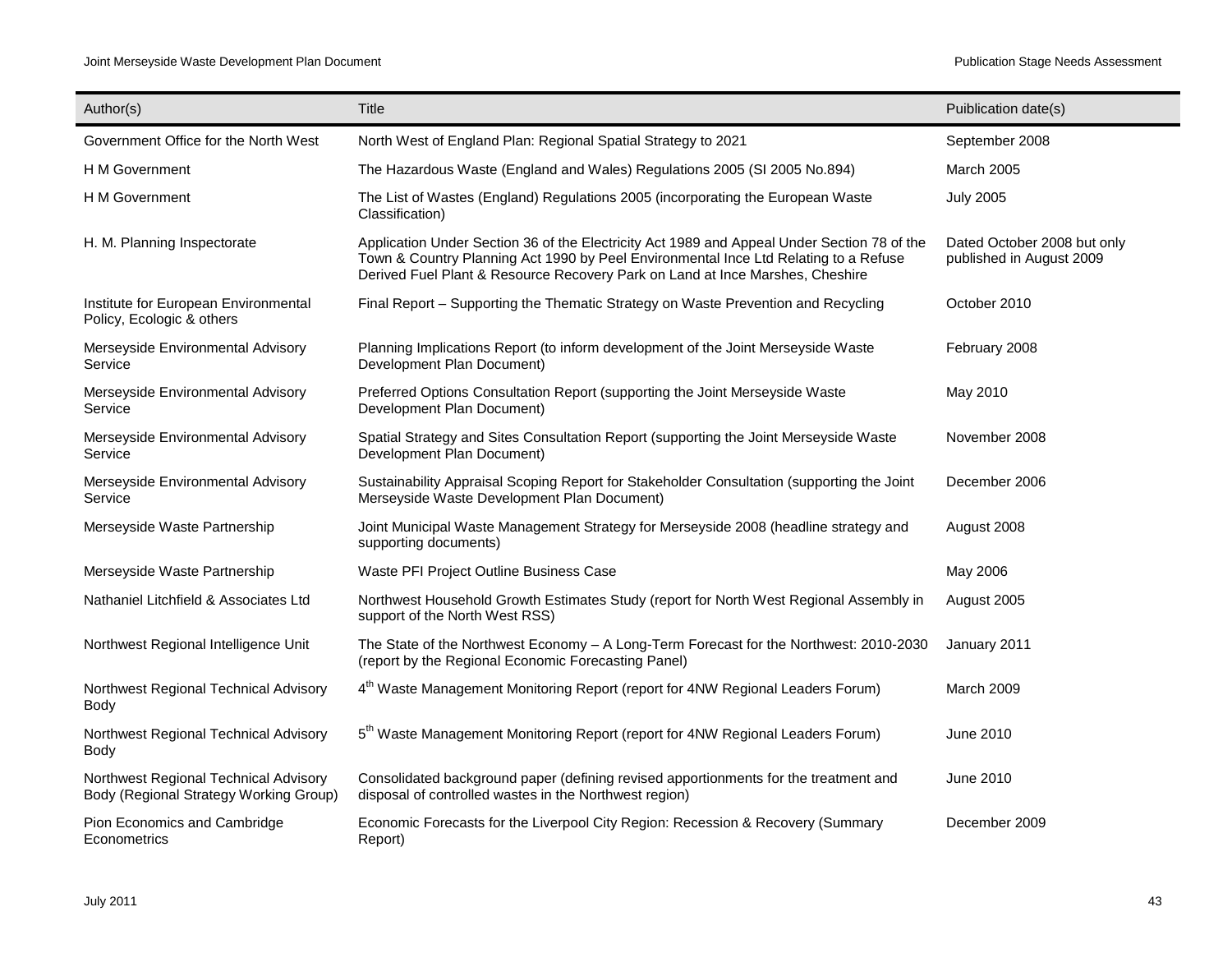| Author(s)                             | Title                                                                                                                                                                                                                    | Puiblication date(s)                      |
|---------------------------------------|--------------------------------------------------------------------------------------------------------------------------------------------------------------------------------------------------------------------------|-------------------------------------------|
| Scott Wilson Ltd                      | Energy from Waste: feedstock supply and demand in the Northwest (report prepared for<br><b>Envirolink Northwest)</b>                                                                                                     | August 2010                               |
| <b>SLR Consulting Ltd</b>             | Waste Development Plan – Revised Needs Assessment (report for Merseyside<br><b>Environmental Advisory Service)</b>                                                                                                       | December 2007                             |
| <b>SLR Consulting Ltd</b>             | Waste Planning: Initial Needs Assessment for Waste Management Facilities in the<br>Merseyside Area (report to St Helens Council)                                                                                         | August 2005                               |
| Smiths Gore Ltd with Terraconsult Ltd | Study to fill the evidence gaps for construction, demolition and excavation waste streams in<br>the North West region of England (report for NW RTAB and the North West Minerals &<br><b>Waste Planning Authorities)</b> | <b>July 2007</b>                          |
| <b>Urban Mines Ltd</b>                | A survey of North West Recyclers and Reprocessors (report to Envirolink Northwest)                                                                                                                                       | April 2007                                |
| <b>Urban Mines Ltd</b>                | Commercial and Industrial waste data analysis of the North West Region (report for the<br>Environment Agency)                                                                                                            | December 2008                             |
| <b>Urban Mines Ltd</b>                | North West of England Commercial and Industrial Waste Survey 2009 (report for the<br>Environment Agency)                                                                                                                 | <b>March 2010</b>                         |
| <b>Urban Mines Ltd</b>                | Study to full the evidence gaps for commercial and industrial waste streams in the North<br>West region of England (report for NW RTAB)                                                                                  | May 2007                                  |
| Urban Mines Ltd with Griffin Hill Ltd | Nationally, Regionally & Sub-regionally Significant Waste Management Facilities (report for<br>4NW and North West RTAB)                                                                                                  | October 2008                              |
| Waste & Resources Action Programme    | Comparing the cost of alternative waste treatment options - WRAP Annual Gate Fees<br>Report [3 editions]                                                                                                                 | July 2008, August 2009 and August<br>2010 |
| Waste & Resources Action Programme    | Construction, demolition and excavation waste arisings, use and disposal for England 2008                                                                                                                                | April 2010                                |
| Waste & Resources Action Programme    | Environmental benefits of recycling                                                                                                                                                                                      | April 2010                                |
| Waste & Resources Action Programme    | Local authority trade waste and recycling survey 2010                                                                                                                                                                    | February 2010                             |
| Waste & Resources Action Programme    | The quality protocol for the production of aggregates from waste                                                                                                                                                         | September 2005                            |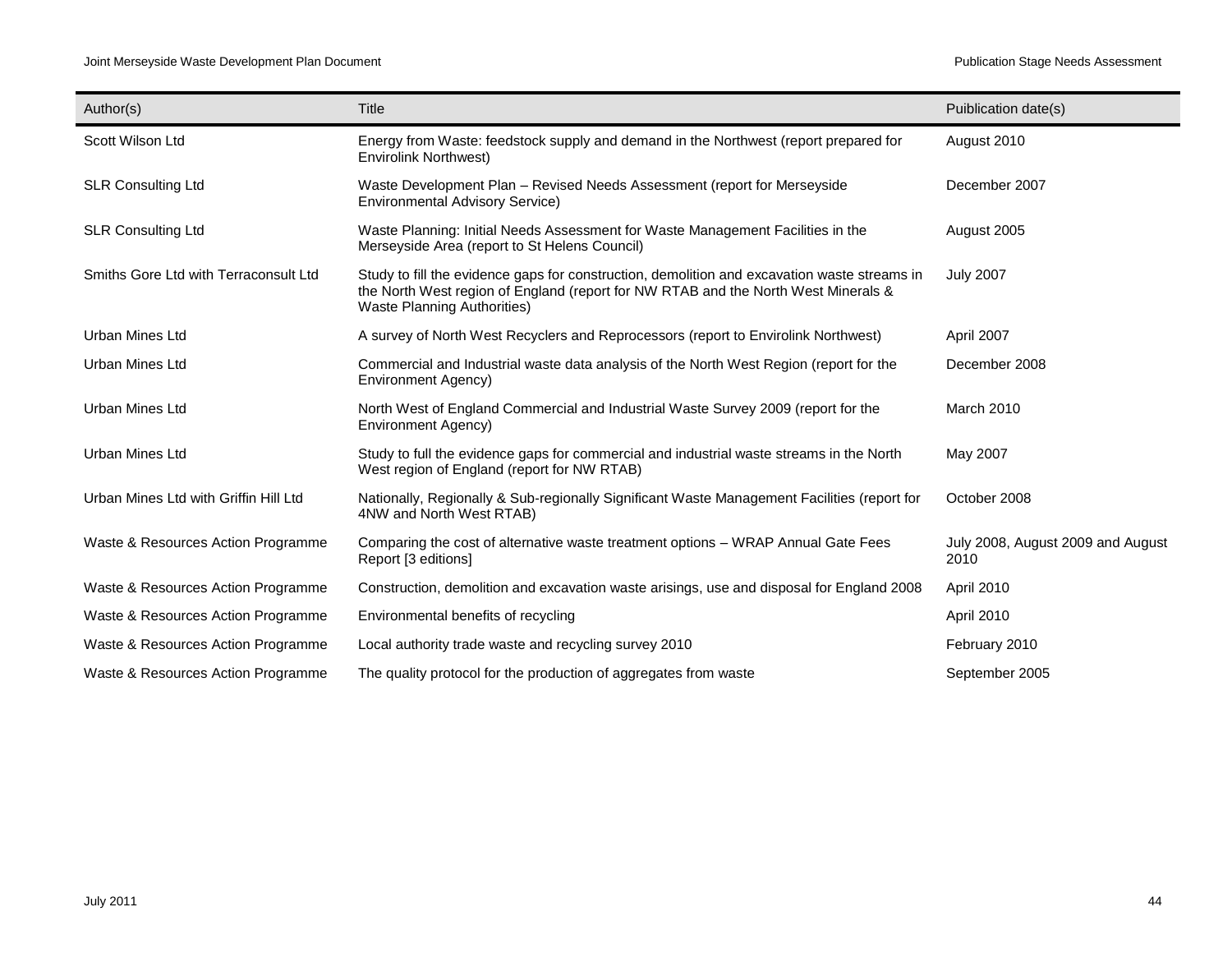### <span id="page-48-0"></span>**APPENDIX B: ASSESSMENT RESULTS – OPTIMISTIC SCENARIO**

#### **LA-COLLECTED ARISINGS & MANAGEMENT All figures in 000 tonnes**

| <b>LACW - key targets &amp; assumptions</b> |      |     |     |             | 2010 2015 2020 2025 2030 | <b>Commercial - key targets &amp; assumptions</b>                  |            |             |     | 2010 2015 2020 2025 2030 |     |
|---------------------------------------------|------|-----|-----|-------------|--------------------------|--------------------------------------------------------------------|------------|-------------|-----|--------------------------|-----|
| <b>Estimated total waste arisings</b>       |      |     |     |             | 832 801 783 799 815      | <b>Estimated total waste arisings</b>                              |            | 714 705 711 |     | 711 711                  |     |
| Household recycling and composting rate     | 34%  | 45% | 50% | 50%         | 50%                      | Forecast (achieved) recycling and composting rate                  | 59%        | 65%         | 65% | 65%                      | 65% |
| Recycling share of out-turn or target       | 68%  | 60% | 55% | 55%         | 55%                      | Recycling share of out-turn or target                              | 95%        | 92%         | 92% | 92%                      | 92% |
| LATS allowance (68% BMW)                    | 443  | 289 |     | 232 232 232 |                          | Share of commercial waste suitable for co-treatment                | <b>79%</b> | 77%         | 77% | 77%                      | 77% |
| Landfill allowance achievement              | 100% | 50% | 7%  |             | 7%                       | Share of commercial waste suitable for recycling with similar LACW | 58%        | 63%         | 63% | 63%                      | 63% |

| <b>LACW</b> arisings by management & shares             |          |          | 2010 2015 2020 | 2025     | 2030     |
|---------------------------------------------------------|----------|----------|----------------|----------|----------|
| Household waste arisings                                | 757      | 729      | 713            | 727      | 742      |
| Non-household waste arisings                            | 75       | 72       | 70             | 72       | 73       |
| Household waste recycled                                | 174      | 197      | 196            | 200      | 204      |
| Non-household waste recycled                            | 37       | 36       | 35             | 36       | 37       |
| Household waste composted (green waste)                 | 76       | 66       | 59             | 61       | 62       |
| Household waste composted (kitchen/food waste)          | 8        | 66       | 101            | 103      | 105      |
| <b>LACW</b> diverted to treatment                       | 94       | 292      | 375            | 383      | 391      |
| LACW diverted to primary treatment                      | $\Omega$ | $\Omega$ | $\Omega$       | $\Omega$ | $\Omega$ |
| LACW sent directly to secondary treatment               | $\Omega$ | 292      | 375            | 383      | 391      |
| LACW sent to landfill requiring pre-treatment           | 443      | 145      | 16             | 16       | 16       |
| LACW sent to landfill due to lack of treatment capacity | 94       | $\Omega$ | $\Omega$       | $\Omega$ | $\Omega$ |

| Estimated total waste arisings                          | 832  | 801      | 783      | 799      | 815          | Estimated total waste arisings                                     | -714     | 705        | 711        | -711     | 711        |
|---------------------------------------------------------|------|----------|----------|----------|--------------|--------------------------------------------------------------------|----------|------------|------------|----------|------------|
| Household recycling and composting rate                 | 34%  | 45%      | 50%      | 50%      | 50%          | Forecast (achieved) recycling and composting rate                  | 59%      | 65%        | 65%        | 65%      | 65%        |
| Recycling share of out-turn or target                   | 68%  | 60%      | 55%      | 55%      | 55%          | Recycling share of out-turn or target                              | 95%      | 92%        | 92%        | 92%      | 92%        |
| LATS allowance (68% BMW)                                | 443  | 289      | 232      | 232      | 232          | Share of commercial waste suitable for co-treatment                | 79%      | <b>77%</b> | <b>77%</b> | 77%      | <b>77%</b> |
| Landfill allowance achievement                          | 100% | 50%      | 7%       | 7%       | 7%           | Share of commercial waste suitable for recycling with similar LACW | 58%      | 63%        | 63%        | 63%      | 63%        |
|                                                         |      |          |          |          |              |                                                                    |          |            |            |          |            |
| LACW arisings by management & shares                    | 2010 | 2015     | 2020     | 2025     | 2030         | <b>Commercial arisings by management</b>                           | 2010     | 2015       | 2020       | 2025     | 2030       |
| Household waste arisings                                | 757  | 729      | 713      | 727      | 742          | Commercial waste recycled                                          | 400      | 421        | 425        | 425      | 425        |
| Non-household waste arisings                            | 75   | 72       | 70       | 72       | 73           | C&I waste available for composting                                 | 30       | 51         | 51         | 51       | 51         |
| Household waste recycled                                | 174  | 197      | 196      | 200      | 204          | Commercial waste to be recycled with similar LACW                  | 232      | 265        | 268        | 268      | 268        |
| Non-household waste recycled                            | 37   | 36       | 35       | 36       | 37           | Commercial waste to be recycled separately from LACW               | 168      | 156        | 157        | 157      | 157        |
| Household waste composted (green waste)                 | 76   | 66       | 59       | 61       | 62           | Merchant waste transfer station capacity                           | 816      | 816        | 816        | 816      | 816        |
| Household waste composted (kitchen/food waste)          |      | 66       | 101      | 103      | 105          | Commercial waste transfer mass balance                             | 416      | 395        | 391        | 391      | 391        |
| LACW diverted to treatment                              | 94   | 292      | 375      | 383      | 391          | Diverted commercial waste requiring treatment                      | $\Omega$ | 106        | 199        | 199      | 199        |
| LACW diverted to primary treatment                      |      | $\Omega$ | $\Omega$ | $\Omega$ | $\mathbf{0}$ | Diverted waste capable of being co-treated with similar LACW       | $\Omega$ | 81         | 153        | 153      | 153        |
| LACW sent directly to secondary treatment               |      | 292      | 375      | 383      | 391          | Industrial waste co-treated with commercial (and LACW)             |          | 14         | 26         | 26       | 26         |
| LACW sent to landfill requiring pre-treatment           | 443  | 145      | 16       | 16       | 16           | C&I waste sent to primary treatment                                |          | 81         | 153        | 153      | 153        |
| LACW sent to landfill due to lack of treatment capacity | 94   | $\Omega$ | $\Omega$ | $\Omega$ | $\Omega$     | C&I waste sent direct to secondary treatment                       | $\Omega$ | 14         | 27         | 27       | 27         |
|                                                         |      |          |          |          |              | Diverted C&I waste requiring separate treatment                    | $\Omega$ | 24         | 46         | 46       | 46         |
| <b>RECEIVING &amp; SORTING OF RECYCLABLES</b>           |      |          |          |          |              | Commercial waste sent to landfill (and requiring pre-treatment)    | 284      | 127        | 36         | 36       | 36         |
|                                                         |      |          |          |          |              | C&I waste landfilled due to lack of treatment capacity             | $\Omega$ |            | $\Omega$   | $\Omega$ |            |
|                                                         |      |          |          |          |              |                                                                    |          |            |            |          |            |

**LACW - key targets & assumptions 2010 2015 2020 2025 2030 Commercial - key targets & assumptions 2010 2015 2020 2025 2030**

**COMMERCIAL ARISINGS & MANAGEMENT** All figures in 000 tonnes

| LACW - recycling & composting requirement            | 2010  | 2015           | 2020 | 2025           | 2030           |
|------------------------------------------------------|-------|----------------|------|----------------|----------------|
| <b>Recycled LACW (excludes composted waste)</b>      | 212   | 233            | 231  | 236            | 241            |
| Proportion of recyclables collected from kerbside    | 60%   | 70%            | 75%  | 75%            | 75%            |
| Household & nonhousehold recyclables taken to MRF    | 142   | 174            | 182  | 186            | 190            |
| <b>MRF</b> capacity                                  | 100   | 200            | 200  | 200            | 200            |
| MRF capacity mass balance                            | $-42$ | 26             | 18   | 14             | 10             |
| Other recycleables brought to HWRCs                  | 66    | 55             | 45   | 46             | 47             |
| <b>HWRC capacity</b>                                 | 240   | 240            | 240  | 240            | 240            |
| <b>HWRC capacity mass balance</b>                    | 174   | 185            | 195  | 194            | 193            |
| Material collected from bring sites                  | 3     | $\overline{4}$ | 4    | $\overline{4}$ | $\overline{4}$ |
| Composted waste arisings - out-turn or target        |       |                |      |                |                |
| Green waste collected from kerbside or taken to HWRC | 76    | 66             | 59   | 61             | 62             |
| Green waste composting capacity                      | 100   | 100            | 100  | 100            | 100            |
| Green waste composting mass balance                  | 24    | 34             | 41   | 39             | 38             |
| <b>Products and residues</b>                         |       |                |      |                |                |
| PAS100 standard organic compost                      | 30    | 26             | 24   | 24             | 25             |
| Inert material discarded from compostables           | 4     | 3              | 3    | 3              | 3              |

#### **REPROCESSING RECYCLABLES**

|                                                         |          |      |      |      |      | <b>Religional side of the contract of comme</b> |
|---------------------------------------------------------|----------|------|------|------|------|-------------------------------------------------|
| <b>Combined LACW &amp; comm'l reprocessing</b>          | 2010     | 2015 | 2020 | 2025 | 2030 | Installed primary treatment capacity            |
| <b>Total LACW recycled</b>                              | 212      | 233  | 231  | 236  | 241  | Food & kitchen waste treatment capad            |
| Recyclable C&I material sent for reprocessing           | 232      | 265  | 268  | 268  | 268  | <b>Treatment products and residues</b>          |
| Recyclables intercepted at primary treatment facilities | $\Omega$ | 16   | 31   | 31   | 31   | Combustible solid biomass (RDF/SRF, f           |
| Total recyclables sent for reprocessing                 | 444      | 515  | 529  | 534  | 539  | Digestate & liquid fertiliser                   |
| Total mixed reprocessing capacity                       | 926      | 926  | 926  | 926  | 926  | PAS100 standard organic compost                 |
| Coreprocessing capacity mass balance                    | 482      | 411  | 397  | 392  | 387  | <b>Biogas</b>                                   |
| Separately reprocessed C&I waste                        | 168      | 156  | 157  | 157  | 157  | Recyclables extracted and sent to repr          |
| Specialisted C&I waste reprocessing capacity            | 469      | 469  | 469  | 469  | 469  | Inert residual material sent to landfill        |
| Separate reprocessing capacity mass balance             | 301      | 313  | 312  | 312  | 312  |                                                 |

| <b>LANDFILL PRE-TREATMENT NEED</b> |  |
|------------------------------------|--|

**All figures in 000 tonnes**

| <b>Pre-treatment requirement</b>                |      |     |                |     | 2010 2015 2020 2025 2030 |
|-------------------------------------------------|------|-----|----------------|-----|--------------------------|
| LACW sent to landfill                           | 537  | 145 | - 16           | -16 | 16                       |
| Pretreatment capacity at council-run WTSs       | 1150 |     | 1150 1150 1150 |     | 1150                     |
| Council WTS pre-treatment capacity mass balance |      |     |                |     | 707 1006 1134 1134 1134  |

### **PRIMARY TREATMENT**

| Household & nonhousehold recyclables taken to MRF       | 142            | 174 | 182            | 186            | 190            | <b>Primary treatment requirement</b>                          |               |              |              | 2010 2015 2020 2025 | 2030         |
|---------------------------------------------------------|----------------|-----|----------------|----------------|----------------|---------------------------------------------------------------|---------------|--------------|--------------|---------------------|--------------|
| <b>MRF</b> capacity                                     | 100            | 200 | 200            | 200            | 200            | Diverted LACW requiring primary treatment                     | $\Omega$      | $\sqrt{ }$   | $\Omega$     | $\Omega$            | $\Omega$     |
| MRF capacity mass balance                               | $-42$          | 26  | 18             | 14             | 10             | Diverted C&I waste requiring treatment                        |               | 81           | 153          | 153                 | 153          |
| Other recycleables brought to HWRCs                     | 66             | 55  | 45             | 46             | 47             | Diverted LACW & C&I wastes to be co-treated                   | $\Omega$      | $\Omega$     | $\Omega$     | $\mathbf{0}$        | $\Omega$     |
| <b>HWRC capacity</b>                                    | 240            | 240 | 240            | 240            | 240            | LACW to be treated separately in biomass facilities           |               | $\Omega$     |              | $\mathbf{0}$        | $\Omega$     |
| <b>HWRC capacity mass balance</b>                       | 174            | 185 | 195            | 194            | 193            | C&I wastes to be treated separately in biomass facilities     |               | 81           | 153          | 153                 | 153          |
| Material collected from bring sites                     | 3              |     | $\overline{4}$ | $\overline{4}$ | $\overline{4}$ | C&I wastes to be treated separately in non-biomass facilities | $\Omega$      | 24           | 46           | 46                  | 46           |
| Composted waste arisings - out-turn or target           |                |     |                |                |                | Estimated co-treatment capacity                               | $\Omega$      | $\Omega$     | $\Omega$     | $\Omega$            | $\Omega$     |
| Green waste collected from kerbside or taken to HWRC.   | 76             | 66  | 59             | 61             | 62             | Separate LACW treatment capacity (biomass)                    |               | $\Omega$     |              | $\mathbf{0}$        | $\Omega$     |
| Green waste composting capacity                         | 100            | 100 | 100            | 100            | 100            | Separate C&I treatment capacity (biomass)                     | 64            | 270          | 270          | 270                 | 270          |
| Green waste composting mass balance                     | 24             | 34  | 41             | 39             | 38             | Separate C&I treatment capacity (non-biomass)                 | 119           | 119          | 119          | 119                 | 119          |
| <b>Products and residues</b>                            |                |     |                |                |                | LACW or co-treatment capacity mass balance (biomass)          | $\mathbf 0$   | $\mathbf{0}$ | $\mathbf{o}$ | $\mathbf 0$         | $\mathbf{o}$ |
| PAS100 standard organic compost                         | 30             | 26  | 24             | 24             | 25             | Separate C&I treatment capacity mass balance (biomass)        | 63            | 189          | 117          | 117                 | 117          |
| Inert material discarded from compostables              | $\overline{4}$ | 3   | 3              | 3              | 3 <sup>1</sup> | Separate C&I treatment capacity mass balance (nonbiomass)     | 94            | 70           | 48           | 48                  | 48           |
|                                                         |                |     |                |                |                | Domestic food & kitchen waste composted                       | 8             | 66           | 101          | 103                 | 105          |
| <b>REPROCESSING RECYCLABLES</b>                         |                |     |                |                |                | C&I food & kitchen waste composted                            | 30            | 51           | 51           | 51                  | 51           |
|                                                         |                |     |                |                |                | Agricultural sludges diverted to commercial AD treatment      |               | $\Omega$     |              | $\mathbf{0}$        | $\Omega$     |
| <b>Combined LACW &amp; comm'l reprocessing</b>          |                |     | 2010 2015 2020 | 2025           | 2030           | Installed primary treatment capacity                          |               | $\Omega$     |              | $\mathbf{0}$        | $\Omega$     |
| <b>Total LACW recvcled</b>                              | 212            | 233 | 231            | 236            | 241            | Food & kitchen waste treatment capacity mass balance          | $-37$         | $-116$       | $-152$       | $-154$              | $-156$       |
| Recyclable C&I material sent for reprocessing           | 232            | 265 | 268            | 268            | 268            | <b>Treatment products and residues</b>                        |               |              |              |                     |              |
| Recyclables intercepted at primary treatment facilities | $\Omega$       | 16  | 31             | 31             | 31             | Combustible solid biomass (RDF/SRF, floc and fibre)           |               | 45           | 84           | 84                  | 84           |
| Total recyclables sent for reprocessing                 | 444            | 515 | 529            | 534            | 539            | Digestate & liquid fertiliser                                 | 15            | 46           | 61           | 62                  | 62           |
| Total mixed reprocessing capacity                       | 926            | 926 | 926            | 926            | 926            | PAS100 standard organic compost                               | 30            | 26           | 24           | 24                  | 25           |
| Coreprocessing capacity mass balance                    | 482            | 411 | 397            | 392            | 387            | <b>Biogas</b>                                                 |               | $\Omega$     | $\Omega$     | $\mathbf{0}$        | $\Omega$     |
| Separately reprocessed C&I waste                        | 168            | 156 | 157            | 157            | 157            | Recyclables extracted and sent to reprocessing facilities     |               | 16           | 31           | 31                  | 31           |
| Specialisted C&I waste reprocessing capacity            | 469            | 469 | 469            | 469            | 469            | Inert residual material sent to landfill                      | $\mathcal{P}$ | 13           | 22           | 22                  | 22           |
|                                                         |                |     |                |                |                |                                                               |               |              |              |                     |              |

#### **SECONDARY TREATMENT**

|                                                 |      |      |                     |      |      | <b>LACW secondary treatment requirement</b>                     |              | 2010 2015 | 2020     | 2025     | 2030         |
|-------------------------------------------------|------|------|---------------------|------|------|-----------------------------------------------------------------|--------------|-----------|----------|----------|--------------|
| Pre-treatment requirement                       |      |      | 2010 2015 2020 2025 |      | 2030 | LACW sent directly to thermal treatment                         | $\mathbf{0}$ | 292       | 375      | 383      | 391          |
| LACW sent to landfill                           | 537  | 145  | 16                  | 16   | 16   | Municipal EfW capacity                                          | $\mathbf{0}$ | 391       | 391      | 391      | 391          |
| Pretreatment capacity at council-run WTSs       | 1150 | 1150 | 1150                | 1150 | 1150 | Municipal EfW capacity mass balance                             | $\mathbf 0$  | 99        | 16       | 8        | $\mathbf{o}$ |
| Council WTS pre-treatment capacity mass balance | 707  | 1006 | 1134                | 1134 | 1134 | <b>Non-LACW secondary treatment requirement</b>                 | 2010         | 2015      | 2020     | 2025     | 2030         |
|                                                 |      |      |                     |      |      | C&I waste sent directy to thermal treatment                     | $\mathbf{0}$ | 14        | 27       | 27       | 27           |
|                                                 |      |      |                     |      |      | Solid biomass fuelstock originating in Merseyside & Halton      | $\Omega$     | 45        | 84       | 84       | 84           |
|                                                 |      |      |                     |      |      | Biomass mass-fired in conventional EfW facilities               | $\mathbf{0}$ | 21        | 32       | 32       | 32           |
|                                                 |      |      |                     |      |      | Biomass fired in small/med. advanced thermal facilities         | $\mathbf{0}$ | 23        | 52       | 52       | 52           |
|                                                 |      |      |                     |      |      | Specialised merchant EfW capacity                               | $\mathbf{0}$ | 34        | 34       | 34       | 34           |
|                                                 |      |      |                     |      |      | Large-scale conventional EfW capacity                           | $\Omega$     | 375       | 375      | 375      | 375          |
|                                                 |      |      |                     |      |      | Advanced thermal capacity                                       | $\Omega$     | 415       | 615      | 615      | 615          |
|                                                 |      |      |                     |      |      | Total EfW capacity mass balance                                 | 0            | 720       | 828      | 828      | 828          |
|                                                 |      |      |                     |      |      | Solid biomass fuelstock originating outside Merseyside & Halton | $\mathbf{0}$ | 375       | 375      | 375      | 375          |
|                                                 |      |      |                     |      |      | <b>Treatment products and residues</b>                          |              |           |          |          |              |
|                                                 |      |      |                     |      |      | Energy output from all facilities (MW)                          | $\mathbf{0}$ | 72        | 83       | 83       | 83           |
|                                                 |      |      |                     |      |      | Heat output from all facilities (MW)                            | $\Omega$     | 216       | 246      | 246      | 246          |
|                                                 |      |      |                     |      |      | Total bottom ash generated                                      |              | 86        | 95       | 95       | 95           |
|                                                 |      |      |                     |      |      | Bottom ash used as recyclate                                    | $\mathbf{0}$ | 22        | 95       | 95       | 95           |
|                                                 |      |      |                     |      |      | Solid biomass sent to landfill due to lack of thermal capacity  | $\Omega$     | $\Omega$  | $\Omega$ | $\Omega$ | $\Omega$     |
|                                                 |      |      |                     |      |      | Bottom ash unused and sent to landfill                          | $\Omega$     | 65        | $\Omega$ | $\Omega$ | $\Omega$     |
|                                                 |      |      |                     |      |      | Fly ash generated (APC residue sent to hazardous disposal site) | $\Omega$     | 20        | 22       | 22       | 22           |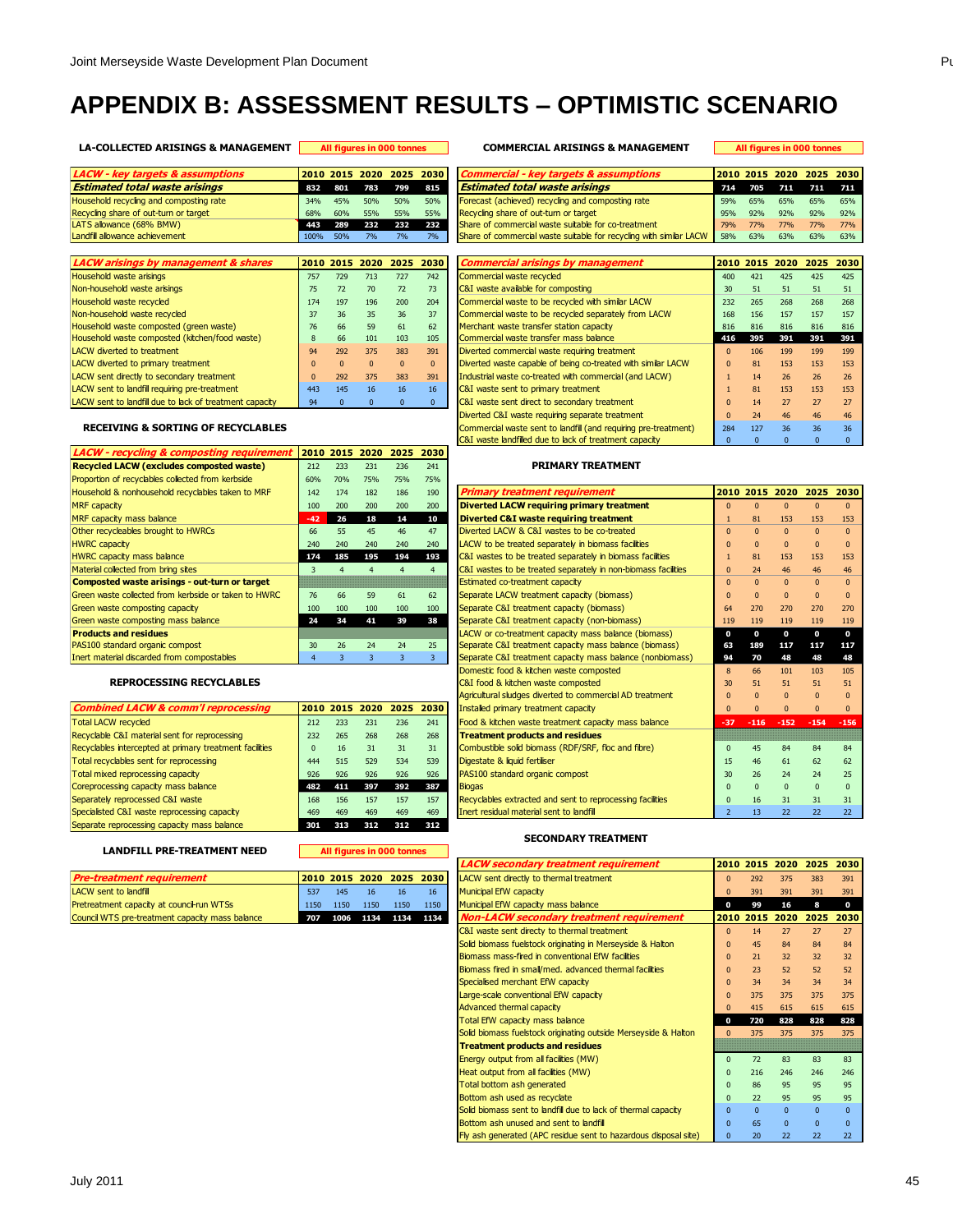#### **INDUSTRIAL ARISINGS & MANAGEMENT**

| Industrial - targets & management     | 2010     | 2015         | 2020     | 2025     | 2030         |
|---------------------------------------|----------|--------------|----------|----------|--------------|
| <b>Estimated total waste arisings</b> | 287      | 268          | 268      | 268      | 268          |
| Recycling - out-turn or target        | 59%      | 65%          | 65%      | 65%      | 65%          |
| Incineration of industrial waste      | 0%       | 0%           | 0%       | 0%       | 0%           |
| <b>Recycled waste</b>                 | 169      | 175          | 175      | 175      | 175          |
| Incinerated waste                     | $\Omega$ | $\mathbf{0}$ | $\Omega$ | $\Omega$ | $\mathbf{0}$ |
| Other diverted waste                  | 3        | 40           | 75       | 75       | 75           |
| Industrial waste to landfill          | 115      | 54           | 19       | 19       | 19           |

#### **All figures in 000 tonnes CD&E ARISINGS & MANAGEMENT**

**All figures in 000 tonnes**

| <b>CD&amp;E</b> management need                    | 2010 | 2015    | 2020 | 2025           | 2030 |
|----------------------------------------------------|------|---------|------|----------------|------|
| <b>Estimated total arisings</b>                    | 2207 |         |      | 2220 2267 2336 | 2371 |
| Waste beneficially re-used on-site                 | 794  |         |      | 943 1020 1168  | 1185 |
| Waste sent to WTS (off-site recycling)             | 397  | 544     | 612  | 631            | 640  |
| Waste spread on exempt sites                       | 287  | 222 227 |      | 234            | 237  |
| Waste sent to landfill (engineering & restoration) | 44   | 67      | 68   | - 70           | -71  |
| Waste sent to landfill (non-beneficial)            | 419  | 266     | 159  | 163            | 166  |

#### **RECEIVING & SORTING RECYCLABLES**

| <b>Industrial bulking requirement</b>                | 2010 | 2015 | 2020 | 2025 | 2030 |
|------------------------------------------------------|------|------|------|------|------|
| Industrial waste recycled                            | 169  | 175  | 175  | 175  | 175  |
| Available privately operated waste transfer capacity | 416  | 395  | 391  | 391  | 391  |
| Industrial recycling capacity mass balance           | 247  | 220  | 217  | 217  | 217  |
| <b>Reprocessing requirement</b>                      | 2010 | 2015 | 2020 | 2025 | 2030 |
| Industrial waste recycled                            | 161  | 161  | 161  | 161  | 161  |
| Industrial waste composted                           | 8    | 14   | 14   | 14   | 14   |
| <b>Estimated capacity for other recyclables</b>      | 301  | 313  | 312  | 312  | 312  |
| Industrial reprocessing capacity mass balance        | 132  | 139  | 137  | 137  | 137  |

#### **TREATMENT OF INDUSTRIAL WASTES**

| <b>Industrial treatment requirement</b>                  | 2010           | 2015 | 2020     | 2025     | 2030     |
|----------------------------------------------------------|----------------|------|----------|----------|----------|
| Industrial waste diverted for treatment with commercial  | 1              | 14   | 26       | 26       | 26       |
| Industrial waste diverted for separate non-thermal treat | $\overline{2}$ | 26   | 49       | 49       | 49       |
| Industrial waste treatment capacity (non-thermal)        | 48             | 48   | 48       | 48       | 48       |
| Industrial non-thermal treatment capacity mass balance   | 46             | 22   | -1       | -1       | -1       |
| Industrial waste treated thermally                       | 0              | n    | $\Omega$ | $\Omega$ | $\Omega$ |
| Industrial waste treatment capacity (thermal)            | 11             | 11   | 11       | 11       | 11       |
| Industrial thermal treatment capacity mass balance       | 11             | 11   | 11       | 11       | 11       |
| <b>Treatment products and residues</b>                   |                |      |          |          |          |
| Energy output from all facilities (MW)                   | n              |      | n        | ŋ        |          |
| Heat output from all facilities (MW)                     | n              |      |          |          |          |
| Bottom ash used as recyclate                             | $\Omega$       |      |          |          |          |
| Bottom ash unused and sent to landfill                   | $\Omega$       |      |          |          |          |
| Fly ash generated (to hazardous disposal site)           | 0              |      |          |          |          |

#### **MANAGEMENT SUMMARY**

| <b>CD&amp;E</b> management summary          | 2010         | 2015         | 2020     | 2025     | 2030     |
|---------------------------------------------|--------------|--------------|----------|----------|----------|
| Total CD&E waste recycled on-site           | 794          | 943          | 1020     | 1168     | 1185     |
| Total CD&E waste recycled off-site          | 397          | 544          | 612      | 631      | 640      |
| Inert WTS capacity                          | 1214         | 1214         | 1214     | 1214     | 1214     |
| CDE offsite recycling capacity mass balance | 817          | 670          | 602      | 583      | 574      |
| CD&E waste spread on exempt sites           | 287          | 222          | 227      | 234      | 237      |
| Availability capacity of known exempt sites | $\mathbf{0}$ | $\mathbf{0}$ | $\Omega$ | $\Omega$ | $\Omega$ |
| CD&E exempt site capacity mass balance      | $-287$       | $-222$       | $-227$   | $-234$   | $-237$   |
| Total CD&E waste sent to landfill           | 463          | 333          | 227      | 234      | 237      |

#### **HAZARDOUS ARISINGS & MANAGEMENT**

**All figures in 000 tonnes**

| <b>Hazardous management need</b>                       | 2010       | 2015     | 2020     | 2025     | 2030     |
|--------------------------------------------------------|------------|----------|----------|----------|----------|
| <b>Arising &amp; treated locally</b>                   | 40         | 37       | 37       | 37       | 37       |
| <b>Imported for treatment</b>                          | 118        | 118      | 118      | 118      | 118      |
| <b>Total waste requiring management</b>                | 158        | 154      | 154      | 154      | 154      |
| Haz. recycling /treatment requirement                  | 2010       | 2015     | 2020     | 2025     | 2025     |
| Haz. waste landfill rate                               | <b>10%</b> | 10%      | 10%      | 10%      | 10%      |
| Haz. waste sent to landfill                            | 16         | 15       | 15       | 15       | 15       |
| Residual APC residues from treating MSW & commercial   | $\Omega$   | 20       | 22       | 22       | 22       |
| Residual APC residues from treating industrial waste   | $\Omega$   | $\Omega$ | $\Omega$ | $\Omega$ | $\Omega$ |
| Haz. waste landfill capacity                           | 220        | 220      | 220      | 220      | 220      |
| Haz. waste landfill capacity mass balance              | 204        | 185      | 183      | 183      | 183      |
| Haz. waste treated or recycled                         | 142        | 139      | 139      | 139      | 139      |
| Haz. waste treatment capacity                          | 389        | 389      | 389      | 389      | 389      |
| Haz. waste treatment / recycling capacity mass balance | 247        | 250      | 250      | 250      | 250      |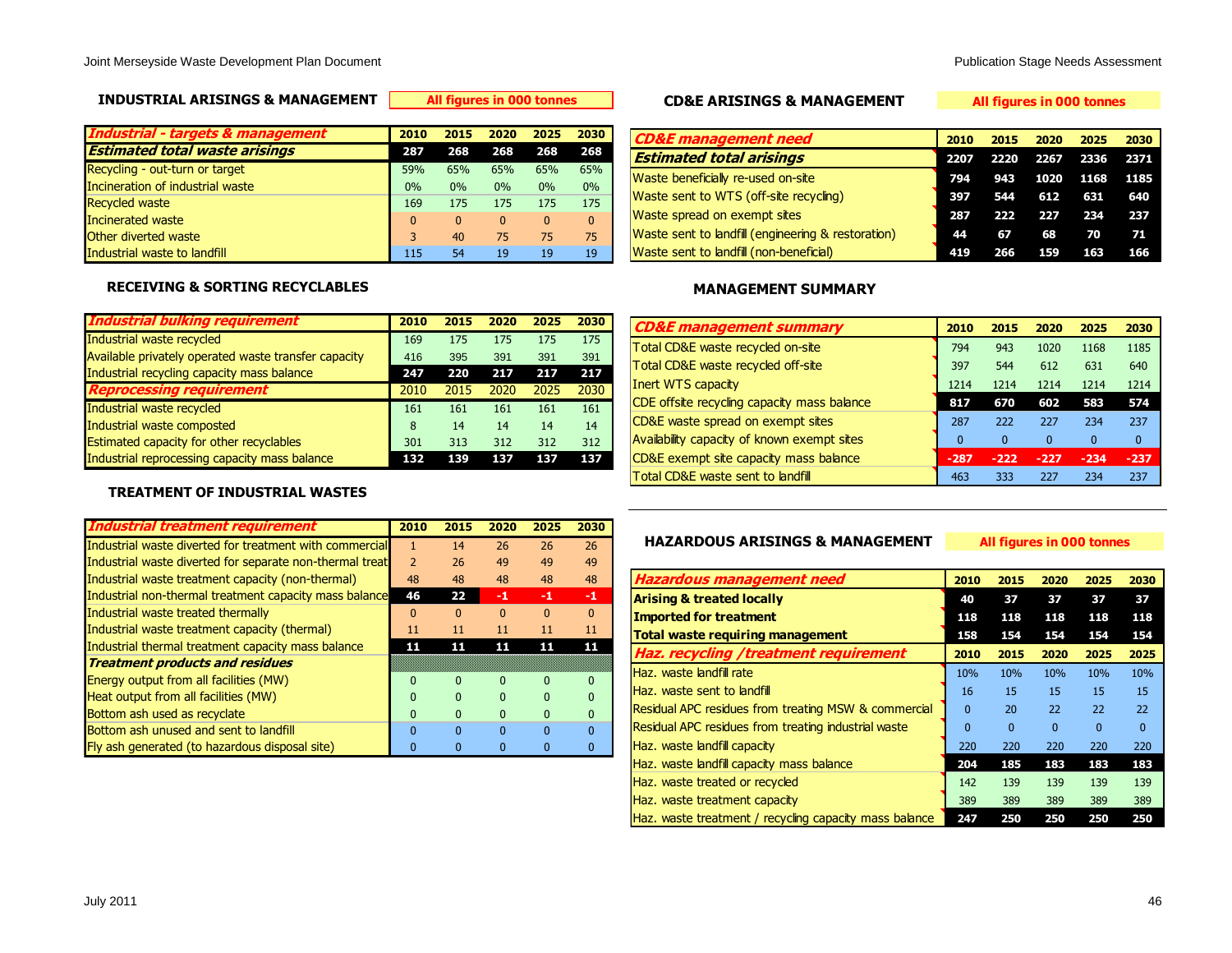### **NON-HAZARDOUS LANDFILL**

#### **000 tonnes NOT LANDFILL VOID**

| <b>Non-inert landfill need</b>                                | 2010         | 2015         | 2020     | 2025         | 2030     |
|---------------------------------------------------------------|--------------|--------------|----------|--------------|----------|
| Undiverted LACW sent to landfill                              | 537          | 145          | 16       | 16           | 16       |
| Undiverted commercial waste sent to landfill                  | 284          | 127          | 36       | 36           | 36       |
| Industrial waste sent to co-disposal landfill                 | 115          | 54           | 19       | 19           | 19       |
| Untreated C&I waste landfilled due to lack of treatment plant | $\Omega$     | $\mathbf{0}$ | $\Omega$ | $\Omega$     | $\Omega$ |
| Unused RDF sent to landfill                                   | $\Omega$     | $\Omega$     | $\Omega$ | <sup>0</sup> | $\Omega$ |
| CD&E waste sent to non-inert landfill (non-beneficial use)    | 21           | 13           | 8        | 8            | 8        |
| Unrecycled bottom ash sent to landfill (LACW & comm.)         | $\Omega$     | 65           | $\Omega$ | $\Omega$     | $\Omega$ |
| Unrecycled bottom ash sent to landfill (industrial)           | $\mathbf{0}$ | $\mathbf{0}$ | $\Omega$ | $\Omega$     | 0        |
| Sub-regional landfill capacity                                | 275          | $\Omega$     | $\Omega$ | $\Omega$     | $\Omega$ |
| Contracted landfill capacity in the rest of the region        | 500          | $\mathbf{0}$ | $\Omega$ | $\Omega$     | $\Omega$ |
| Non-inert landfill capacity mass balance                      | $-88$        | $-338$       | $-79$    | $-79$        | $-79$    |
| Inert landfill used in engineering and restoration            | 44           | 67           | 68       | 70           | 71       |
| Inert landfill requirement for beneficial use                 | 80           | $\Omega$     | $\Omega$ | $\Omega$     | $\Omega$ |
| Unused engineering material sent to landfill                  | 0            | 0            |          |              | 0        |

| Separate non-inert landfill need                  | 2010         | 2015 | 2020 | 2025 | 2030 |
|---------------------------------------------------|--------------|------|------|------|------|
| Commercial waste sent to non co-disposal landfill |              |      |      |      |      |
| Industrial waste sent to non co-disposal landfill | $\mathbf{0}$ | 0    |      |      |      |
| Sub-regional non co-disposal landfill capacity    | 59           | 59   | 50   |      |      |
| Industrial landfill capacity mass balance         |              | 59   | 50   |      |      |

| Inert landfill need                                               | 2010         | 2015     | 2020            | 2025 | 2030         |
|-------------------------------------------------------------------|--------------|----------|-----------------|------|--------------|
| Inert residual waste from LACW composting                         | 4            |          |                 | 3    |              |
| Inert residual waste from LACW & commercial treatment             |              | 13       | 22 <sub>1</sub> | 22   | 22           |
| <b>CD&amp;E</b> waste sent to inert landfill (non-beneficial use) | 398          | 253      | 151             | 155  | 158          |
| Surplus landfill engineering material                             | $\mathbf{0}$ | $\Omega$ | 0               | 0    | $\mathbf{0}$ |
| Sub-regional inert landfill capacity                              | $\Omega$     | 570      | 298             | 201  | $\mathbf{0}$ |
| Inert landfill capacity mass balance                              | $-404$       | 236      | 123             | 21   | $-182$       |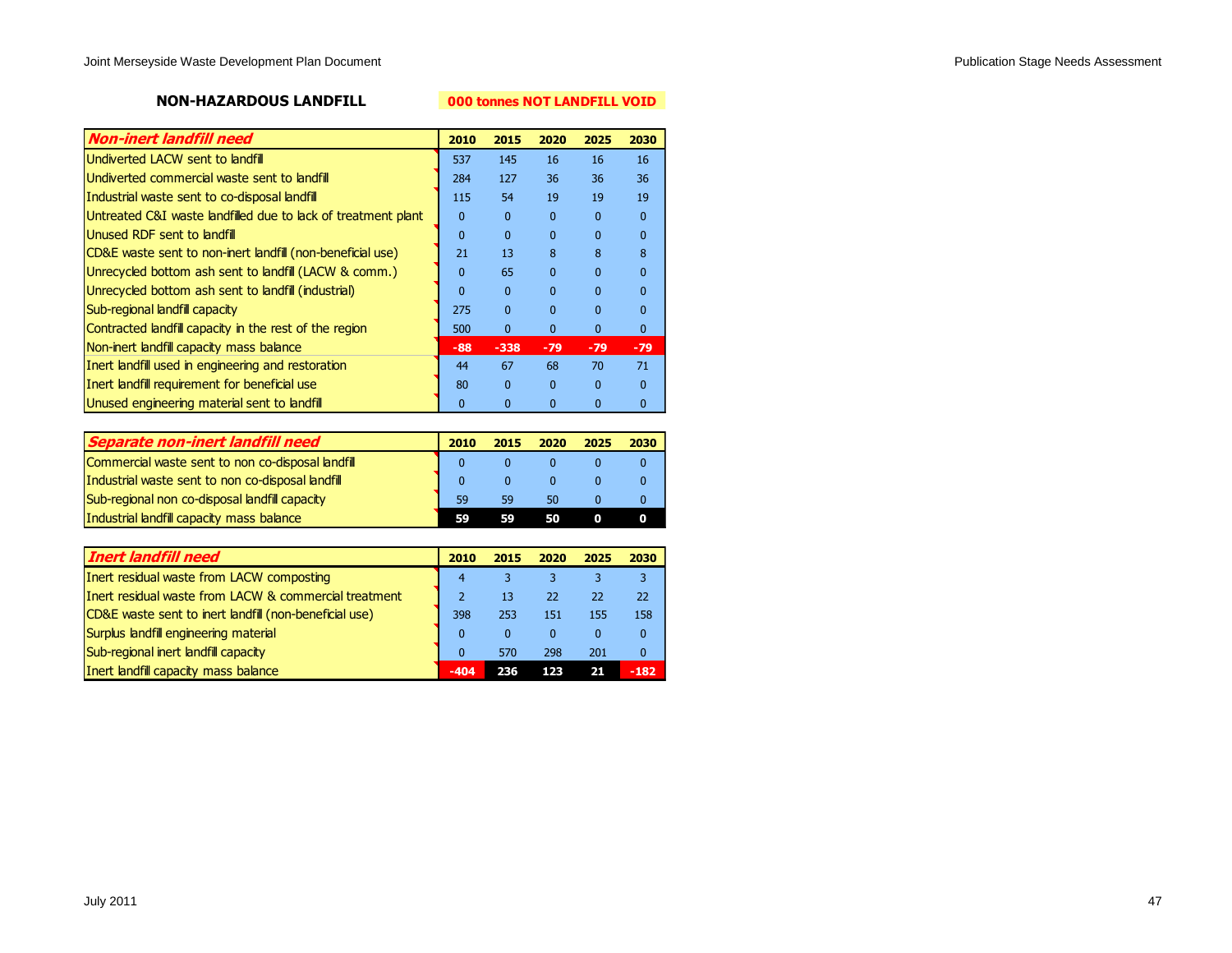### <span id="page-51-0"></span>**APPENDIX C: ASSESSMENT RESULTS – PESSIMISTIC SCENARIO**

#### **LA-COLLECTED ARISINGS & MANAGEMENT All figures in 000 tonnes**

| <b>LACW - key targets &amp; assumptions</b> |      |         |     |     |     | 2010 2015 2020 2025 2030   Commercial - key targets & assumptions | 2010 2015 2020 2025 2030 |     |            |            |                 |
|---------------------------------------------|------|---------|-----|-----|-----|-------------------------------------------------------------------|--------------------------|-----|------------|------------|-----------------|
| <b>Estimated total waste arisings</b>       |      | 832 844 |     |     |     | 855 855 855 <i>Estimated total waste arisings</i>                 | 714                      |     |            |            | 705 749 768 768 |
| Household recycling and composting rate     | 35%  | 45%     | 50% | 50% | 50% | Forecast (achieved) recycling and composting rate                 | 59%                      | 65% | 65%        | 65%        | 65%             |
| Recycling share of out-turn or target       | 69%  | 55%     | 50% | 50% | 50% | Recycling share of out-turn or target                             | 95%                      | 92% | 92%        | 92%        | 92%             |
| LATS allowance (68% BMW)                    |      | 443 289 |     |     |     | 232 232 232 Share of commercial waste suitable for co-treatment   | <b>79%</b>               | 77% | <b>77%</b> | <b>77%</b> | 77%             |
| Landfill allowance achievement              | 100% | 50%     | 34% | 15% | 7%  | Share of commercial waste suitable for recycling with similar MSW | 58%                      | 63% | 63%        | 63%        | 63%             |

| <b>LACW arisings by management &amp; shares</b>         |     | 2010 2015 | 2020 | 2025     | 2030     | <b>Commercial arisings by management</b>                                                                                                                                                                                          | 2010     | 2015 | -2020 | 2025 | 2030 |
|---------------------------------------------------------|-----|-----------|------|----------|----------|-----------------------------------------------------------------------------------------------------------------------------------------------------------------------------------------------------------------------------------|----------|------|-------|------|------|
| Household waste arisings                                | 757 | 768       | 778  | 778      | 778      | Commercial waste recycled                                                                                                                                                                                                         | 400      | 421  | 448   | 459  | 459  |
| Non-household waste arisings                            | 75  | 76        | 77   | 77       | 77       | C&I waste available for composting                                                                                                                                                                                                | 30       |      | 54    | 55   | 55   |
| Household waste recycled                                | 182 | 190       | 195  | 195      | 195      | Commercial waste to be recycled with similar LACW                                                                                                                                                                                 | 232      | 265  | 282   | 289  | 289  |
| Non-household waste recycled                            |     | 38        | 38   | 38       | 38       | Commercial waste to be recycled separately from LACW                                                                                                                                                                              | 168      | 156  | 166   | 170  | 170  |
| Household waste composted (green waste)                 | 76  | 67        | 97   | 97       | 97       | Merchant waste transfer station capacity                                                                                                                                                                                          | 816      | 816  | 816   | 816  | 816  |
| Household waste composted (kitchen/food waste)          |     | 89        | 97   | 97       | 97       | Commercial waste transfer mass balance                                                                                                                                                                                            | 416      | 395  | 368   | 357  | 357  |
| LACW diverted to treatment                              | 86  | 316       | 349  | 393      | 411      | Diverted commercial waste requiring treatment                                                                                                                                                                                     |          | 106  | 150   | 154  | 154  |
| LACW diverted to primary treatment                      |     |           |      | $\Omega$ | $\Omega$ | Diverted waste capable of being co-treated with similar LACW                                                                                                                                                                      | $\Omega$ | 81   | 115   | 118  | 118  |
| LACW sent directly to secondary treatment               |     | 316       | 349  | 393      | 411      | Industrial waste co-treated with commercial (and LACW)                                                                                                                                                                            |          | 15   | 21    | 21   | 21   |
| LACW sent to landfill requiring pre-treatment           | 443 | 145       | 79   | 35       | 16       | C&I waste sent to primary treatment                                                                                                                                                                                               |          | 65   | 91    | 93   | 93   |
| LACW sent to landfill due to lack of treatment capacity | 86  |           |      |          |          | C&I waste sent direct to secondary treatment                                                                                                                                                                                      |          |      | 45    | 46   |      |
|                                                         |     |           |      |          |          | $\mathbb{R}^n$ . I go to the set of the set of the set of the set of the set of the set of the set of the set of the set of the set of the set of the set of the set of the set of the set of the set of the set of the set of th |          |      |       |      |      |

| mmercial - key targets & assumptions                            |            | 2010 2015 2020 2025 |                |            |  |
|-----------------------------------------------------------------|------------|---------------------|----------------|------------|--|
| timated total waste arisings                                    | 714        | 705                 | 749            | 768        |  |
| ecast (achieved) recycling and composting rate                  | 59%        | 65%                 | 65%            | 65%        |  |
| cycling share of out-turn or target                             | 95%        | 92%                 | 92%            | 92%        |  |
| re of commercial waste suitable for co-treatment                | <b>79%</b> | <b>77%</b>          | 77%            | <b>77%</b> |  |
| ire of commercial waste suitable for recycling with similar MSW | 58%        | 63%                 | 63%            | 63%        |  |
|                                                                 |            |                     |                |            |  |
| mmercial arisings by management                                 | 2010       |                     | 2015 2020 2025 |            |  |

**COMMERCIAL ARISINGS & MANAGEMENT** All figures in 000 to

| LACW ansings by management & shares                     |     | ZUIU ZUIS | -2020 | zuza zuau    |              | Commercial ansings by management                                | 2010     | ZUIJ ZUZU ZUZJ  |     |     | zuat |
|---------------------------------------------------------|-----|-----------|-------|--------------|--------------|-----------------------------------------------------------------|----------|-----------------|-----|-----|------|
| Household waste arisings                                | 757 | 768       | 778   | 778          | 778          | Commercial waste recycled                                       | 400      | 421             | 448 | 459 | 459  |
| Non-household waste arisings                            | 75  | 76.       | 77    | 77           | 77           | C&I waste available for composting                              | 30       | 52              | 54  | 55  | 55   |
| Household waste recycled                                | 182 | 190       | 195   | 195          | 195          | Commercial waste to be recycled with similar LACW               | 232      | 265             | 282 | 289 | 289  |
| Non-household waste recycled                            | 37  | 38        | 38    | 38           | 38           | Commercial waste to be recycled separately from LACW            | 168      | 156             | 166 | 170 | 170  |
| Household waste composted (green waste)                 | 76. | 67        | 97    | 97           | 97           | Merchant waste transfer station capacity                        | 816      | 816             | 816 | 816 | 816  |
| Household waste composted (kitchen/food waste)          |     | 89        | 97    | 97           | 97           | Commercial waste transfer mass balance                          | 416      | 395             | 368 | 357 | 357  |
| LACW diverted to treatment                              | 86  | 316       | 349   | 393          | 411          | Diverted commercial waste requiring treatment                   |          | 106             | 150 | 154 | 154  |
| LACW diverted to primary treatment                      |     |           |       | $\Omega$     | $\mathbf{0}$ | Diverted waste capable of being co-treated with similar LACW    | $\Omega$ | 81              | 115 | 118 | 118  |
| LACW sent directly to secondary treatment               |     | 316       | 349   | 393          | 411          | Industrial waste co-treated with commercial (and LACW)          |          | 15 <sup>°</sup> | 21  | 21  | 21   |
| LACW sent to landfill requiring pre-treatment           | 443 | 145       | 79    | 35           | 16           | C&I waste sent to primary treatment                             |          | 65              | 91  | 93  | 93   |
| LACW sent to landfill due to lack of treatment capacity | 86  | $\Omega$  |       | $\mathbf{0}$ | $\Omega$     | C&I waste sent direct to secondary treatment                    |          | 32              | 45  |     | 46   |
|                                                         |     |           |       |              |              | Diverted C&I waste requiring separate treatment                 |          | 24              | 34  | 35  | 35   |
| <b>RECEIVING &amp; SORTING OF RECYCLABLES</b>           |     |           |       |              |              | Commercial waste sent to landfill (and requiring pre-treatment) | 284      | 126             | 97  | 100 | 100  |
|                                                         |     |           |       |              |              | C&I waste landfilled due to lack of treatment capacity          |          |                 |     |     |      |

#### **RECEIVING & SORTING OF RECYCLABLES**

| <b>LACW</b> - recycling & composting requirement      | 2010           | 2015           | 2020 | 2025           | 2030           |
|-------------------------------------------------------|----------------|----------------|------|----------------|----------------|
| <b>Recycled LACW (excludes composted waste)</b>       | 219            | 228            | 233  | 233            | 233            |
| Proportion of recyclables collected from kerbside     | 60%            | 70%            | 75%  | 75%            | 75%            |
| Household & nonhousehold recyclables taken to MRF     | 146            | 171            | 184  | 184            | 184            |
| <b>MRF</b> capacity                                   | 200            | 200            | 200  | 200            | 200            |
| MRF capacity mass balance                             | 54             | 29             | 16   | 16             | 16             |
| Other recycleables brought to HWRCs                   | 69             | 53             | 45   | 45             | 45             |
| <b>HWRC capacity</b>                                  | 240            | 240            | 240  | 240            | 240            |
| <b>HWRC capacity mass balance</b>                     | 171            | 187            | 195  | 195            | 195            |
| Material collected from bring sites                   | 4              | $\overline{4}$ | 4    | $\overline{4}$ | $\overline{4}$ |
| Composted waste arisings - out-turn or target         |                |                |      |                |                |
| Green waste collected from kerbside or taken to HWRC. | 76             | 67             | 97   | 97             | 97             |
| Green waste composting capacity                       | 100            | 100            | 100  | 100            | 100            |
| Green waste composting mass balance                   | 24             | 33             | з    | з              | з              |
| <b>Products and residues</b>                          |                |                |      |                |                |
| PAS100 standard organic compost                       | 30             | 27             | 39   | 39             | 39             |
| Inert material discarded from compostables            | $\overline{4}$ | 3              | 5    | 5              | 5              |

#### **REPROCESSING RECYCLABLES**

**LANDFILL PRE-TREATMENT NEED**

|                                                         |     |           |      |           |     | <u>Agricultural siugges diverted to commercial AD treatment </u> |       |          |        |        | - 11     |
|---------------------------------------------------------|-----|-----------|------|-----------|-----|------------------------------------------------------------------|-------|----------|--------|--------|----------|
| <b>Combined LACW &amp; comm'l reprocessing</b>          |     | 2010 2015 | 2020 | 2025 2030 |     | Installed primary treatment capacity                             |       | $\Omega$ |        |        | $\Omega$ |
| <b>Total LACW recycled</b>                              | 219 | 228       | 233  | 233       | 233 | Food & kitchen waste treatment capacity mass balance             | $-37$ | $-141$   | $-152$ | $-153$ | $-153$   |
| Recyclable C&I material sent for reprocessing           | 232 | 265       | 282  | 289       | 289 | <b>Treatment products and residues</b>                           |       |          |        |        |          |
| Recyclables intercepted at primary treatment facilities |     | 13        | 18   | 19        | 19  | Combustible solid biomass (RDF/SRF, floc and fibre)              |       | 36       | 50     | 51     | 51       |
| Total recyclables sent for reprocessing                 | 451 | 506       | 533  | 541       | 541 | Digestate & liquid fertiliser                                    |       | 56       | 61     | 61     | 61       |
| Total mixed reprocessing capacity                       | 926 | 926       | 926  | 926       | 926 | PAS100 standard organic compost                                  |       | 27       | 39     | 39     | 39       |
| Coreprocessing capacity mass balance                    | 475 | 420       | 393  | 385       | 385 | <b>Biogas</b>                                                    |       |          |        |        | $\Omega$ |
| Separately reprocessed C&I waste                        | 168 | 156       | 166  | 170       | 170 | Recyclables extracted and sent to reprocessing facilities        |       | 13       | 18     |        | 19       |
| Specialisted C&I waste reprocessing capacity            | 469 | 469       | 469  | 469       | 469 | Inert residual material sent to landfill                         |       | 11       | 14     | 14     | 14       |
| Separate reprocessing capacity mass balance             | 301 | 313       | 303  | 299       | 299 |                                                                  |       |          |        |        |          |

#### **PRIMARY TREATMENT**

| Household & nonhousehold recyclables taken to MRF       | 146      | 171  | 184                   | 184  | 184            | <b>Primary treatment requirement</b>                          | 2010        |             | 2015 2020    | 2025        | 2030         |
|---------------------------------------------------------|----------|------|-----------------------|------|----------------|---------------------------------------------------------------|-------------|-------------|--------------|-------------|--------------|
| <b>MRF</b> capacity                                     | 200      | 200  | 200                   | 200  | 200            | <b>Diverted LACW requiring primary treatment</b>              |             | $\Omega$    | $\Omega$     | $\Omega$    | $\Omega$     |
| MRF capacity mass balance                               | 54       | 29   | 16                    | 16   | 16             | Diverted C&I waste requiring treatment                        |             | 65          | 91           | 93          | 93           |
| Other recycleables brought to HWRCs                     | 69       | 53   | 45                    | 45   | 45             | LACW & C&I wastes to be co-treated                            | $\Omega$    | $\Omega$    | $\Omega$     | $\Omega$    | $\Omega$     |
| <b>HWRC capacity</b>                                    | 240      | 240  | 240                   | 240  | 240            | LACW to be treated separately in biomass facilities           |             | $\Omega$    | $\mathbf{0}$ | $\Omega$    |              |
| <b>HWRC capacity mass balance</b>                       | 171      | 187  | 195                   | 195  | 195            | C&I wastes to be treated separately in biomass facilities     |             | 65          | 91           | 93          | 93           |
| Material collected from bring sites                     | 4        |      | $\boldsymbol{\Delta}$ | Δ    | $\overline{4}$ | C&I wastes to be treated separately in non-biomass facilities | 0           | 24          | 34           | 35          | 35           |
| Composted waste arisings - out-turn or target           |          |      |                       |      |                | Estimated co-treatment capacity                               | $\Omega$    | $\Omega$    | $\Omega$     | $\Omega$    | $\Omega$     |
| Green waste collected from kerbside or taken to HWRC.   | 76       | 67   | 97                    | 97   | 97             | Separate municipal treatment capacity (biomass)               |             | $\Omega$    | $\mathbf{0}$ | $\Omega$    |              |
| Green waste composting capacity                         | 100      | 100  | 100                   | 100  | 100            | Separate C&I treatment capacity (biomass)                     |             | 270         | 270          | 270         | 270          |
| Green waste composting mass balance                     | 24       | 33   | з                     | з    | $\mathbf{3}$   | Separate C&I treatment capacity (non-biomass)                 | 119         | 119         | 119          | 119         | 119          |
| <b>Products and residues</b>                            |          |      |                       |      |                | LACW or co-treatment capacity mass balance (biomass)          | $\mathbf 0$ | $\mathbf 0$ | $\bf{0}$     | $\mathbf 0$ | $\mathbf{o}$ |
| PAS100 standard organic compost                         | 30       | 27   | 39                    | 39   | 39             | Separate C&I treatment capacity mass balance (biomass)        | $\mathbf 0$ | 205         | 179          | 177         | 177          |
| Inert material discarded from compostables              | Δ        | 3    | 5                     | 5    | 5 <sup>1</sup> | Separate C&I treatment capacity mass balance (nonbiomass)     | 94          | 70          | 60           | 59          | 59           |
|                                                         |          |      |                       |      |                | Domestic food & kitchen waste composted                       | 8           | 89          | 97           | 97          | 97           |
| <b>REPROCESSING RECYCLABLES</b>                         |          |      |                       |      |                | C&I food & kitchen waste composted                            | 30          | 52          | 54           | 55          | 55           |
|                                                         |          |      |                       |      |                | Agricultural sludges diverted to commercial AD treatment      |             |             | $\Omega$     |             |              |
| <b>Combined LACW &amp; comm'l reprocessing</b>          | 2010     | 2015 | 2020                  | 2025 | 2030           | Installed primary treatment capacity                          |             | $\Omega$    | $\Omega$     | $\Omega$    |              |
| <b>Total LACW recycled</b>                              | 219      | 228  | 233                   | 233  | 233            | Food & kitchen waste treatment capacity mass balance          | $-37$       | $-141$      | $-152$       | $-153$      | $-153$       |
| Recyclable C&I material sent for reprocessing           | 232      | 265  | 282                   | 289  | 289            | <b>Treatment products and residues</b>                        |             |             |              |             |              |
| Recyclables intercepted at primary treatment facilities | $\Omega$ | 13   | 18                    | 19   | 19             | Combustible solid biomass (RDF/SRF, floc and fibre)           | $\Omega$    | 36          | 50           | 51          | 51           |
| Total recyclables sent for reprocessing                 | 451      | 506  | 533                   | 541  | 541            | Digestate & liquid fertiliser                                 | 15          | 56          | 61           | 61          | 61           |
| Total mixed reprocessing capacity                       | 926      | 926  | 926                   | 926  | 926            | PAS100 standard organic compost                               | 30          | 27          | 39           | 39          | 39           |
| Coreprocessing capacity mass balance                    | 475      | 420  | 393                   | 385  | 385            | <b>Biogas</b>                                                 |             | $\Omega$    |              | $\Omega$    |              |
| Separately reprocessed C&I waste                        | 168      | 156  | 166                   | 170  | 170            | Recyclables extracted and sent to reprocessing facilities     |             | 13          | 18           | 19          | 19           |
| Specialisted C&I waste reprocessing capacity            | 469      | 469  | 469                   | 469  | 469            | Inert residual material sent to landfill                      |             | 11          | 14           | 14          | 14           |

#### **SECONDARY TREATMENT**

|                                                 |      |      |      |      |      | LACW secondary treatment requirement                            | 2010         |          | 2015 2020 | 2025         | 2030         |
|-------------------------------------------------|------|------|------|------|------|-----------------------------------------------------------------|--------------|----------|-----------|--------------|--------------|
| Pre-treatment requirement                       | 2010 | 2015 | 2020 | 2025 | 2030 | LACW sent directly to thermal treatment                         | $\Omega$     | 316      | 349       | 393          | 411          |
| LACW sent to landfill                           | 529  | 145  | 79   | 35   | 16   | Municipal EfW capacity                                          | $\Omega$     | 411      | 411       | 411          | 411          |
| Pretreatment capacity at council-run WTSs       | 1150 | 1150 | 1150 | 1150 | 1150 | Municipal EfW capacity mass balance                             | $\mathbf{o}$ | 96       | 63        | 19           | $\mathbf{o}$ |
| Council WTS pre-treatment capacity mass balance | 707  | 1006 | 1071 | 1115 | 1134 | <b>Non-municipal secondary treatment requirement</b>            | 2010         | 2015     | 2020      | 2025         | 2030         |
|                                                 |      |      |      |      |      | C&I waste sent direct to thermal treatment                      | $\mathbf{0}$ | 32       | 45        | 46           | 46           |
|                                                 |      |      |      |      |      | Solid biomass fuelstock originating in Merseyside & Halton      |              | 36       | 50        | 51           | 51           |
|                                                 |      |      |      |      |      | Biomass mass-fired in conventional EfW facilities               | $\mathbf{0}$ | 17       | 19        | 19           | 19           |
|                                                 |      |      |      |      |      | Biomass fired in small/med. advanced thermal facilities         | $\Omega$     | 19       | 31        | 32           | 32           |
|                                                 |      |      |      |      |      | Specialised merchant EfW capacity                               | $\mathbf{0}$ | 34       | 34        | 34           | 34           |
|                                                 |      |      |      |      |      | Large-scale conventional EfW capacity                           | $\mathbf{0}$ | 375      | 375       | 375          | 375          |
|                                                 |      |      |      |      |      | Advanced thermal capacity                                       | $\mathbf{0}$ | 415      | 615       | 615          | 615          |
|                                                 |      |      |      |      |      | Secondary treatment capacity mass balance                       | $\mathbf{o}$ | 720      | 878       | 875          | 875          |
|                                                 |      |      |      |      |      | Solid biomass fuelstock originating outside Merseyside & Halton | $\Omega$     | 375      | 375       | 375          | 375          |
|                                                 |      |      |      |      |      | <b>Treatment products and residues</b>                          |              |          |           |              |              |
|                                                 |      |      |      |      |      | Energy output from all facilities (MW)                          | $\Omega$     | 73       | 76        | 76           | 76           |
|                                                 |      |      |      |      |      | Heat output from all facilities (MW)                            | $\mathbf{0}$ | 216      | 225       | 227          | 227          |
|                                                 |      |      |      |      |      | Total bottom ash created                                        |              | 86       | 87        | 87           | 87           |
|                                                 |      |      |      |      |      | Bottom ash used as recyclate                                    | $\Omega$     | $\Omega$ | $\Omega$  | $\Omega$     | $\Omega$     |
|                                                 |      |      |      |      |      | Solid biomass sent to landfill due to lack of thermal capacity  | $\mathbf{0}$ | $\Omega$ | $\Omega$  | $\mathbf{0}$ | $\Omega$     |
|                                                 |      |      |      |      |      | Bottom ash unused and sent to landfill                          |              | 86       | 87        | 87           | 87           |
|                                                 |      |      |      |      |      | Fly ash generated (APC residue sent to hazardous disposal site) | $\Omega$     | 20       | 20        | 20           | 20           |

| Pre-treatment requirement                  |      |      | 2010 2015 2020 20 |     |
|--------------------------------------------|------|------|-------------------|-----|
| <b>LACW</b> sent to landfill               | 529  | 145  |                   | 3!  |
| Dratraatmant canacity at council nun WITSc | 1150 | 1150 | 1150              | 111 |

**All figures in 000 to** 

| <b>July 2011</b> | 48 |
|------------------|----|
|                  |    |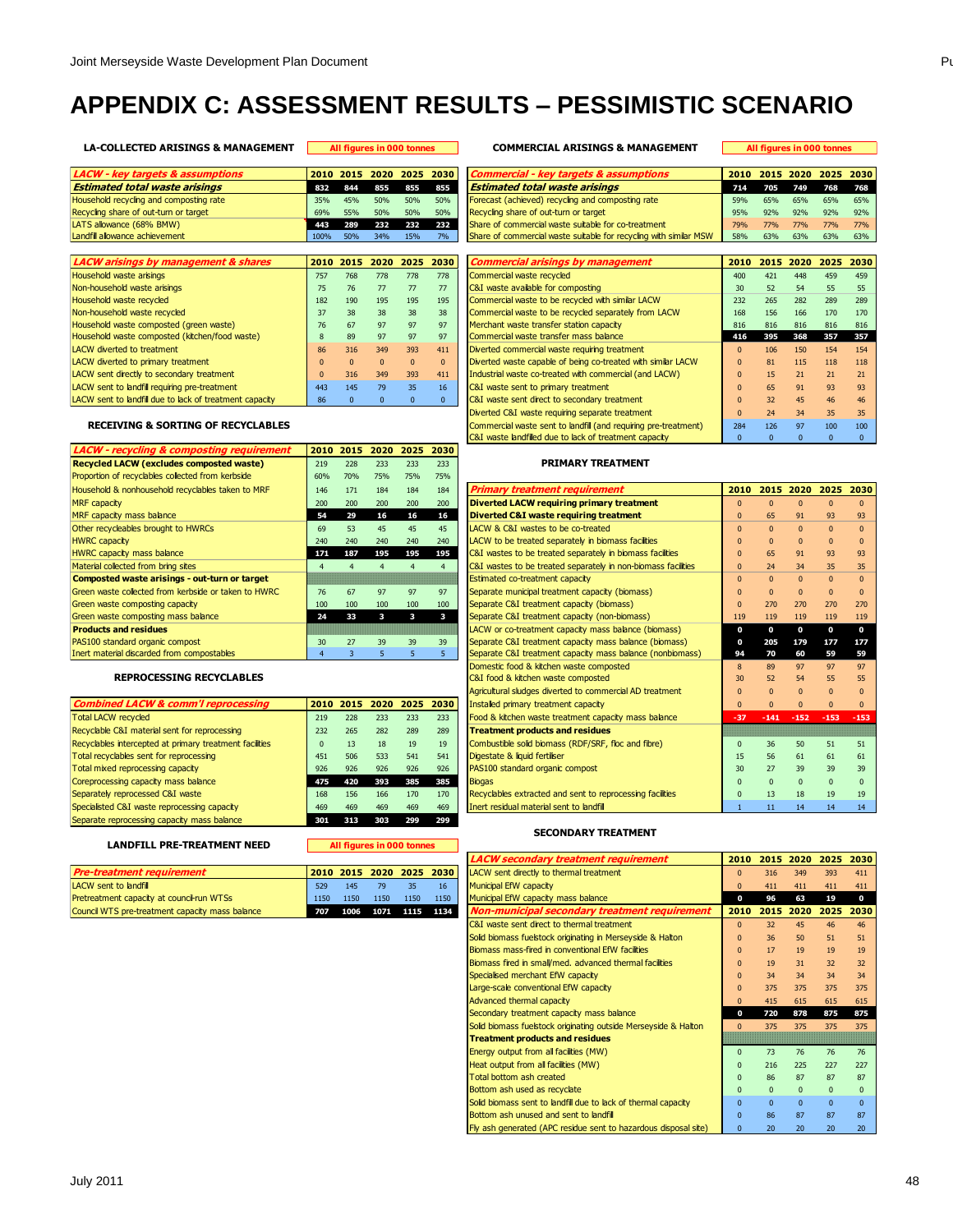#### **INDUSTRIAL ARISINGS & MANAGEMENT**

| Industrial - targets & management     | 2010         | 2015         | 2020         | 2025     | 2030     |
|---------------------------------------|--------------|--------------|--------------|----------|----------|
| <b>Estimated total waste arisings</b> | 294          | 294          | 294          | 294      | 294      |
| Recycling - out-turn or target        | 59%          | 65%          | 65%          | 65%      | 65%      |
| Incineration of industrial waste      | 0%           | 0%           | 0%           | 0%       | 0%       |
| <b>Recycled waste</b>                 | 173          | 191          | 191          | 191      | 191      |
| Incinerated waste                     | $\mathbf{0}$ | $\mathbf{0}$ | $\mathbf{0}$ | $\Omega$ | $\Omega$ |
| Other diverted waste                  | $\Omega$     | 44           | 59           | 59       | 59       |
| Industrial waste to landfill          | 121          | 59           | 44           | 44       | 44       |

#### **All figures in 000 tonnes CD&E ARISINGS & MANAGEMENT**

#### **All figures in 000 tonnes**

| <b>CD&amp;E</b> management need                    | 2010 | 2015    | 2020 | 2025           | 2030 |
|----------------------------------------------------|------|---------|------|----------------|------|
| <b>Estimated total arisings</b>                    | 2207 |         |      | 2220 2267 2336 | 2371 |
| Waste beneficially re-used on-site                 | 794  |         |      | 943 1020 1168  | 1185 |
| Waste sent to WTS (off-site recycling)             | 397  | 544 612 |      | 631            | 640  |
| Waste spread on exempt sites                       | 287  | 222 227 |      | 234            | 237  |
| Waste sent to landfill (engineering & restoration) | 44   | 67      | 68   | - 70           | 71   |
| Waste sent to landfill (non-beneficial)            | 419  | 266     | 159  | 163            | 166  |

#### **RECEIVING & SORTING RECYCLABLES**

| <b>Industrial bulking requirement</b>                | 2010 | 2015 | 2020 | 2025 | 2030 |
|------------------------------------------------------|------|------|------|------|------|
| Industrial waste recycled                            | 173  | 191  | 191  | 191  | 191  |
| Available privately operated waste transfer capacity | 416  | 395  | 368  | 357  | 357  |
| Industrial recycling capacity mass balance           | 243  | 203  | 177  | 166  | 166  |
| <b>Reprocessing requirement</b>                      | 2010 | 2015 | 2020 | 2025 | 2030 |
| Industrial waste recycled                            | 165  | 176  | 176  | 176  | 176  |
| Industrial waste composted                           | 9    | 15   | 15   | 15   | 15   |
| Estimated capacity for other recyclables             | 301  | 313  | 303  | 299  | 299  |
| Industrial reprocessing capacity mass balance        | 128  | 122  | 112  | 108  | 108  |

#### **TREATMENT OF INDUSTRIAL WASTES**

| Industrial treatment requirement                         | 2010         | 2015     | 2020     | 2025     | 2030     |
|----------------------------------------------------------|--------------|----------|----------|----------|----------|
| Industrial waste diverted for treatment with commercial  | $\Omega$     | 15       | 21       | 21       | 21       |
| Industrial waste diverted for separate non-thermal treat | $\Omega$     | 29       | 38       | 38       | 38       |
| Industrial waste treatment capacity (non-thermal)        | 48           | 48       | 48       | 48       | 48       |
| Industrial non-thermal treatment capacity mass balance   | 48           | 19       | 10       | 10       | 10       |
| Industrial waste treated thermally                       | $\Omega$     | $\Omega$ | $\Omega$ | $\Omega$ | $\Omega$ |
| Industrial waste treatment capacity (thermal)            | 11           | 11       | 11       | 11       | 11       |
| Industrial thermal treatment capacity mass balance       | 11           | 11       | 11       | 11       | 11       |
| <b>Treatment products and residues</b>                   |              |          |          |          |          |
| Energy output from all facilities (MW)                   | $\mathbf{0}$ | $\Omega$ | $\Omega$ | O        | n        |
| Heat output from all facilities (MW)                     | $\Omega$     | $\Omega$ | n        | O        |          |
| Bottom ash used as recyclate                             | $\mathbf{0}$ | $\Omega$ | O        | 0        | $\Omega$ |
| Bottom ash unused and sent to landfill                   | $\mathbf{0}$ | $\Omega$ | n        | O        |          |
| Fly ash generated (to hazardous disposal site)           | <sup>0</sup> |          |          | n        |          |

#### **MANAGEMENT SUMMARY**

| <b>CD&amp;E</b> management summary          | 2010     | 2015         | 2020         | 2025         | 2030         |
|---------------------------------------------|----------|--------------|--------------|--------------|--------------|
| Total CD&E waste recycled on-site           | 794      | 943          | 1020         | 1168         | 1185         |
| Total CD&E waste recycled off-site          | 397      | 544          | 612          | 631          | 640          |
| Inert WTS capacity                          | 1289     | 1289         | 1289         | 1289         | 1289         |
| CDE offsite recycling capacity mass balance | 892      | 745          | 677          | 658          | 649          |
| CD&E waste spread on exempt sites           | 287      | 222          | 227          | 234          | 237          |
| Availability capacity of known exempt sites | $\theta$ | $\mathbf{0}$ | $\mathbf{0}$ | $\mathbf{0}$ | $\mathbf{0}$ |
| CD&E exempt site capacity mass balance      | $-287$   | $-222$       | $-227$       | $-234$       | $-237$       |
| Total CD&E waste sent to landfill           | 463      | 333          | 227          | 234          | 237          |

#### **HAZARDOUS ARISINGS & MANAGEMENT**

**All figures in 000 tonnes**

| <b>Hazardous management need</b>                       | 2010     | 2015     | 2020         | 2025     | 2030     |
|--------------------------------------------------------|----------|----------|--------------|----------|----------|
| <b>Arising &amp; treated locally</b>                   | 40       | 37       | 37           | 37       | 37       |
| <b>Imported for treatment</b>                          | 118      | 118      | 118          | 118      | 118      |
| <b>Total waste requiring management</b>                | 158      | 154      | 154          | 154      | 154      |
| Haz. recycling /treatment requirement                  | 2010     | 2015     | 2020         | 2025     | 2025     |
| Haz. waste landfill rate                               | 10%      | 10%      | 10%          | 10%      | 10%      |
| Haz. waste sent to landfill                            | 16       | 15       | 15           | 15       | 15       |
| Residual APC residues from treating MSW & commercial   | $\Omega$ | 20       | 20           | 20       | 20       |
| Residual APC residues from treating industrial waste   | O        | $\Omega$ | $\mathbf{0}$ | $\Omega$ | $\Omega$ |
| Haz. waste landfill capacity                           | 220      | 220      | 220          | 220      | 220      |
| Haz. waste landfill capacity mass balance              | 204      | 185      | 185          | 185      | 185      |
| Haz. waste treated or recycled                         | 142      | 139      | 139          | 139      | 139      |
| Haz. waste treatment capacity                          | 389      | 389      | 389          | 389      | 389      |
| Haz. waste treatment / recycling capacity mass balance | 247      | 250      | 250          | 250      | 250      |